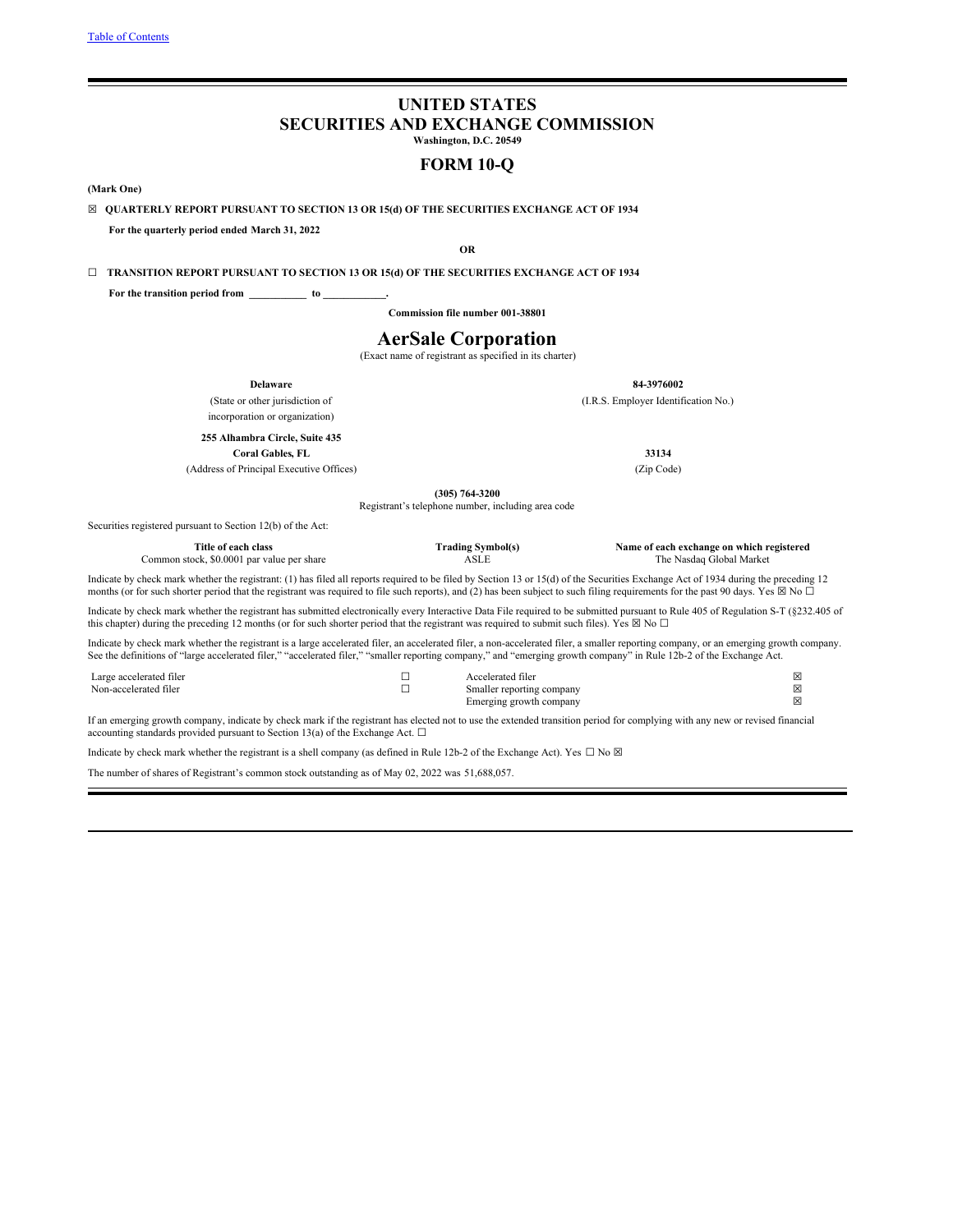|                   |                                                                                       | Page           |
|-------------------|---------------------------------------------------------------------------------------|----------------|
|                   | <b>Forward-Looking Statements</b>                                                     |                |
|                   | <b>PART I - FINANCIAL INFORMATION</b>                                                 |                |
| Item 1.           | <b>Financial Statements</b>                                                           |                |
|                   | <b>Condensed Consolidated Balance Sheets (Unaudited)</b>                              |                |
|                   | <b>Condensed Consolidated Statements of Operations (Unaudited)</b>                    | $\overline{2}$ |
|                   | Condensed Consolidated Statements of Stockholders' Equity (Unaudited)                 | 3              |
|                   | Condensed Consolidated Statements of Cash Flows (Unaudited)                           | 4              |
|                   | Notes to the Condensed Consolidated Financial Statements (Unaudited)                  | 5              |
| Item 2.           | Management's Discussion and Analysis of Financial Condition and Results of Operations | 19             |
| Item 3.           | <b>Quantitative and Qualitative Disclosures About Market Risk</b>                     | 24             |
| Item 4.           | <b>Controls and Procedures</b>                                                        | 24             |
|                   | <b>PART II - OTHER INFORMATION</b>                                                    | 25             |
| Item 1.           | <b>Legal Proceedings</b>                                                              | 25             |
| Item 1A.          | <b>Risk Factors</b>                                                                   | 25             |
| Item 2.           | Unregistered Sales of Equity Securities and Use of Proceeds                           | 26             |
| Item 3.           | <b>Defaults Upon Senior Securities</b>                                                | 27             |
| Item 4.           | <b>Mine Safety Disclosures</b>                                                        | 27             |
| Item 5.           | Other Information                                                                     | 27             |
| Item 6.           | <b>Exhibits</b>                                                                       | 27             |
| <b>Signatures</b> |                                                                                       | 30             |
|                   |                                                                                       |                |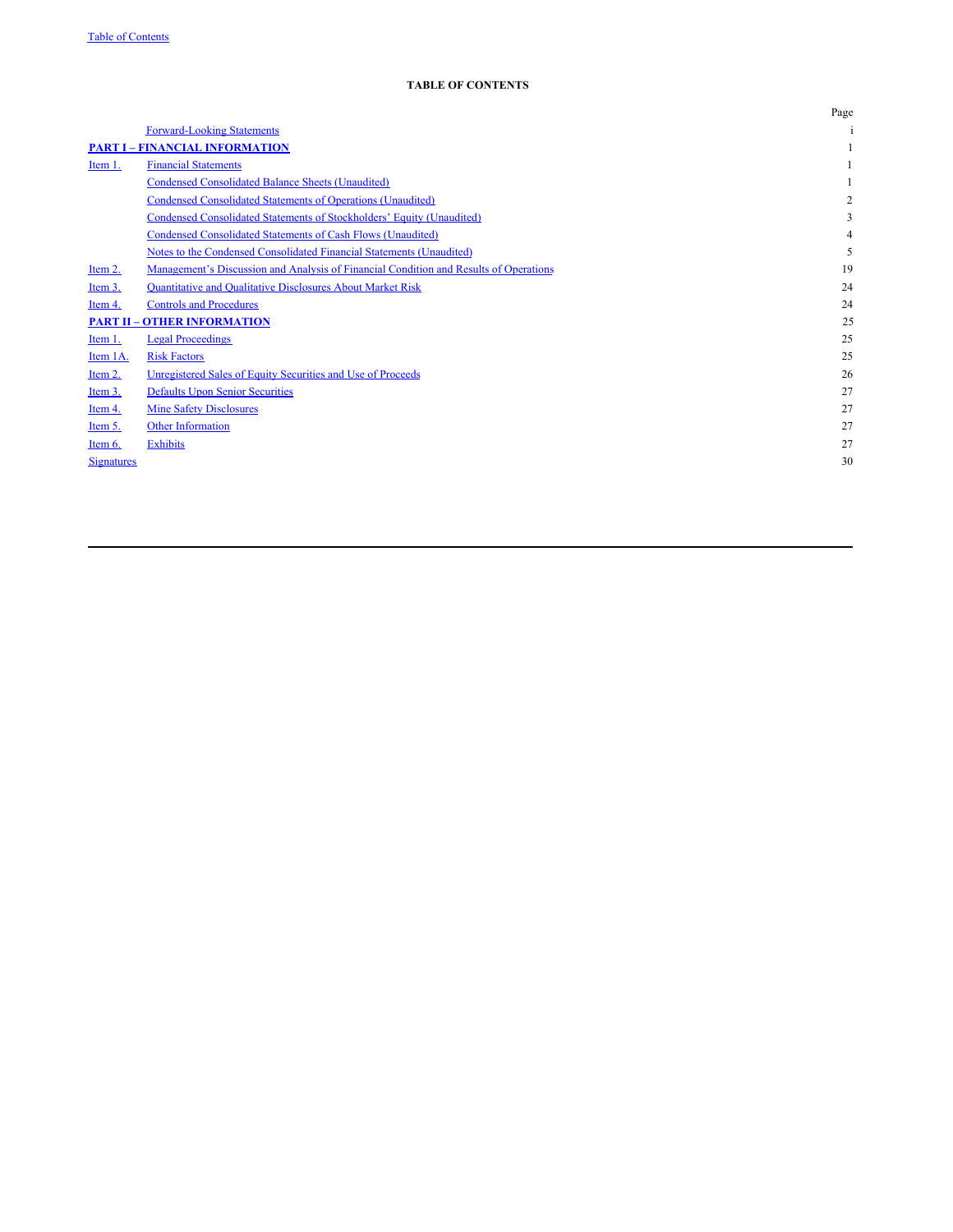## **FORWARD-LOOKING STATEMENTS**

This Quarterly Report on Form 10-Q (this "Quarterly Report") contains forward-looking statements. We intend such forward-looking statements to be covered by the safe harbor provisions for forward-looking statements contained in Section 27A of the Securities Act of 1933, as amended, or the Securities Act, and Section 21E of the Securities Exchange Act of 1934, as amended, or the Exchange Act. All statements other than statements of historical facts contained in this Quarterly Report, including statements relating to the Business Combination (as defined herein), the impact of the COVID-19 pandemic and the geopolitical events related to the Russian invasion of Ukraine on our business, changes in the market for our services, changes in applicable laws or regulations; our ability to launch new services and products or to profitably expand into new markets, and the possibility that we may be adversely affected by other economic, business and/or competitive factors. These statements involve known and unknown risks, uncertainties and other important factors that may cause our actual results, performance or achievements to be materially different from any future results, performance or achievements expressed or implied by the forward-looking statements.

In some cases, you can identify forward-looking statements by terms such as "may," "will," "should," "expect," "plan," "anticipate," "could," "intend," "target," "project," "contemplate," "believe," "estimate," "predict," "potential", or "continue" or the negative of these terms or other similar expressions. The forwardlooking statements in this Quarterly Report are only predictions. We have based these forward-looking statements largely on our current expectations and projections about future events and financial trends that we believe may affect our business, financial condition and results of operations. These forward-looking statements speak only as of the date of this Quarterly Report and are subject to a number of important factors that could cause actual results to differ materially from those in the forward-looking statements, including the impact of the COVID-19 pandemic and geopolitical events related to the Russian invasion of Ukraine on our business; factors that adversely impact the commercial aviation industry; fluctuation of market values for our aviation products; our inability to repossess Flight Equipment (as defined herein) when a lessee defaults and the cost of remarketing and releasing such repossessed Flight Equipment; compliance with significant government regulations; the success at our MRO (as defined herein) facilities is dependent on continued outsourcing by airlines; a shortage of skilled personnel or work stoppages; inability to obtain certain components and raw materials from suppliers; competitive pressures; risks associated with operating internationally; the value of liens on our Flight Equipment; ownership rights over an engine affixed to an aircraft; risks associated with business acquisitions; continued availability of financing; restrictive and financial covenants in our existing debt; product and other liability claims; risks associated with suppling equipment and services to the U.S. government; cyber or other security threats or other disruptions; compliance with environmental requirements; payment of capital expenditures; our lack of ownership of certain intellectual property that is important to our business; dependence on our facilities; damage to our reputation by improper conduct of employees, agents, and others; limitations on employee compensation as a result of the CARES Act; the loss of certain key employees; insolvency of any of our customers; exposure to intellectual property litigation; and the factors described under the section titled "Risk Factors" in our Annual Report on Form 10-K, filed with the Securities and Exchange Commission ("SEC") on March 15, 2022.

Moreover, we operate in an evolving environment. New risk factors and uncertainties may emerge from time to time, and it is not possible for management to predict all risk factors and uncertainties.

You should read this Quarterly Report and the documents that we reference in this Quarterly Report completely and with the understanding that our actual future results may be materially different from what we expect. We qualify all of our forward-looking statements by these cautionary statements. Except as required by applicable law, we do not plan to publicly update or revise any forward-looking statements contained herein, whether as a result of any new information, future events, changed circumstances or otherwise.

Unless otherwise stated or the context otherwise requires, references in this Quarterly Report to the "Company," "AerSale," "we," "us," "our" and similar terms refer to AerSale Corporation and its consolidated subsidiaries.

i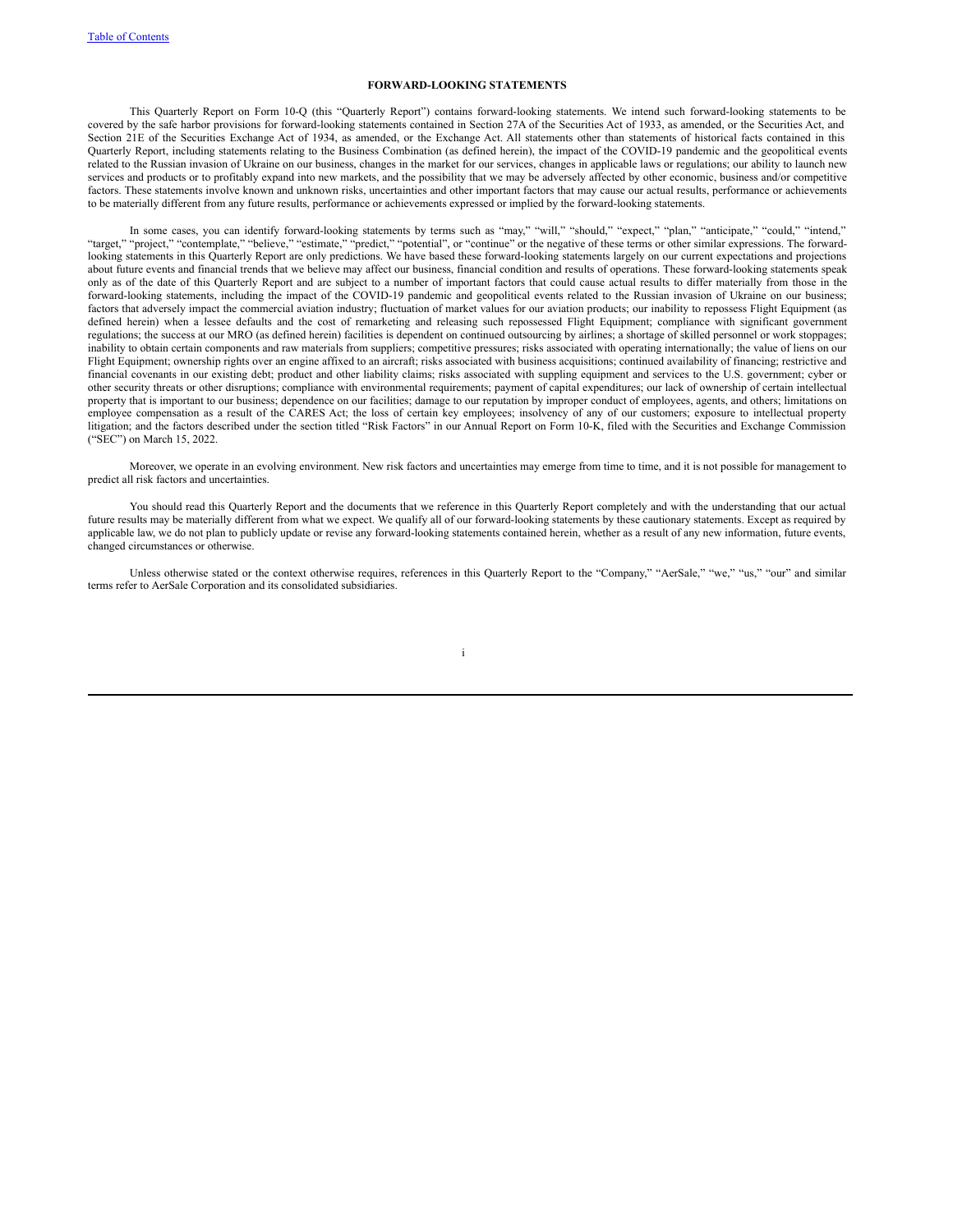# **PART I – FINANCIAL INFORMATION**

# **ITEM 1 CONDENSED CONSOLIDATED FINANCIAL STATEMENTS (Unaudited)**

#### **AERSALE CORPORATION AND SUBSIDIARIES Condensed Consolidated Balance Sheets (in thousands, except per share data)**

|                                                                                                                                      | March 31.<br>2022 |             | December 31,<br>2021 |         |
|--------------------------------------------------------------------------------------------------------------------------------------|-------------------|-------------|----------------------|---------|
|                                                                                                                                      |                   | (Unaudited) |                      |         |
| Current assets:                                                                                                                      |                   |             |                      |         |
| Cash and cash equivalents                                                                                                            | \$                | 171,724     | S                    | 130,188 |
| Accounts receivable, net of allowance for doubtful accounts of \$1,267 and \$1,692 as of March 31, 2022 and December 31, 2021        |                   | 42.894      |                      | 42.571  |
| Inventory:                                                                                                                           |                   |             |                      |         |
| Aircraft, airframes, engines, and parts, net                                                                                         |                   | 80,295      |                      | 81,759  |
| Advance vendor payments                                                                                                              |                   | 16,228      |                      | 14,287  |
| Deposits, prepaid expenses, and other current assets                                                                                 |                   | 3,208       |                      | 2,724   |
| Total current assets                                                                                                                 |                   | 314,349     |                      | 271,529 |
| Fixed assets:                                                                                                                        |                   |             |                      |         |
| Aircraft and engines held for lease, net                                                                                             |                   | 53,579      |                      | 73,364  |
| Property and equipment, net                                                                                                          |                   | 8,494       |                      | 7,350   |
| Inventory:                                                                                                                           |                   |             |                      |         |
| Aircraft, airframes, engines, and parts, net                                                                                         |                   | 68,816      |                      | 77.534  |
| Deferred income taxes                                                                                                                |                   | 10,788      |                      | 10,013  |
| Deferred financing costs, net                                                                                                        |                   | 887         |                      | 999     |
| Deferred customer incentives and other assets, net                                                                                   |                   | 470         |                      | 598     |
| Goodwill                                                                                                                             |                   | 19,860      |                      | 19,860  |
| Other intangible assets, net                                                                                                         |                   | 25,713      |                      | 26.238  |
| <b>Total assets</b>                                                                                                                  | \$                | 502,956     | $\mathbb{S}$         | 487,485 |
|                                                                                                                                      |                   |             |                      |         |
| Current liabilities:                                                                                                                 |                   |             |                      |         |
| Accounts payable                                                                                                                     | S                 | 20,168      | S                    | 19,967  |
| Accrued expenses                                                                                                                     |                   | 6,811       |                      | 8,424   |
| Income tax payable                                                                                                                   |                   | 8,418       |                      | 3,443   |
| Lessee and customer purchase deposits                                                                                                |                   | 25,849      |                      | 33,212  |
| Deferred revenue                                                                                                                     |                   | 2,322       |                      | 2,860   |
| Total current liabilities                                                                                                            |                   | 63,568      |                      | 67,906  |
|                                                                                                                                      |                   |             |                      |         |
| Long-term lease deposits                                                                                                             |                   | 605         |                      | 2,053   |
| Maintenance deposit payments and other liabilities                                                                                   |                   | 2,320       |                      | 3,403   |
| Deferred income taxes, net                                                                                                           |                   | 1,113       |                      | 1.113   |
| Warrant liability                                                                                                                    |                   | 5,365       |                      | 4,131   |
| <b>Total liabilities</b>                                                                                                             |                   | 72.971      |                      | 78,606  |
| Commitments and contingencies                                                                                                        |                   |             |                      |         |
| Stockholders' equity:                                                                                                                |                   |             |                      |         |
| Common stock, \$0.0001 par value. Authorized 200,000,000 shares; issued and outstanding 51,688,057 and 51,673,099 shares as of March |                   |             |                      |         |
| 31, 2022 and December 31, 2021, respectively                                                                                         |                   | 5           |                      | 5       |
| Additional paid-in capital                                                                                                           |                   | 317,781     |                      | 313,901 |
| Retained earnings                                                                                                                    |                   | 112,199     |                      | 94,973  |
| Total stockholders' equity                                                                                                           |                   | 429,985     |                      | 408,879 |
| Total liabilities and stockholders' equity                                                                                           | \$                | 502,956     | S                    | 487,485 |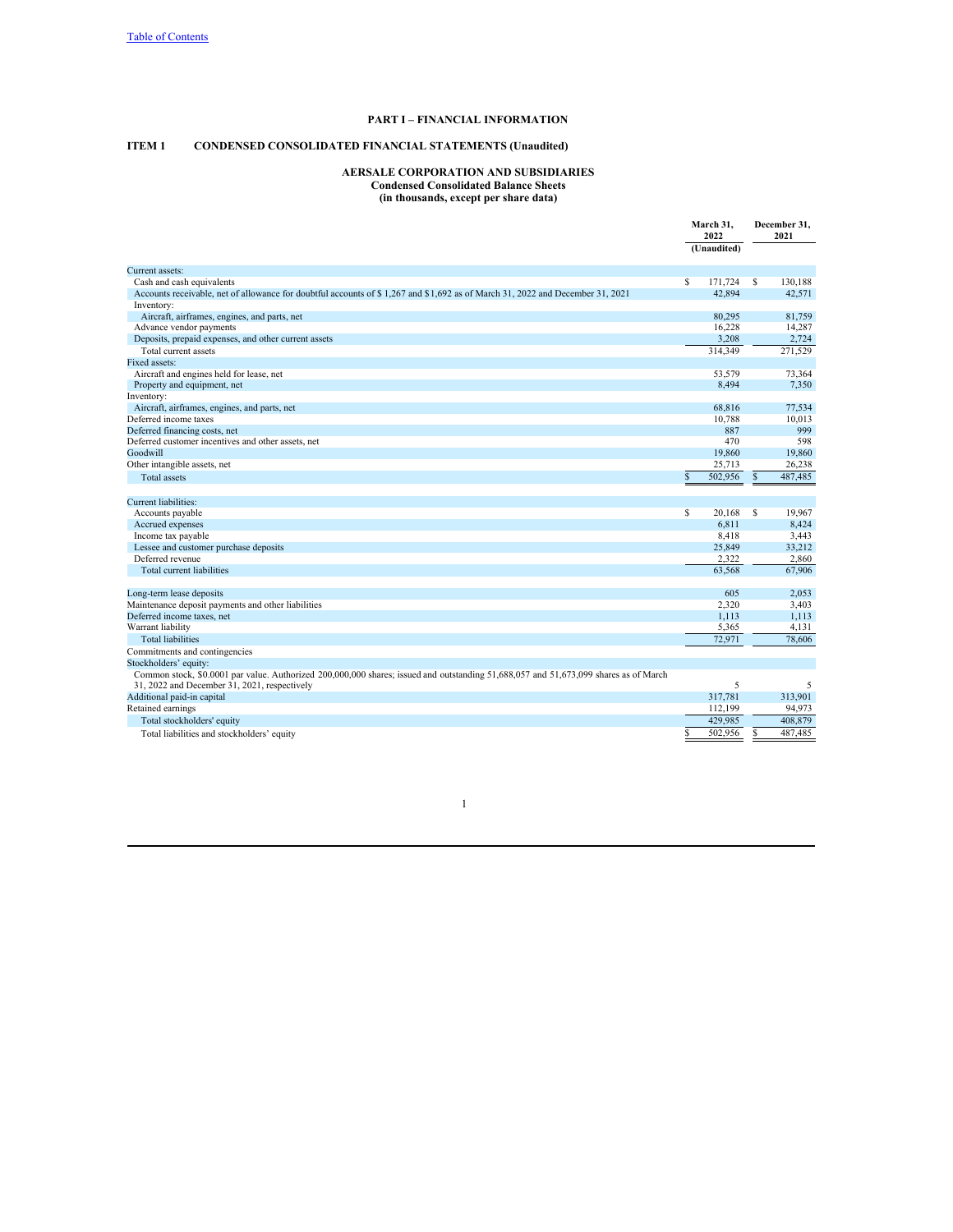#### **Condensed Consolidated Statements of Operations (in thousands, except per share data) (Unaudited)**

|                                               | Three Months Ended March 31. |   |          |  |  |  |
|-----------------------------------------------|------------------------------|---|----------|--|--|--|
|                                               | 2022                         |   | 2021     |  |  |  |
| Revenue:                                      |                              |   |          |  |  |  |
| Products                                      | \$<br>92,368                 | S | 25,126   |  |  |  |
| Leasing                                       | 8.201                        |   | 6.256    |  |  |  |
| Services                                      | 22,237                       |   | 27,053   |  |  |  |
| Total revenue                                 | 122,806                      |   | 58,435   |  |  |  |
| Cost of sales and operating expenses:         |                              |   |          |  |  |  |
| Cost of products                              | 57,928                       |   | 13,806   |  |  |  |
| Cost of leasing                               | 2.189                        |   | 2,767    |  |  |  |
| Cost of services                              | 15,986                       |   | 22,027   |  |  |  |
| Total cost of sales                           | 76,103                       |   | 38,600   |  |  |  |
| Gross profit                                  | 46,703                       |   | 19,835   |  |  |  |
| Selling, general, and administrative expenses | 23,766                       |   | 13,310   |  |  |  |
| Payroll support program proceeds              |                              |   | (6, 363) |  |  |  |
| Income from operations                        | 22,937                       |   | 12,888   |  |  |  |
| Other income (expenses):                      |                              |   |          |  |  |  |
| Interest expense, net                         | (195)                        |   | (258)    |  |  |  |
| Other income, net                             | 365                          |   | 94       |  |  |  |
| Change in fair value of warrant liability     | (1,234)                      |   | (224)    |  |  |  |
| Total other expenses                          | (1,064)                      |   | (388)    |  |  |  |
| Income before income tax provision            | 21,873                       |   | 12,500   |  |  |  |
| Income tax expense                            | (4,647)                      |   | (2,482)  |  |  |  |
| Net income                                    | \$<br>17,226                 | S | 10,018   |  |  |  |
|                                               |                              |   |          |  |  |  |
| Earnings per share - basic                    | \$<br>0.33                   | S | 0.24     |  |  |  |
| Earnings per share - diluted                  | \$<br>0.32                   | S | 0.23     |  |  |  |
|                                               |                              |   |          |  |  |  |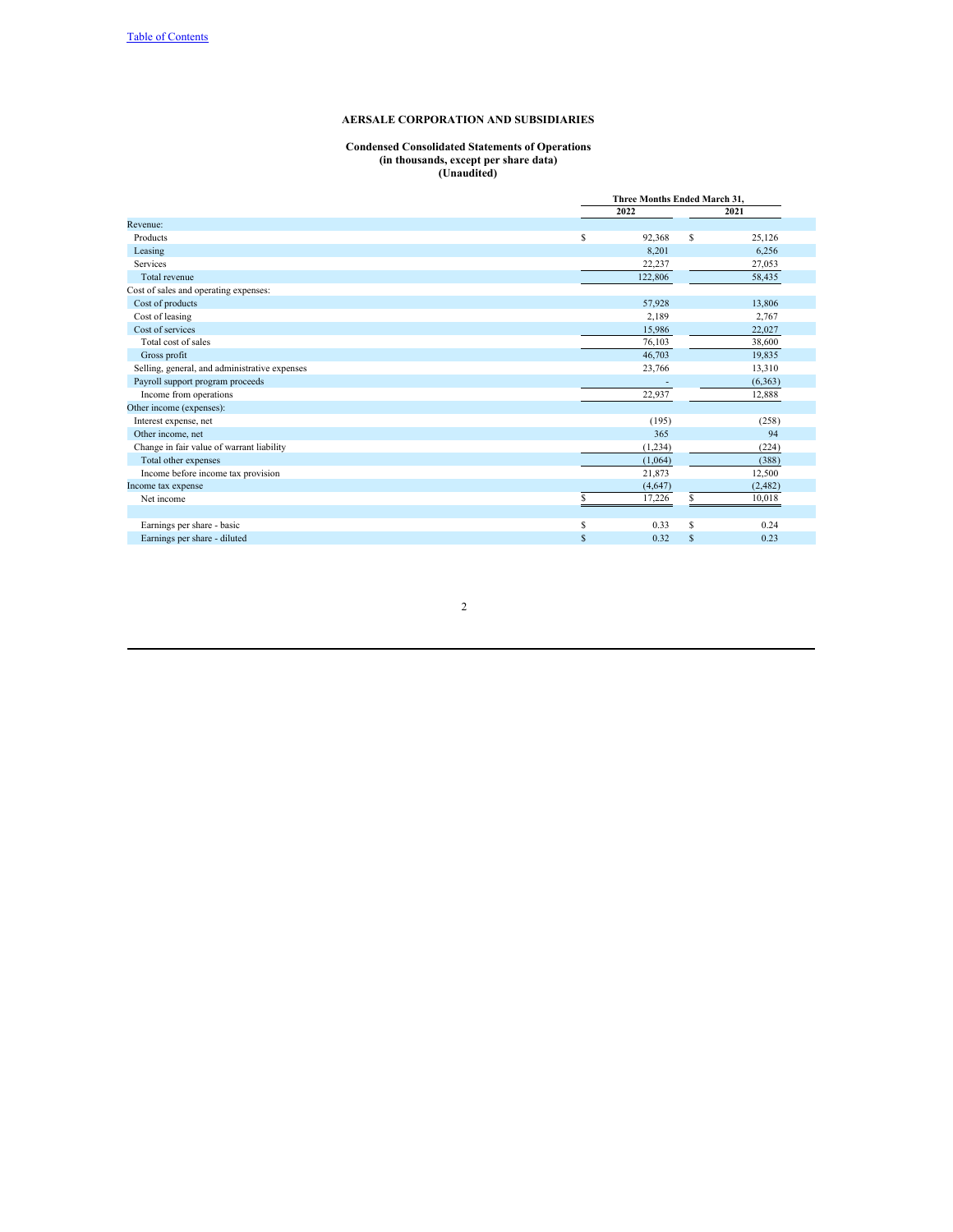#### **Condensed Consolidated Statements of Stockholders' Equity For the three months ended March 31, 2022 and 2021 (in thousands, except per share data) (Unaudited)**

|                                                           |                        |               |                               |                      | Total                   |
|-----------------------------------------------------------|------------------------|---------------|-------------------------------|----------------------|-------------------------|
|                                                           | Common stock<br>Amount | <b>Shares</b> | Additional<br>paid-in capital | Retained<br>earnings | stockholders'<br>equity |
| Balance at December 31, 2021                              |                        | 51,673,099    | 313,901                       | 94.973               | 408,879                 |
| Share-based compensation                                  |                        |               | 3.755                         |                      | 3,755                   |
| Shares issued under the 2020 Employee Stock Purchase Plan |                        | 11.988        | 125                           |                      | 125                     |
| Shares issued under the 2020 Equity Incentive Plan        |                        | 2.970         |                               |                      |                         |
| Net income                                                |                        |               |                               | 17.226               | 17.226                  |
| Balance at March 31, 2022                                 |                        | 51,688,057    | 317.781                       | 112.199              | 429.985                 |

|                                         | Common stock |               | <b>Additional</b> | Retained | <b>Total</b><br>stockholders' |
|-----------------------------------------|--------------|---------------|-------------------|----------|-------------------------------|
|                                         | Amount       | <b>Shares</b> | paid-in capital   | earnings | equity                        |
| Balance at December 31, 2020            |              | 41,046,216    | 292.593           | 58.858   | 351,455                       |
| Issuance of Earn-Out shares             |              | 1.855.634     | (269)             |          | (269)                         |
| Shares issued upon exercise of warrants |              | 47.411        | 545               |          | 545                           |
| Net income                              |              |               |                   | 10.018   | 10.018                        |
| Balance at March 31, 2021               |              | 42,949,261    | 292,869           | 68.876   | 361,749                       |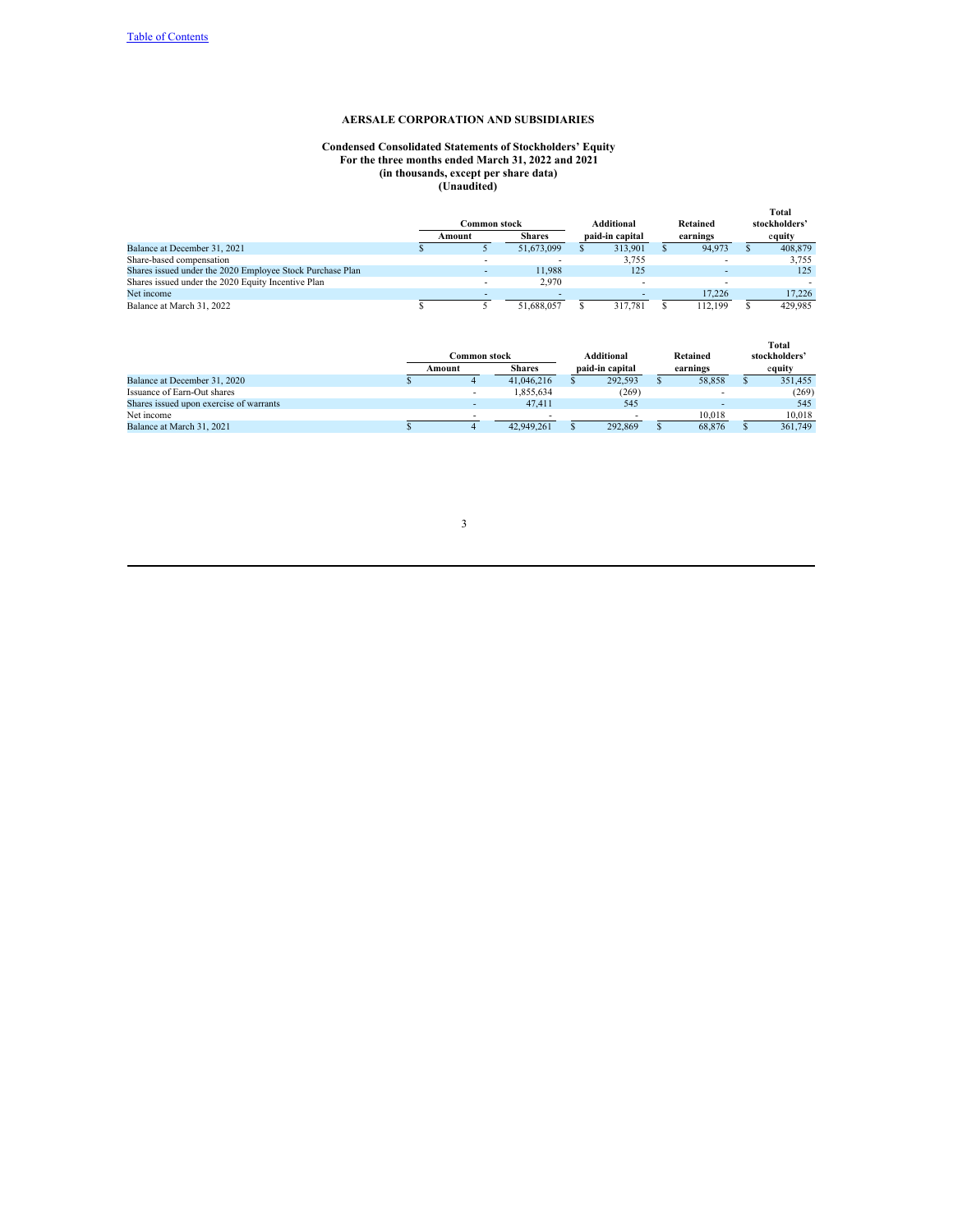## **Condensed Consolidated Statements of Cash Flows (in thousands) (Unaudited)**

|                                                                                                  |    | Three Months Ended March 31. |   |          |  |
|--------------------------------------------------------------------------------------------------|----|------------------------------|---|----------|--|
|                                                                                                  |    | 2022                         |   | 2021     |  |
| Cash flows from operating activities:                                                            |    |                              |   |          |  |
| Net income                                                                                       | S  | 17,226                       | S | 10.018   |  |
| Adjustments to reconcile net income to net cash provided by (used in) operating activities:      |    |                              |   |          |  |
| Depreciation and amortization                                                                    |    | 2.865                        |   | 3.487    |  |
| Amortization of debt issuance costs                                                              |    | 112                          |   | 150      |  |
| Inventory reserve                                                                                |    | (50)                         |   | 74       |  |
| Provision for doubtful accounts                                                                  |    | (424)                        |   | (144)    |  |
| Deferred income taxes                                                                            |    | (775)                        |   | (284)    |  |
| Change in fair value of warrant liability                                                        |    | 1,234                        |   | 224      |  |
| Stock-based compensation                                                                         |    | 3,755                        |   |          |  |
| Changes in operating assets and liabilities:                                                     |    |                              |   |          |  |
| Accounts receivable                                                                              |    | (5,527)                      |   | 1.713    |  |
| Inventory                                                                                        |    | 28,174                       |   | (27,020) |  |
| Deposits, prepaid expenses, and other current assets                                             |    | (484)                        |   | 2,590    |  |
| Deferred customer incentives and other assets                                                    |    | 123                          |   |          |  |
| Advance vendor payments                                                                          |    | (1,941)                      |   | (4,514)  |  |
| Accounts payable                                                                                 |    | 201                          |   | 2,857    |  |
| Income tax payable                                                                               |    | 4,975                        |   | 5        |  |
| Accrued expenses                                                                                 |    | (1,611)                      |   | (1,420)  |  |
| Deferred revenue                                                                                 |    | (538)                        |   | (1,777)  |  |
| Lessee and customer purchase deposits                                                            |    | (3, 184)                     |   |          |  |
| Other liabilities                                                                                |    | (1,083)                      |   | 80       |  |
| Net cash provided by (used in) operating activities                                              |    | 43,048                       |   | (13,961) |  |
| Cash flows from investing activities:                                                            |    |                              |   |          |  |
| Proceeds from sale of assets                                                                     |    | ÷                            |   | 4.420    |  |
| Purchase of property and equipment                                                               |    | (1,637)                      |   | (443)    |  |
| Net cash (used in) provided by investing activities                                              |    | (1,637)                      |   | 3,977    |  |
| Cash flows from financing activities:                                                            |    |                              |   |          |  |
| Cash paid for employee taxes on withholding shares                                               |    | ×.                           |   | (269)    |  |
| Proceeds from exercise of warrants                                                               |    |                              |   | 545      |  |
| Proceeds from the issuance of Employee Stock Purchase Plan shares                                |    | 125                          |   |          |  |
| Net cash provided by financing activities                                                        |    | 125                          |   | 276      |  |
|                                                                                                  |    |                              |   |          |  |
| Increase (decrease) in cash and cash equivalents                                                 |    | 41.536                       |   | (9,708)  |  |
| Cash and cash equivalents, beginning of period                                                   |    | 130,188                      |   | 29.317   |  |
| Cash and cash equivalents, end of period                                                         | \$ | 171,724                      | S | 19,609   |  |
|                                                                                                  |    |                              |   |          |  |
| Supplemental disclosure of cash activities                                                       |    |                              |   |          |  |
| Income taxes                                                                                     |    | 277                          |   | 98       |  |
| Interest                                                                                         |    | 141                          |   | 167      |  |
| Supplemental disclosure of noncash investing activities                                          |    |                              |   |          |  |
| Reclassification of aircraft and aircraft engines inventory (from) equipment held for lease, net |    | (17, 942)                    |   | (2,061)  |  |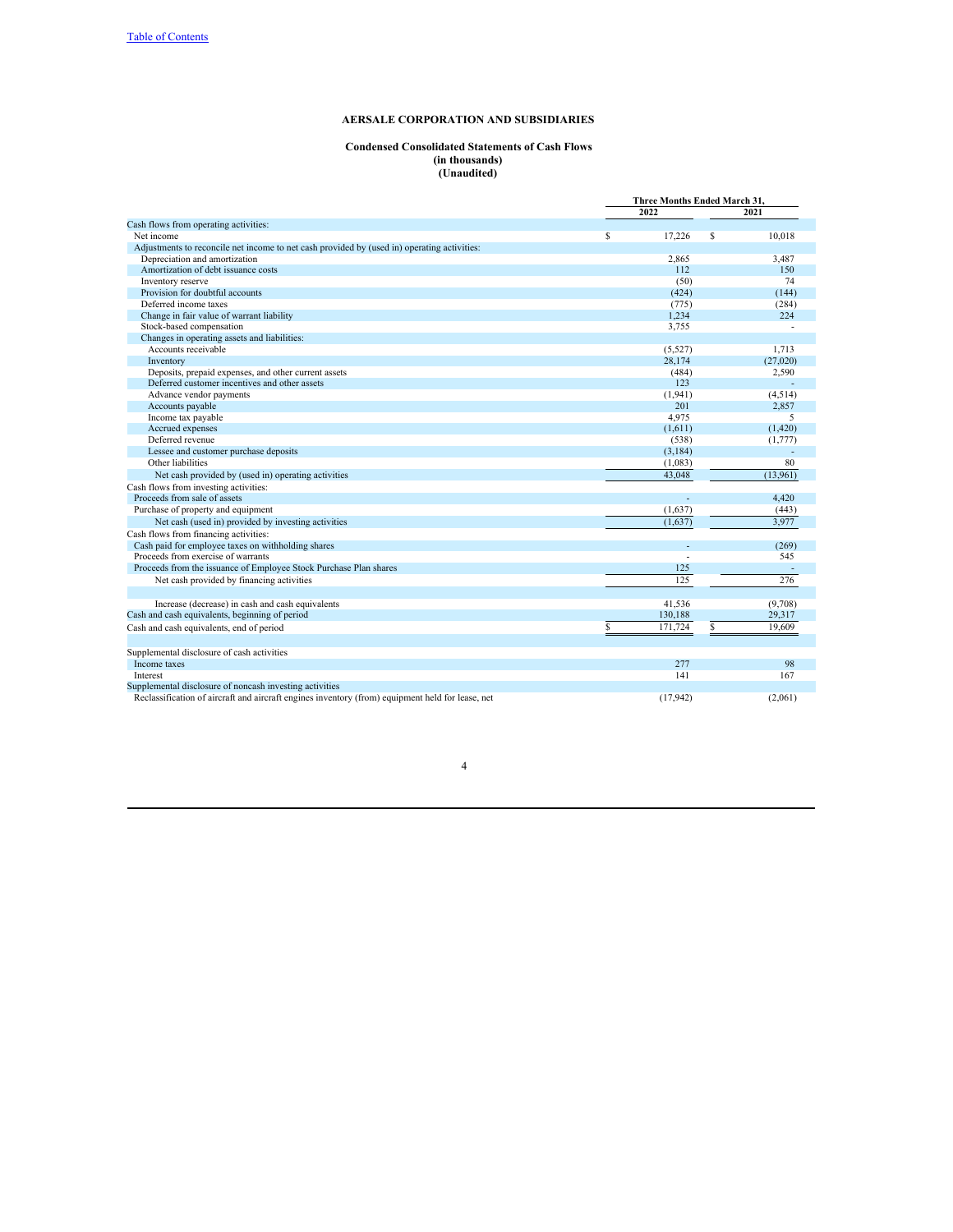### **NOTES TO CONDENSED CONSOLIDATED FINANCIAL STATEMENTS (UNAUDITED) MARCH 31, 2022**

## **NOTE A — DESCRIPTION OF THE BUSINESS**

#### *Organization*

Monocle Acquisition Corporation ("Monocle") was initially formed on August 20, 2018 for the purpose of effecting a merger, share exchange, asset acquisition, stock purchase, recapitalization, reorganization or similar business combination with one or more businesses.

On December 22, 2020, (the "Closing Date"), Monocle consummated the previously announced business combination pursuant to that certain Amended and Restated Agreement and Plan of Merger, dated September 8, 2020 (the "Merger Agreement") by and among Monocle, AerSale Corporation (f/k/a Monocle Holdings Inc.), a Delaware corporation (the "Company"), AerSale Aviation, Inc. (f/k/a AerSale Corp.), a Delaware corporation ("AerSale Aviation"), Monocle Merger Sub 1 Inc., a Delaware corporation ("Merger Sub 1"), Monocle Merger Sub 2 LLC, a Delaware limited liability company ("Merger Sub 2"), and Leonard Green & Partners, L.P., a Delaware limited partnership, solely in its capacity as the initial Holder Representative (as defined in the Merger Agreement). The transactions contemplated by the Merger Agreement are referred to herein as the "Merger" or the "Business Combination" and in connection therewith, Monocle merged with and into us, whereby the Company survived the merger and became the successor issuer to Monocle by operation of Rule 12g-3 under the Exchange Act.

Upon the consummation of the Merger: (a) Merger Sub 1 was merged with and into Monocle, with Monocle surviving the merger as a wholly-owned direct subsidiary of the Company (the "First Merger"), and (b) Merger Sub 2 was merged with and into AerSale Aviation, with AerSale Aviation surviving the merger as a wholly-owned indirect subsidiary of the Company (the "Second Merger"). In connection with the closing of the Business Combination (the "Closing"), AerSale Aviation changed its name from "AerSale Corp." to "AerSale Aviation, Inc." and the Company changed its name from "Monocle Holdings Inc." to "AerSale Corporation." Immediately following the Merger, the Company contributed all of its ownership in Monocle to AerSale Aviation which will continue as a wholly owned subsidiary of the Company.

The Company's corporate headquarters are based in Miami, Florida, with additional offices, hangars, and warehouses globally.

## **NOTE B — SUMMARY OF SIGNIFICANT ACCOUNTING POLICIES**

### *Interim Financial Statements*

The accompanying unaudited interim consolidated financial statements have been prepared from the books and records of the Company in accordance with Generally Accepted Accounting Policies in the United States ("U.S. GAAP") for interim financial information and Rule 10-01 of Regulation S-X promulgated by the U.S. Securities and Exchange Commission ("SEC"), which permits reduced disclosures for interim periods. Although these interim consolidated financial statements do not include all of the information and footnotes required for complete annual consolidated financial statements, management believes all adjustments, consisting only of normal recurring adjustments, and disclosures necessary for a fair presentation of the accompanying condensed consolidated balance sheets, statements of operations, stockholders' equity, and cash flows have been made. Unaudited interim results of operations and cash flows are not necessarily indicative of the results that may be expected for the full year. Unaudited interim condensed consolidated financial statements and footnotes should be read in conjunction with the audited consolidated financial statements and footnotes included in *Part II, Item 8 of the 2021 Annual Report*, wherein a more complete discussion of significant accounting policies and certain other information can be found.

| ۰. |  |  |
|----|--|--|
|    |  |  |
|    |  |  |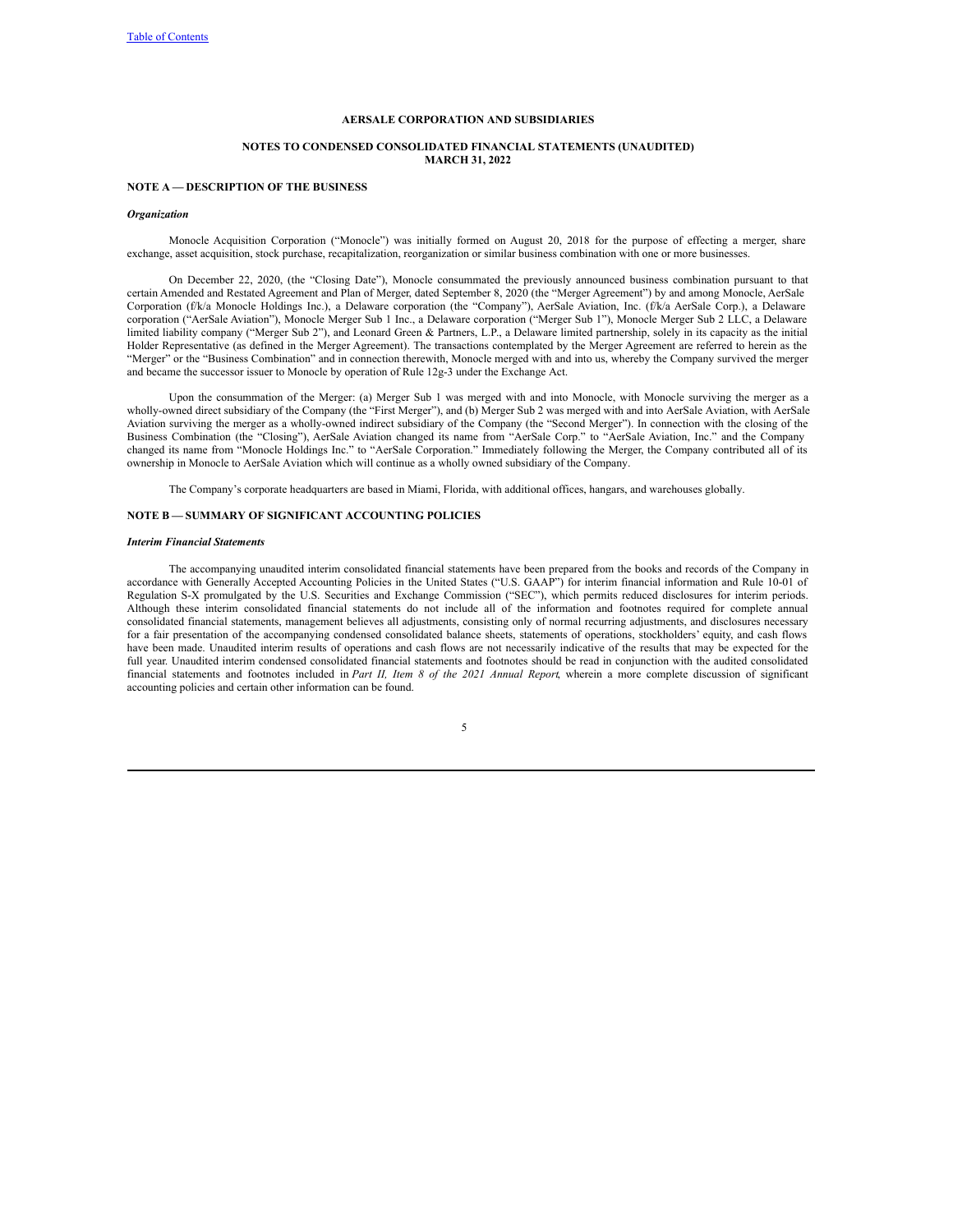## *Revenue Recognition*

#### *Products — Used Serviceable Material ("USM") Sales*

Revenues from sales of USM are measured based on consideration specified within customer contracts, and excludes any sales commissions and taxes collected and remitted to government agencies. The Company recognizes revenue when performance obligations are satisfied by transferring control of a product or service to a customer. The parts are sold at a fixed price with no right of return. In determining the performance obligation, management has identified the promise in the contract to be the shipment of the spare parts to the customer. Title passes to the buyer when the goods are shipped, the buyer is responsible for any loss in transit and the Company has a legal right to payment for the spare parts once shipped. The Company generally sells its USM products under standard 30-day payment terms, subject to certain exceptions. Customers neither have the right to return products nor do they have the right to extended financing. The Company has determined that physical acceptance of the spare parts to be a formality in accordance with Accounting Standards Codification ("ASC") Topic 606, "Revenue from Contracts with Customers" ("ASC 606").

Spare parts revenue is based on a set price for a set number of parts as defined in the purchase order. The performance obligation is completed once the parts have shipped and as a result, all of the transaction price is allocated to that performance obligation. The Company has determined that it is appropriate to recognize spare parts sales at a point in time (i.e., the date the parts are shipped) in accordance with ASC 606.

#### *Products — Whole Asset Sales*

Revenues from whole asset sales are measured based on consideration specified in the contract with the customer. The Company and customer enter into an agreement which outlines the place and date of sale, purchase price, condition of the whole asset, bill of sale and the assignment of rights and warranties from the Company to the customer. The Company believes the whole asset holds standalone value to the customer as it is not dependent on any other services for functionality purposes and therefore is distinct within the context of the contract and as described in ASC 606-10. Accordingly, the Company has identified the transfer of the whole asset as the performance obligation. The transaction price is set at a fixed dollar amount per fixed quantity (number of whole assets) and is explicitly stated in each contract. Whole asset sales revenue is based on a set price for a set number of assets, which is allocated to the performance obligation discussed above, in its entirety. The Company has determined the date of transfer to the customer is the date the customer obtains control over the asset and would cause the revenue recognition. Payment is required in full upon a customer's acceptance of the whole asset on the date of the transfer.

#### *Leasing Revenues*

The Company leases flight equipment under operating leases that contain monthly base rent and reports rental income straight line over the life of the lease as it is earned. Additionally, the Company's leases provide for supplemental rent, which is calculated based on actual hours or cycles of utilization and, for certain components, based on the amount of time until maintenance of that component is required. In certain leases, the Company records supplemental rent paid by the lessees as maintenance deposit payment liabilities in recognition of the Company's contractual commitment to reimburse qualifying maintenance. Reimbursements to the lessees upon receipt of evidence of qualifying maintenance work are charged against the existing maintenance deposit payment liabilities. In leases where the Company is responsible for performing certain repairs or replacement of aircraft components or engines, supplemental rent is recorded as revenue in the period earned. In the event of premature lease termination or lessee default on the lease terms, revenue recognition will be discontinued when outstanding balances beyond the customers' deposits are held. Payment terms for leased flight equipment are due upon receipt.

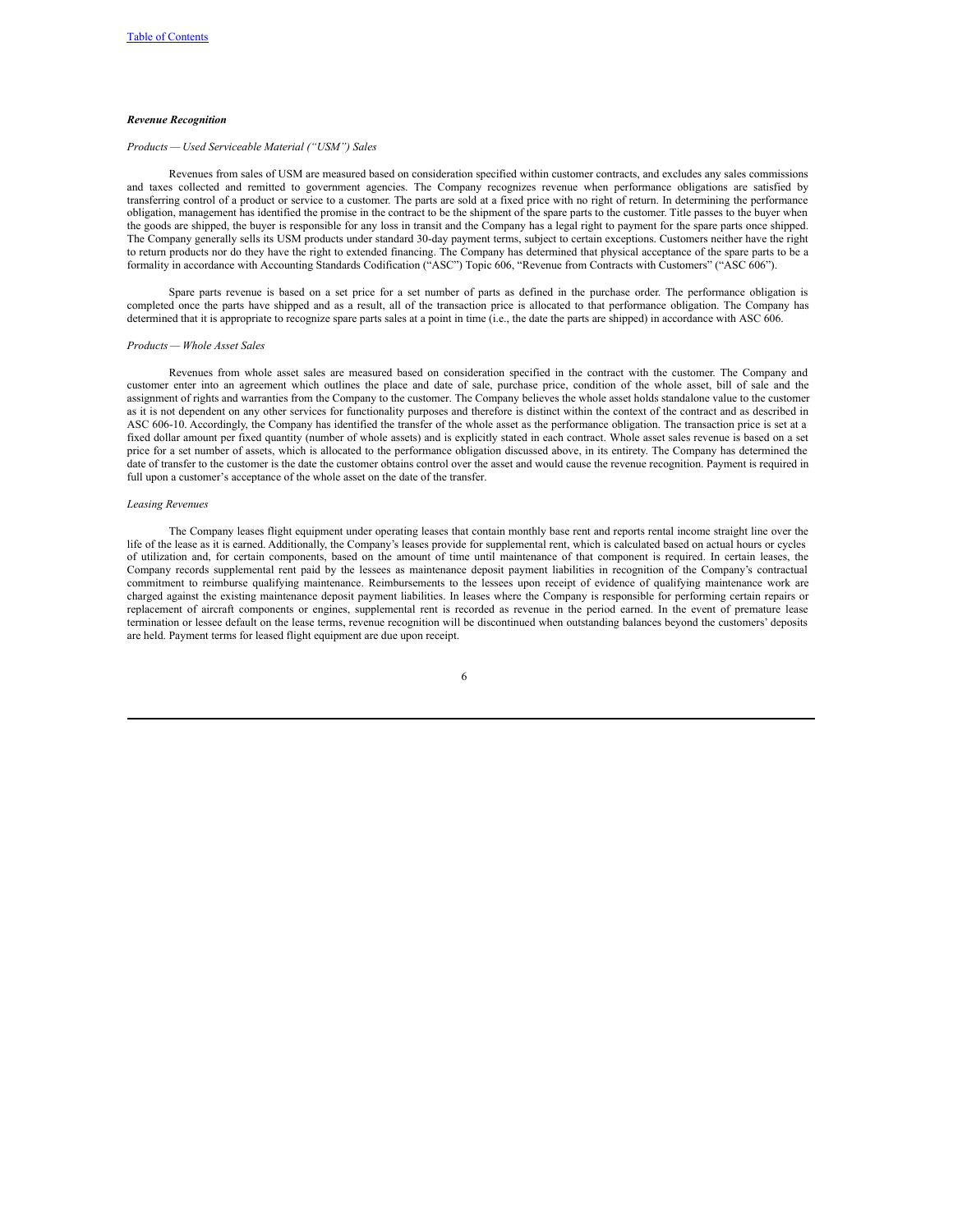## *Service Revenues*

Service revenues are recognized as performance obligations when they are fulfilled and the benefits are transferred to the customer. At contract inception, the Company evaluates if the contract should be accounted for as a single performance obligation or if the contract contains multiple performance obligations. In some cases, the Company's service contract with the customer is considered one performance obligation as it includes factors such as the good or service being provided is significantly integrated with other promises in the contract, the service provided significantly modifies or customizes the other good or service or the goods or services are highly interdependent or interrelated with each other. If the contract has more than one performance obligation, the Company determines the standalone price of each distinct good or service underlying each performance obligation and allocates the transaction price based on their relative standalone selling prices. The transaction price of a contract, which can include both fixed and variable amounts, is allocated to each performance obligation identified. Some contracts contain variable consideration, which could include incremental fees or penalty provisions related to performance. Variable consideration that can be reasonably estimated based on current assumptions and historical information is included in the transaction price at the inception of the contract but limited to the amount that is probable that a significant reversal in the amount of cumulative revenue recognized will not occur. Variable consideration that cannot be reasonably estimated is recorded when known.

For most service contracts, performance obligations are satisfied over time as work progresses based on transfer of control of products and services to our customers. The Company receives payments from our customers based on billing schedules or contractual terms.

For performance obligations that are satisfied over time, the Company measures progress in a manner that depicts the performance of transferring control to the customer. As such, the Company utilizes the input method of cost-to-cost to recognize revenue over time as this depicts when control of the promised goods or services are transferred to the customer. Revenue is recognized based on the relationship of actual costs incurred to date to the estimated total cost at completion of the performance obligation. The Company is required to make certain judgments and estimates, including estimated revenues and costs, as well as inflation and the overall profitability of the arrangement. Key assumptions involved include future labor costs and efficiencies, overhead costs and ultimate timing of product delivery. Differences may occur between the judgments and estimates made by management and actual program results. Under most of the Company's Maintenance, Repair and Overhaul ("MRO") contracts, if the contract is terminated for convenience, the Company is entitled to payment for items delivered, fair compensation for work performed, the costs of settling and paying other claims and a reasonable profit on the costs incurred or committed.

Changes in estimates and assumptions related to our arrangements accounted for using the input method based on labor hours are recorded using the cumulative catchup method of accounting. These changes are primarily adjustments to the estimated profitability for our long term programs where the Company provides MRO services.

The Company has elected to use certain practical expedients permitted under ASC 606. Shipping and handling fees and costs incurred associated with outbound freight after control over a product has transferred to a customer are accounted for as a fulfillment cost, are included in cost of sales in our Condensed Consolidated Statements of Operations and are not considered a performance obligation to our customers. The Company's reported sales on our Condensed Consolidated Statements of Operations are net of any sales or related non income taxes. The Company also utilizes the "as invoiced" practical expedient in certain cases where performance obligations are satisfied over time and the invoiced amount corresponds directly with the value the Company is providing to the customer.

#### *New Accounting Pronouncements Not Yet Adopted*

On February 2016, the Financial Accounting Standards Board ("FASB") issued "Leases (Topic 842)", which generally requires companies to recognize operating and financing lease liabilities and corresponding right-of-use assets on the balance sheet. In July 2018, the FASB issued ASU No. 2018-10, "Codification Improvements to Topic 842, Leases," and ASU No. 2018-11, "Leases (Topic 842): Targeted Improvements." Topic 842 will be effective for the Company for the annual period beginning on January 1, 2022, the impact of which will be reflected in the fourth quarter of 2022 recorded retroactively at the beginning of the period of adoption through a cumulative-effect adjustment. We plan to elect the practical expedients, which permits us to not reassess (i) whether any expired or existing contracts are or contain leases,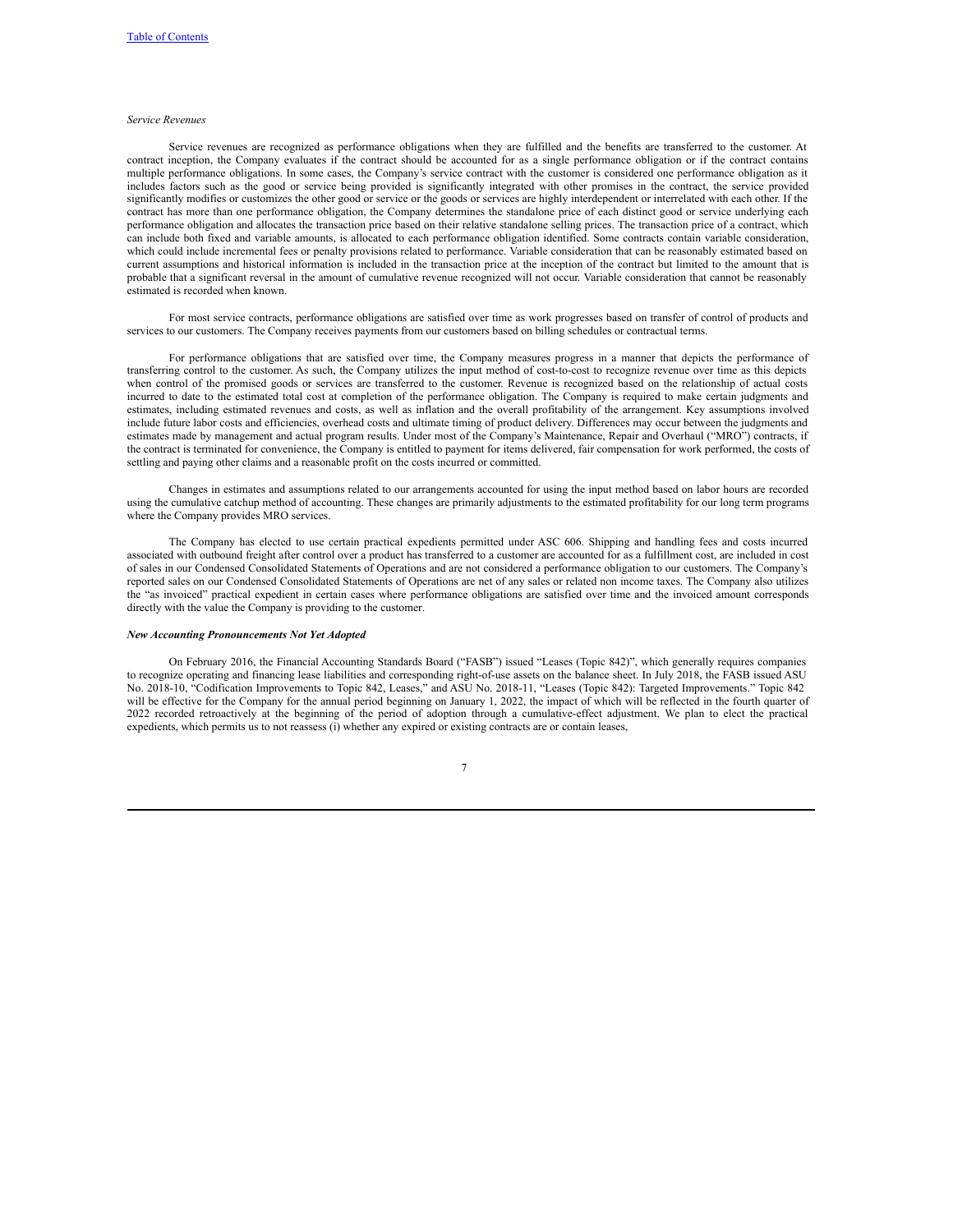(ii) the lease classification for any expired leases and (iii) indirect costs for any existing leases. In addition, the practical expedient allows us not to separate lease and non-lease components for both lessee and lessor relationships and to not apply the recognition requirements to leases with terms of less than 12 months. Based on preliminary estimates, our adoption is expected to result in the recognition of operating lease right of use assets of approximately \$13.8 million and lease liabilities of approximately \$14.9 million on January 1, 2022. We are continuing our assessment, which may identify additional impacts that Topic 842 could have on our financial statements.

In June 2016, the FASB issued ASU No. 2016-13 ("ASU 2016-13"), "Financial Instruments — Credit Losses (Topic 326): Measurement of Credit Losses on Financial Instruments." In November 2018, the FASB issued ASU No. 2018-19, "Codification Improvements to Topic 326, Financial Instruments — Credit Losses," which amends the scope and transition requirements of ASU 2016-13. Topic 326 requires a financial asset (or a group of financial assets) measured at amortized cost basis to be presented at the net amount expected to be collected. The measurement of expected credit losses is based on relevant information about past events, including historical experience, current conditions and reasonable and supportable forecasts that affect the collectability of the reported amount. Topic 326 will become effective for the Company beginning January 1, 2023, with early adoption permitted, on a modified retrospective basis. The Company is currently evaluating the impact this guidance will have on our consolidated financial statements and related disclosures.

On May 3, 2021, the FASB issued ASU 2021-04, Earnings Per Share (Topic 260), Debt—Modifications and Extinguishments (Subtopic 470-50), Compensation—Stock Compensation (Topic 718), and Derivatives and Hedging—Contracts in Entity's Own Equity (Subtopic 815-40): Issuer's Accounting for Certain Modifications or Exchanges of Freestanding Equity-Classified Written Call Options. This new standard provides clarification and reduces diversity in an issuer's accounting for modifications or exchanges of freestanding equity-classified written call options (such as warrants) that remain equity classified after modification or exchange. This standard is effective for fiscal years beginning after December 15, 2021, including interim periods within those fiscal years. Under this standard, issuers should apply the new standard prospectively to modifications or exchanges occurring after the effective date of the new standard. Early adoption is permitted, including adoption in an interim period. If an issuer elects to early adopt the new standard in an interim period, the guidance should be applied as of the beginning of the fiscal year that includes that interim period. The Company is evaluating this new standard, but does not expect it to have a material impact on the Company's financial statements or disclosures.

# *Payroll Support Programs*

The Company has also taken steps to improve our liquidity, including seeking financial assistance under the Coronavirus Aid, Relief, and Economic Security Act ("CARES Act"). Certain of the Company's subsidiaries have received \$ 16.4 million from the U.S. Treasury Department ("Treasury") through the Payroll Support Program under the CARES Act, of which \$3.7 million was received and recognized as payroll support program proceeds during the first quarter of 2021. As part of the Payroll Support Extension Law, the Company entered into an agreement with the Treasury on March 4, 2021 for the receipt of relief funds of \$5.5 million, of which \$2.7 million was recognized as payroll support program proceeds during the first quarter of 2021. The total unrecognized amount of collected proceeds from payroll support programs as of March 31, 2021 is \$2.9 million. Pursuant to the American Rescue Plan Act of 2021 ("ARP"), we entered into an agreement with the Treasury on April 16, 2021 for the receipt of relief funds of an additional \$5.5 million. No amounts were received or recognized under any of these programs during the three months ended March 31, 2022.

In connection with the financial assistance the Company has received under the Payroll Support Program, it is required to comply with certain provisions of the CARES Act, including the requirement that funds provided pursuant to the Payroll Support Program be used exclusively for the continuation of payment of employee wages, salaries and benefits; the requirement against involuntary terminations and furloughs and reductions in employee pay rates and benefits from the signing date of the Payroll Support Program agreement through September 30, 2021. The agreement requires the Company to issue a recall to any employee who was terminated or furloughed between October 1, 2020 and March 4, 2021 and enable such employee to return to employment. In addition, the Company is subject to provisions prohibiting the repurchase of common stock and the payment of common stock dividends through September 30, 2022, as well as limitations on the payment of certain employee compensation through April 1, 2023. These restrictions may affect the Company's operations and if the Company does not comply with these provisions, it may be required to reimburse up to 100% of any previously received relief funds. In particular, limitations on compensation may adversely impact our ability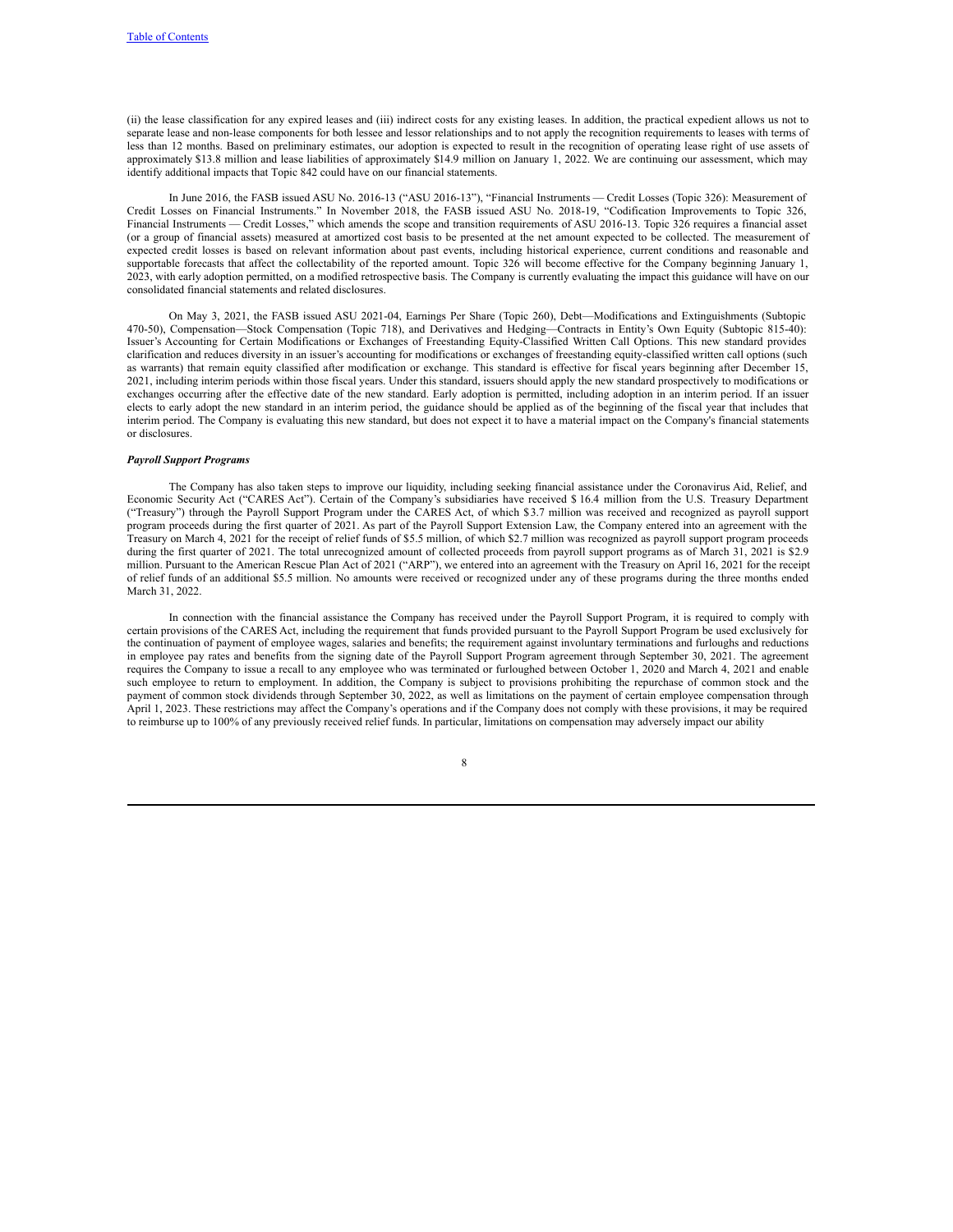to attract and retain senior management or attract other key employees during this critical time. As of March 31, 2022, we have been in compliance with all applicable provisions of the CARES Act, Payroll Support Program and ARP.

## **NOTE C — SIGNIFICANT RISKS AND UNCERTAINTIES**

#### *Impact of Ukraine Conflict and Russia Sanctions*

In February of 2022, Russia invaded Ukraine and is still engaged in an active conflict against the country. As a result, governments in the European Union, the United States, the United Kingdom, Switzerland, and other countries have enacted sanctions against Russia and Russian interests. These sanctions include controls on the export and re-export of certain goods, supplies, and technologies, supply of aircraft and aircraft components to Russian persons or for use in Russia, subject to certain wind-down periods, and the imposition of restrictions on doing business with certain state-owned Russian customers and other investments and business activities in Russia. In order to comply with these sanctions, we ceased pursuing future business in Russia and terminated our three leases with operators doing business in Russia, successfully recoveringtwo aircraft and seeking to recover one engine with a low book value and for which we have insurance coverage. Although the current sanctions prohibit the continuation of certain business activities, the three leases referenced were naturally scheduled to expire in 2022 and therefore will not have a material impact on our business or 2022 financial condition. While it is difficult to predict the short or long term implications of this conflict and sanctions on the global economy and the aviation industry, we intend to fully comply with all applicable sanctions and embargoes, and do not expect the current situation will have a material adverse effect on our results of operations.

## **NOTE D — REVENUE**

The timing of revenue recognition, customer billings and cash collections results in a contract asset or contract liability at the end of each reporting period. Contract assets consist of unbilled receivables or costs incurred where revenue recognized over time exceeds the amounts billed to customers. Contract liabilities include advance payments and billings in excess of revenue recognized. Certain customers make advance payments prior to the satisfaction of performance obligations on the contract. These amounts are recorded as contract liabilities until such performance obligations are satisfied. Contract assets and contract liabilities are determined on a contract by contract basis.

#### **Contract assets are as follows (in thousands):**

|                        | March | 1.2022 | December | .2021       | Change     |
|------------------------|-------|--------|----------|-------------|------------|
| <b>Contract assets</b> |       |        |          | $\sim$<br>. | 052<br>ے ر |

Contract assets are reported within accounts receivable on our Condensed Consolidated Balance Sheets. Changes in contract assets primarily results from the timing difference between the performance of services. Contract liabilities are reported as deferred revenue on our Condensed Consolidated Balance Sheets and amounted to \$2.9 million as of December 31, 2021, of which \$2.6 million was related to contract liabilities for services performed. For the three months ended March 31, 2022, the Company recognized as revenue \$1.3 million of contract liabilities included in the beginning balance for services performed as the timing between customer payments and our performance of the services is generally no longer than six months.

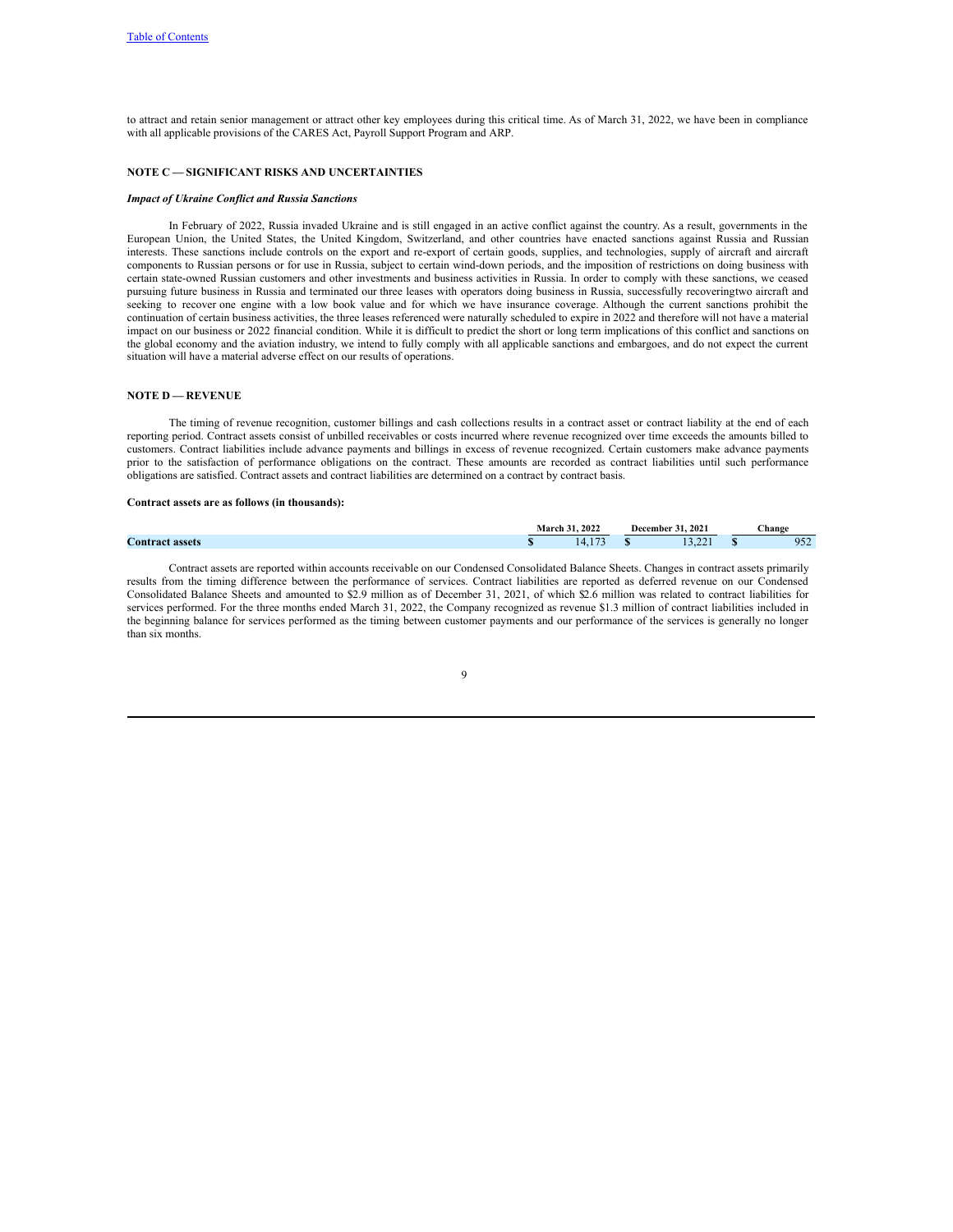# *Disaggregation of Revenue*

The Company reports revenue by segment. The following tables present revenue by segment, as well as a reconciliation to total revenue for the three months ended March 31, 2022 and 2021 (in thousands):

|                             | Three months ended March 31.                |   |        |                       |         |  |  |  |
|-----------------------------|---------------------------------------------|---|--------|-----------------------|---------|--|--|--|
|                             | 2022                                        |   |        |                       |         |  |  |  |
|                             | <b>Asset Management</b><br><b>Solutions</b> |   |        | <b>Total Revenues</b> |         |  |  |  |
| <b>USM</b>                  | 14.409                                      | S | 819    | S                     | 15,228  |  |  |  |
| Whole asset sales           | 51,920                                      |   | 23,955 |                       | 75,875  |  |  |  |
| <b>Engineered solutions</b> |                                             |   | 1,265  |                       | 1,265   |  |  |  |
| <b>Total products</b>       | 66,329                                      |   | 26,039 |                       | 92,368  |  |  |  |
| Leasing                     | 8,201                                       |   |        |                       | 8,201   |  |  |  |
| <b>Services</b>             |                                             |   | 22,237 |                       | 22,237  |  |  |  |
| <b>Total revenues</b>       | 74.530                                      |   | 48,276 |                       | 122,806 |  |  |  |

|                             | Three months ended March 31.                           |   |        |                       |        |  |  |  |
|-----------------------------|--------------------------------------------------------|---|--------|-----------------------|--------|--|--|--|
|                             | 2021                                                   |   |        |                       |        |  |  |  |
|                             | <b>Asset Management</b><br><b>Solutions</b><br>TechOps |   |        | <b>Total Revenues</b> |        |  |  |  |
| <b>USM</b>                  | 9.225                                                  | S | 1,143  |                       | 10,368 |  |  |  |
| Whole asset sales           | 13,771                                                 |   |        |                       | 13,771 |  |  |  |
| <b>Engineered solutions</b> |                                                        |   | 987    |                       | 987    |  |  |  |
| <b>Total products</b>       | 22,996                                                 |   | 2,130  |                       | 25,126 |  |  |  |
| Leasing                     | 6,256                                                  |   |        |                       | 6,256  |  |  |  |
| <b>Services</b>             |                                                        |   | 27,053 |                       | 27,053 |  |  |  |
| <b>Total revenues</b>       | 29,252                                                 |   | 29.183 |                       | 58.435 |  |  |  |

## **NOTE E — INVENTORY**

Following are the major classes of inventory as of the below dates (in thousands):

|                            |  | <b>March 31, 2022</b> | December 31, 2021 |
|----------------------------|--|-----------------------|-------------------|
| Used serviceable materials |  | 62,990                | 65,496            |
| Work-in-process            |  | 20,104                | 12.462            |
| <b>Whole assets</b>        |  | 66,017                | 81.335            |
|                            |  | 149.111               | 159.293           |
| Less short term            |  | (80.295)              | (81,759)          |
| Long term                  |  | 68.816                | 77.534            |

The Company did not record inventory reserves for the three months ended March 31, 2022 and 2021.

# **NOTE F — INTANGIBLE ASSETS**

In accordance with ASC 350, Intangibles — Goodwill and Other, goodwill and other intangible assets deemed to have indefinite lives are not amortized, but are subject to annual impairment tests. The Company reviews and evaluates our goodwill and indefinite life intangible assets for potential impairment at a minimum annually or more frequently if circumstances indicate that impairment is possible.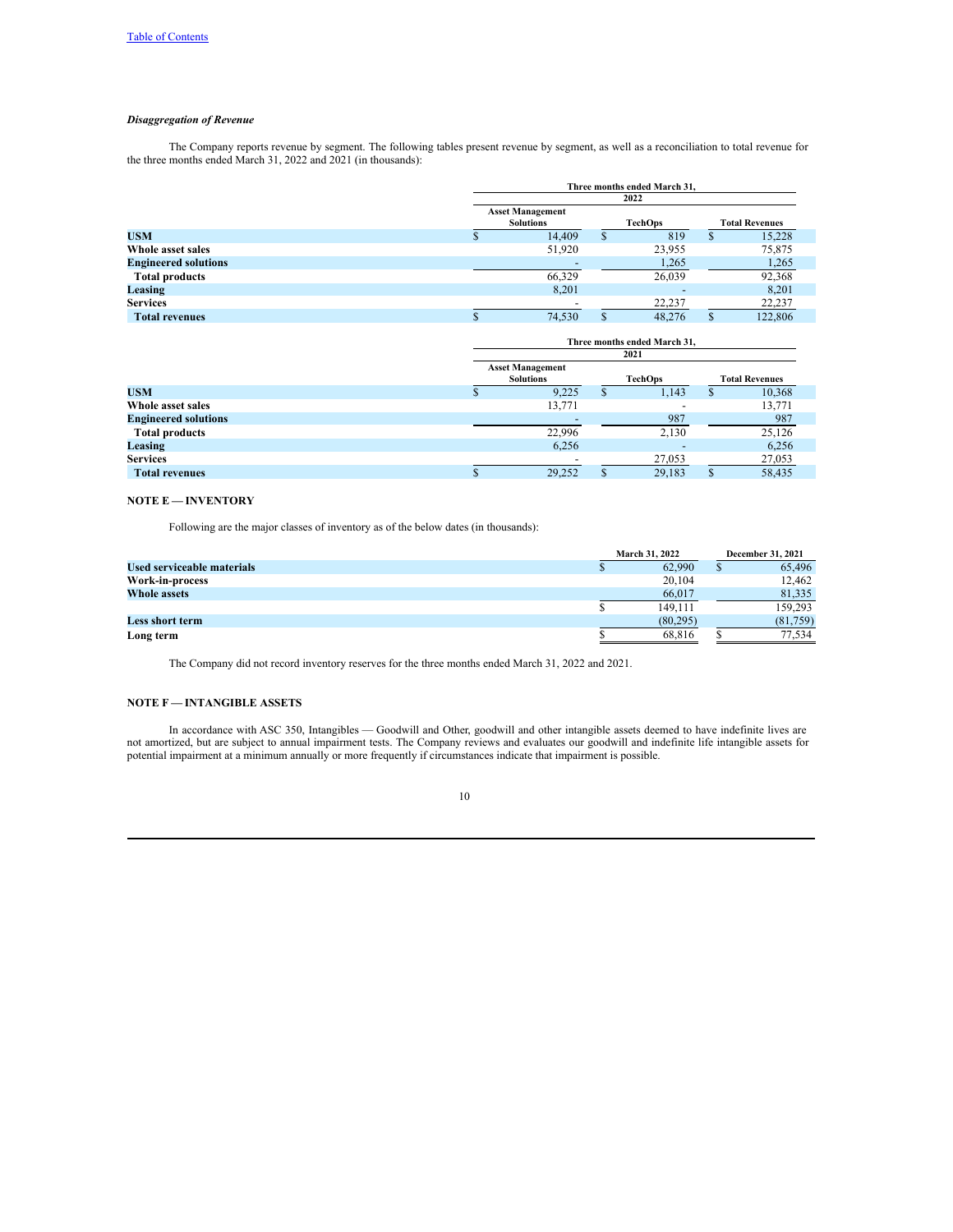The Company determined the fair value of assets acquired and liabilities assumed using a variety of methods. An income approach based on discounted cash flows was used to determine the values of our trademarks, certifications, customer relationships and FAA certificates. The assumptions the Company used to estimate the fair value of our reporting units are based on historical performance, as well as forecasts used in our current business plan and require considerable management judgment.

The Company's goodwill and intangible assets as defined by ASC 350 is related to our subsidiaries, AerSale Component Solutions (d/b/a AerSale Landing Gear Solutions) ("ALGS"), Avborne Component Solutions (d/b/a AerSale Component Solutions) ("ACS"), and Aircraft Composite Technologies ("ACT"), which are included in the TechOps segment, as well as Qwest, which is included under the Asset Management Solutions segment.

Goodwill and other intangibles as of the below dates are (in thousands):

|                                               |        | March 31, 2022<br>December 31, 2021 |           |
|-----------------------------------------------|--------|-------------------------------------|-----------|
| Qwest:                                        |        |                                     |           |
| <b>FAA Certifications</b>                     | S      | 724                                 | -S<br>724 |
| Goodwill                                      | 13,416 |                                     | 13,416    |
| ALGS:                                         |        |                                     |           |
| <b>FAA Certifications</b>                     |        | 710                                 | 710       |
| Goodwill                                      |        | 379                                 | 379       |
| ACS:                                          |        |                                     |           |
| <b>Trademarks</b>                             |        | 600                                 | 600       |
| <b>FAA Certifications</b>                     | 7,300  |                                     | 7,300     |
| Goodwill                                      |        | 63                                  | 63        |
| ACT:                                          |        |                                     |           |
| <b>Trademarks</b>                             |        | 200                                 | 200       |
| <b>FAA Certificates</b>                       |        | 796                                 | 796       |
| Goodwill                                      | 6,002  |                                     | 6,002     |
| Total intangible assets with indefinite lives | 30,190 |                                     | 30,190    |

Intangible assets with definite useful lives are amortized on a straight-line basis over their estimated useful lives. Intangible assets with definite lives as of the below dates are as follows (in thousands):

|                                             | <b>Useful Life</b> |                       |        |                   |
|---------------------------------------------|--------------------|-----------------------|--------|-------------------|
|                                             | In Years           | <b>March 31, 2022</b> |        | December 31, 2021 |
| <b>Qwest:</b>                               |                    |                       |        |                   |
| <b>Customer relationships</b>               | 10                 | S                     | 6,870  | 7.109             |
| <b>ALGS:</b>                                |                    |                       |        |                   |
| <b>Customer relationships</b>               | 10                 |                       | 65     | 70                |
| ACS:                                        |                    |                       |        |                   |
| <b>Customer relationships</b>               | 10                 |                       | l.400  | 1,453             |
| ACT:                                        |                    |                       |        |                   |
| <b>Customer relationships</b>               | 10                 |                       | 7,048  | 7,276             |
| Total intangible assets with definite lives |                    |                       | 15,383 | 15,908            |

Total amortization expense amounted to \$0.5 million and \$0.5 million for the three months ended March 31, 2022 and 2021, respectively. Accumulated amortization amounted to \$5.6 million and \$5.1 million as of March 31, 2022 and December 31, 2021, respectively.

Other intangible assets are reviewed at least annually or more frequently if any event or change in circumstance indicates that an impairment may have occurred.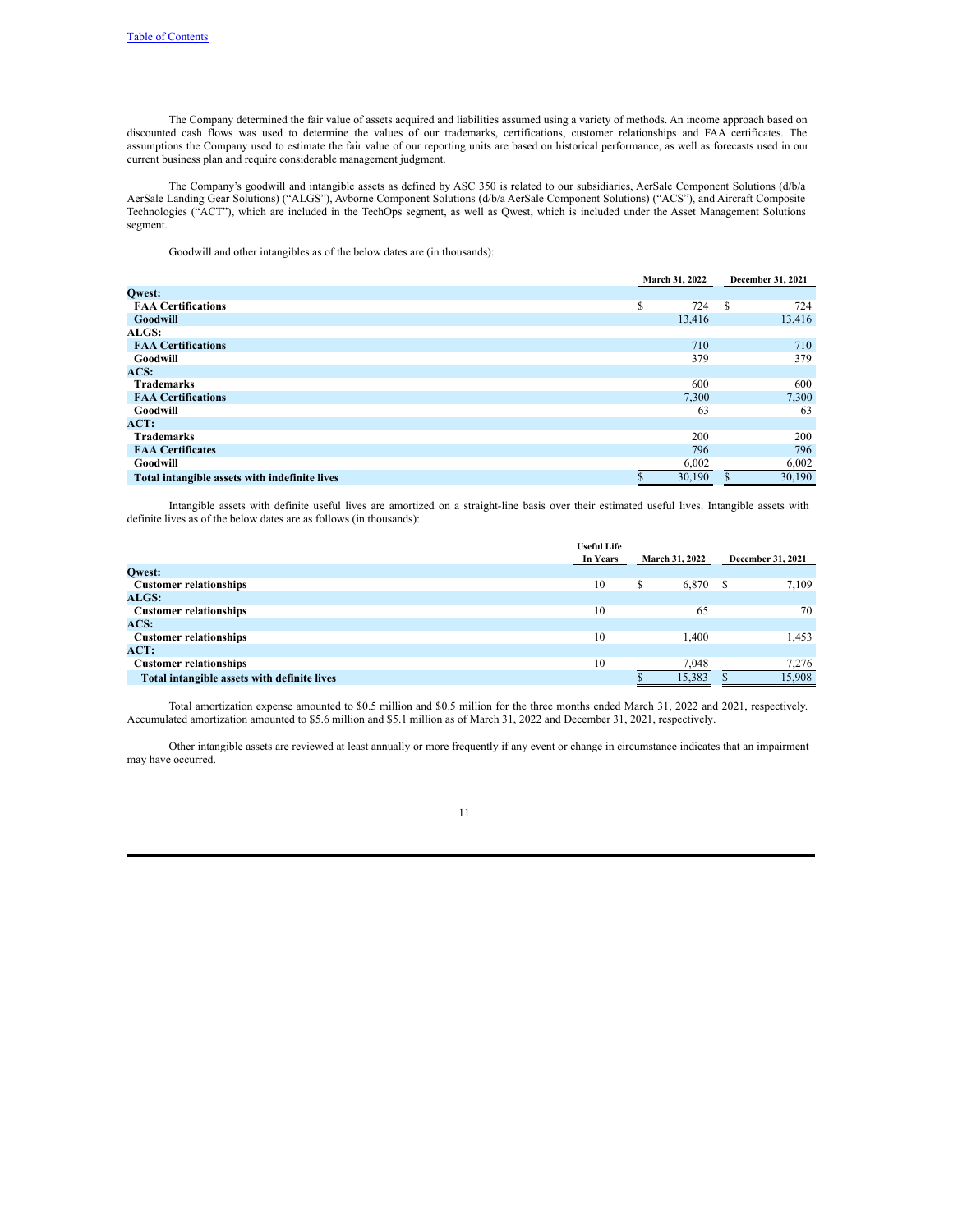# **NOTE G — PROPERTY AND EQUIPMENT, NET**

Property and equipment, net, as of the below dates consisted of the following (in thousands):

|                                      | <b>Useful Life</b> |                        |                   |          |
|--------------------------------------|--------------------|------------------------|-------------------|----------|
|                                      | In Years           | March 31, 2022         | December 31, 2021 |          |
| <b>Tooling and equipment</b>         | $7 - 15$           | 13.674<br><sup>2</sup> |                   | 13,530   |
| Furniture and other equipment        |                    | 9,107                  |                   | 7,928    |
| <b>Computer software</b>             |                    | 2.160                  |                   | 1,998    |
| <b>Leasehold improvements</b>        | $3 - 6$            | 3.787                  |                   | 3,632    |
| <b>Equipment under capital lease</b> |                    | 192                    |                   | 192      |
|                                      |                    | 28.920                 |                   | 27,280   |
| Less accumulated depreciation        |                    | (20, 426)              |                   | (19,930) |
|                                      |                    | 8.494                  |                   | 7.350    |

Depreciation expense, which includes amortization of equipment under capital lease, amounted to \$0.5 million and \$0.5 million for the three months ended March 31, 2022 and 2021, respectively.

# **NOTE H — LEASE RENTAL REVENUES AND AIRCRAFT AND ENGINES HELD FOR LEASE**

Aircraft and engines held for operating leases, net, as of the below dates consisted of the following (in thousands):

|                                                | <b>December 31, 2021</b><br>March 31, 2022 |  |           |
|------------------------------------------------|--------------------------------------------|--|-----------|
| Aircraft and engines held for operating leases | 172.486                                    |  | 197.397   |
| Less accumulated depreciation                  | 118.907                                    |  | (124.033) |
|                                                | 53 579                                     |  | 73.364    |

Total depreciation expense amounted to \$1.9 million and \$2.5 million for the three months ended March 31, 2022 and 2021, respectively, and is included in cost of leasing in the Condensed Consolidated Statements of Operations.

Supplemental rents recognized as revenue totaled \$3.5 million and \$1.1 million for the three months ended March 31, 2022 and 2021, respectively.

The Company's current operating lease agreements for leased flight equipment expire over the next month totwo years. The amounts in the following table are based upon the assumption that flight equipment under operating leases will remain leased for the length of time specified by the respective lease agreements. Minimum future annual lease rentals contracted to be received under existing operating leases of flight equipment were as follows (in thousands):

| <b>Year ending December 31:</b> |       |
|---------------------------------|-------|
| <b>Remainder of 2022</b>        | 6.424 |
| 2023                            | 1.026 |
| Total minimum lease payments    | 7.450 |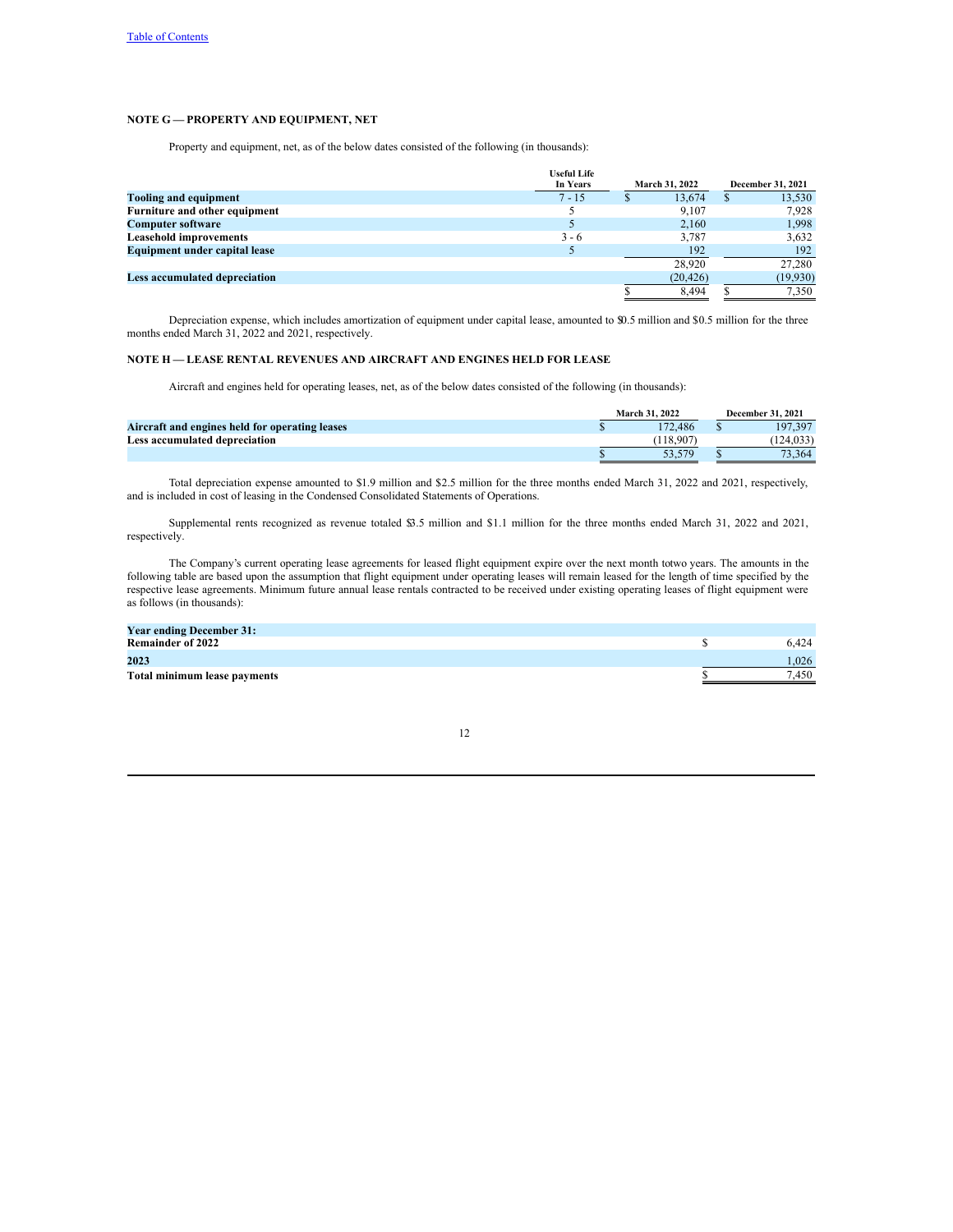# **NOTE I — ACCRUED EXPENSES**

The following is a summary of the components of accrued expenses as of the below dates (in thousands):

|                                                 | <b>March 31, 2022</b> |  | <b>December 31, 2021</b> |
|-------------------------------------------------|-----------------------|--|--------------------------|
| Accrued compensation and related benefits       | 3.897                 |  | 6.294                    |
| <b>Accrued legal fees</b>                       | 559                   |  | 377                      |
| <b>Commission fee accrual</b>                   | 220                   |  | 115                      |
| Accrued federal, state and local taxes and fees | 154                   |  | 243                      |
| <b>Other</b>                                    | 1.981                 |  | 1.395                    |
|                                                 | 6.811                 |  | 8.424                    |

## **NOTE J – WARRANT LIABILITY**

Warrants to purchase a total of 750,000 and 835,014 shares of the Company's common stock were outstanding as of March 31, 2022 and December 31, 2021. 750,000 warrants were issued to founders in a private placement (the "Private Warrants"). Each of the Private Warrants entitles the registered holder to purchase one share of the Company's common stock at a price of \$11.50 per share. The Private Warrants will expire at 5:00 p.m., New York City time, on the fifth anniversary of the completion of the Merger, or earlier upon redemption or liquidation.

The Private Warrants include provisions that affect the settlement amount. Such variables are outside of those used to determine the fair value of a fixed-for-fixed instrument, and as such, the warrants do not meet the criteria for equity treatment under guidance contained in ASC Topic 815, "Accounting for Derivative Financial Instruments Indexed to, and Potentially Settled in a Company's Own Stock." The Company classifies the Private Warrants as a liability at their fair value subject to re-measurement at each balance sheet date and adjusted at each reporting period until exercised or expired, and any change in fair value is recognized in the Company's Condensed Consolidated Statement of Operations. The fair value of the Private Warrants as of March 31, 2021 was determined using the market price of the Company's public warrants adjusted for their lack of liquidity. Effective December 29, 2021 all public warrants were redeemed on a cashless basis and ceased trading on Nasdaq. As a result, the Black-Scholes option pricing model was adopted as of March 31, 2022 with the following assumptions:

|                                            | March 31, 2022 |
|--------------------------------------------|----------------|
| Risk-free interest rate                    | $2.51\%$       |
| <b>Expected volatility of common stock</b> | 41.16%         |
| Dividend vield                             |                |
| <b>Expected option term in years</b>       |                |

The significant assumptions utilized in the Black-Scholes calculation consist of interest rate for U.S. Treasury Bonds, as published by the U.S. Federal Reserve, and expected volatility estimated using historical daily volatility of guideline public companies.

Change in fair value of warrant liability expense recognized in the Company's Condensed Consolidated Statement of Operations was \$1.2 million and \$0.2 million during the three months ended March 31, 2022 and 2021, respectively.

## **NOTE K — EARNINGS PER SHARE**

The computation of basic and diluted earnings per share ("EPS") is based on the weighted average number of common shares outstanding during each period.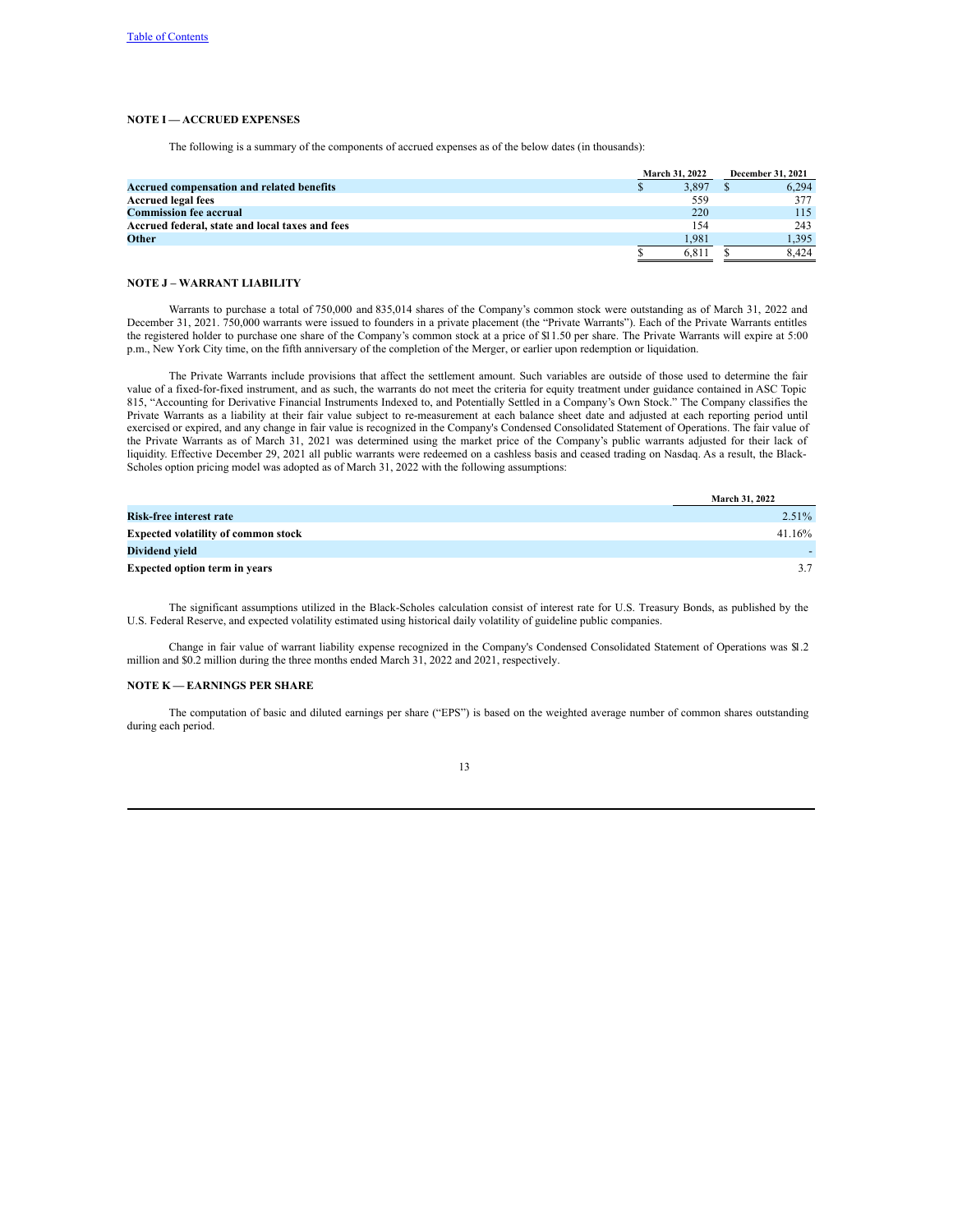The following table provides a reconciliation of the computation for basic and diluted earnings per share for the three months ended March 31, 2022 and 2021, respectively (in thousands, except share and per share data):

|                                                                        |   | Three Months Ended March 31, |   |              |  |
|------------------------------------------------------------------------|---|------------------------------|---|--------------|--|
|                                                                        |   | 2022                         |   | 2021         |  |
| Net income                                                             |   | 17.226                       |   | 10.018       |  |
| Reversal of loss on change in fair value of warrant liability          |   |                              |   | 224          |  |
| Net income adjusted for EPS - diluted                                  |   | 17,226                       |   | 10,242       |  |
| Weighted-average number of shares outstanding - basic                  |   | 51,686,583                   |   | 42,212,134   |  |
| Additional shares from assumed stock-settled restricted stock units    |   | 1,818,745                    |   | 115,959      |  |
| Additional shares from assumed exercise of public warrants             |   | 481                          |   | 1,869,098    |  |
| Additional shares purchasable for employee stock purchase plan         |   | 4,703                        |   |              |  |
| Weighted-average number of shares outstanding - diluted                |   | 53,510,512                   |   | 44, 197, 191 |  |
| Earnings per share – basic:                                            | S | 0.33                         |   | 0.24         |  |
| Earnings per share – diluted:                                          | S | 0.32                         | S | 0.23         |  |
| Anti-dilutive shares/units excluded from earnings per share - diluted: |   |                              |   |              |  |
| Additional shares from assumed exercise of Private Warrants            |   | 188.913                      |   |              |  |

### **NOTE L — BUSINESS SEGMENTS**

Consistent with how our chief operating decision maker (Chairman and Chief Executive Officer) evaluates performance and utilizes gross profit as a profitability measure, the Company reports its activities in two business segments:

- Asset Management Solutions comprised of activities to extract value from strategic asset acquisitions through leasing, trading, or disassembling for product sales.
- TechOps comprised of MRO activities; and product sales of internally developed engineered solutions and other serviceable products.

The Asset Management Solutions segment provides short-term and long-term leasing solutions of aircraft and jet engines to passenger and cargo operators worldwide. Assets considered to be at or near the end of their useful lives, supplied by our leasing portfolio or acquisitions, are analyzed for return maximization to assess whether they will be traded as whole assets or disassembled and sold as individual spare parts and components.

The TechOps segment consists of aftermarket support and services businesses that provide maintenance support for aircraft and aircraft components, and sale of engineered solutions. Our MRO business also engages in longer term projects such as aircraft modifications, cargo conversions of wide-body aircraft, and aircraft storage. The segment also includes MRO of landing gear, thrust reversers, and other components. Cost of sales consists principally of the cost of product, direct labor, and overhead. Our engineered solutions revenues consist of sales of products internally developed as permitted by Supplemental Type Certificates issued by the FAA. These products are proprietary in nature and function as non-original equipment manufacturer solutions to airworthiness directives and other technical challenges for operators. In order to develop these products, the Company engages in research and development activities. Periodically, the Company's TechOps segment engages in the repair and sale of used serviceable materials through its ability to overhaul existing inventory, or sale of whole assets dedicated to its business.

Gross profit is calculated by subtracting cost of sales from sales. The assets and certain expenses related to corporate activities are not allocated to the segments. Our reportable segments are aligned principally around the differences in products and services. The segment reporting excludes the allocation of selling, general and administrative expenses, interest expense and income tax expense.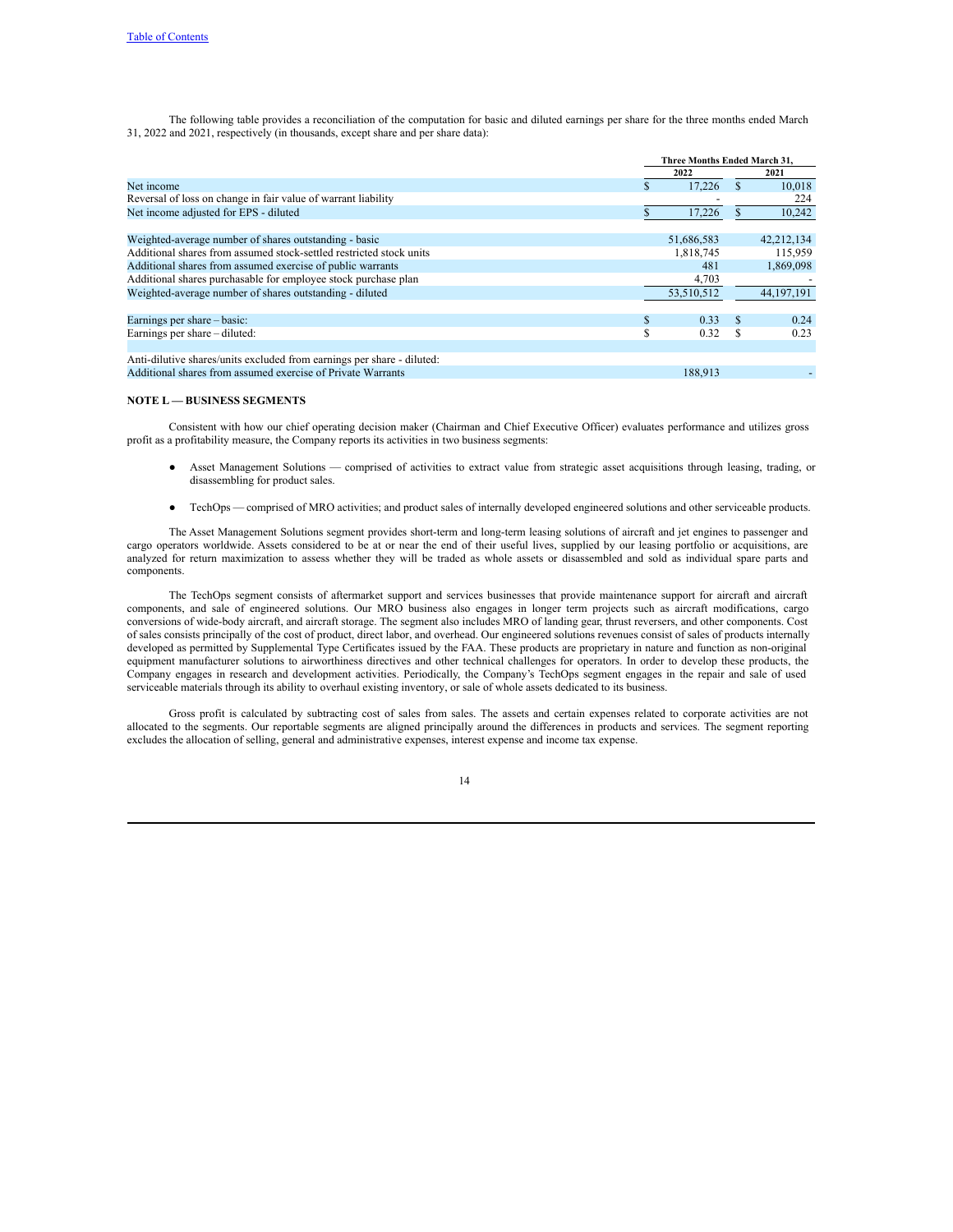Selected financial information for each segment for the three months ended March 31, 2022 and 2021 is as follows (in thousands):

|                                   | Three Months Ended March 31,<br>2022<br>2021 |    |        |  |
|-----------------------------------|----------------------------------------------|----|--------|--|
| <b>Revenues</b>                   |                                              |    |        |  |
| <b>Asset Management Solutions</b> |                                              |    |        |  |
| Aircraft                          | \$<br>14,983                                 | \$ | 10,452 |  |
| Engine                            | 59,547                                       |    | 18,800 |  |
|                                   | 74,530                                       |    | 29,252 |  |
| <b>TechOps</b>                    |                                              |    |        |  |
| <b>MRO</b> services               | 22,237                                       |    | 27,053 |  |
| <b>Product sales</b>              | 2,084                                        |    | 2,130  |  |
| Whole asset sales                 | 23,955                                       |    |        |  |
|                                   | 48,276                                       |    | 29,183 |  |
| <b>Total</b>                      | 122,806                                      |    | 58,435 |  |

|                                   | Three Months Ended March 31, |         |               |                   |  |
|-----------------------------------|------------------------------|---------|---------------|-------------------|--|
|                                   |                              | 2022    | 2021          |                   |  |
| <b>Gross profit</b>               |                              |         |               |                   |  |
| <b>Asset Management Solutions</b> |                              |         |               |                   |  |
| Aircraft                          | \$                           | 5,365   | <sup>\$</sup> | 4,463             |  |
| Engine                            |                              | 26,010  |               | 9,124             |  |
|                                   |                              | 31,375  |               | 13,587            |  |
| <b>TechOps</b>                    |                              |         |               |                   |  |
| <b>MRO</b> services               |                              | 6,251   |               | 5,026             |  |
| <b>Product sales</b>              |                              | 1,204   |               | 1,222             |  |
| Whole asset sales                 |                              | 7,873   |               |                   |  |
|                                   |                              | 15,328  |               | 6,248             |  |
| <b>Total</b>                      |                              | 46,703  | $\mathbf{s}$  | 19,835            |  |
|                                   |                              |         |               |                   |  |
|                                   |                              |         |               |                   |  |
|                                   | March 31, 2022               |         |               | December 31, 2021 |  |
| <b>Total Assets</b>               |                              |         |               |                   |  |
| <b>Asset Management Solutions</b> | \$                           | 378,369 | <sup>\$</sup> | 370,378           |  |
| <b>Tech Ops</b>                   |                              | 117,848 |               | 112,742           |  |
| Corporate                         |                              | 6,739   |               | 4,365             |  |
|                                   | \$                           | 502,956 | $\mathbf S$   | 487,485           |  |

The following table reconciles segment gross profit to net income for the three months ended March 31, 2022 and 2021 (in thousands):

|                                              | Three Months Ended March 31. |      |          |  |
|----------------------------------------------|------------------------------|------|----------|--|
|                                              | 2022                         | 2021 |          |  |
| Segment gross profit                         | 46,703                       |      | 19.835   |  |
| Selling, general and administrative expenses | (23,766)                     |      | (13,310) |  |
| Payroll support program proceeds             |                              |      | 6.363    |  |
| Interest expense, net                        | (195)                        |      | (258)    |  |
| Other income, net                            | 365                          |      | 94       |  |
| Change in fair value of warrant liability    | (1,234)                      |      | (224)    |  |
| Income tax expense                           | (4,647)                      |      | (2,482)  |  |
| Net income                                   | 17.226                       |      | 10,018   |  |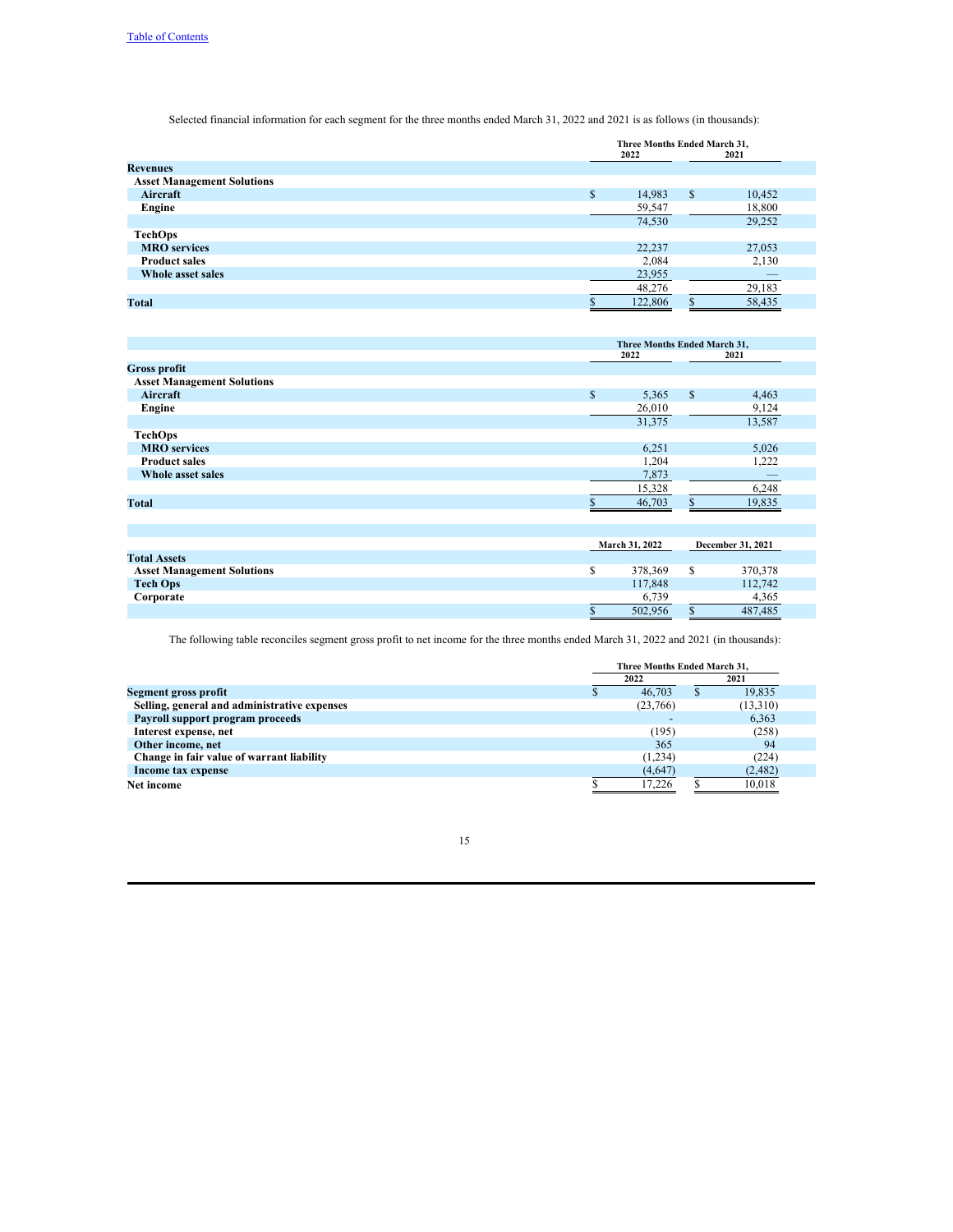Intersegment sales include amounts invoiced by a segment for work performed for another segment. Amounts are based on actual work performed or products sold and agreed-upon pricing which is intended to be reflective of the arm's length value of the contribution made by the supplying business segment. All intersegment transactions have been eliminated upon consolidation. Intersegment revenue for the three months ended March 31, 2022 and 2021, is as follows (in thousands):

|                                    | Three Months Ended March 31. |       |  |       |  |
|------------------------------------|------------------------------|-------|--|-------|--|
|                                    | 2022                         |       |  | 2021  |  |
| <b>Asset Management Solutions</b>  |                              | 64    |  | 1.447 |  |
| <b>TechOps</b>                     |                              | 7.005 |  | 2.158 |  |
| <b>Total intersegment revenues</b> |                              | 7.069 |  | 3,605 |  |

## **NOTE M— COMMITMENTS AND CONTINGENCIES**

#### *Litigation*

The Company may be involved in litigation incidental to the operation of the business. The Company intends to vigorously defend all matters in which the Company is named as defendant and, for insurable losses, maintain significant levels of insurance to protect against adverse judgments, claims or assessments that may affect the Company. Although the adequacy of existing insurance coverage of the outcome of any legal proceedings cannot be predicted with certainty, based on the current information available, the Company does not believe the ultimate liability associated with known claims or litigation, if any, in which the Company is involved will materially affect the Company's condensed consolidated financial condition or results of operations.

#### *Lease Commitments*

The Company leases office space, warehouses, hangars and equipment in connection with its operations under various operating leases, many of which contain escalation clauses.

Future minimum lease payments under non-cancelable operating leases (with initial lease terms in excess of one year) are (in thousands):

| <b>Year ending December 31:</b> |   |        |
|---------------------------------|---|--------|
| <b>Remainder of 2022</b>        | S | 3,071  |
| 2023                            |   | 3,618  |
| 2024                            |   | 3,150  |
| 2025                            |   | 2,149  |
| 2026                            |   | 1,851  |
| Thereafter                      |   | 2,601  |
| Total minimum lease payments    |   | 16,440 |

Expenses incurred under the operating lease agreements was \$1.4 million and \$1.6 million for the three months ended March 31, 2022 and 2021, respectively. Operating lease expense is recognized on a straight-line basis over the term of the lease, including any option periods, as appropriate. The same lease term is used for lease classification, the amortization period of related leasehold improvements, and the estimation of future lease commitments.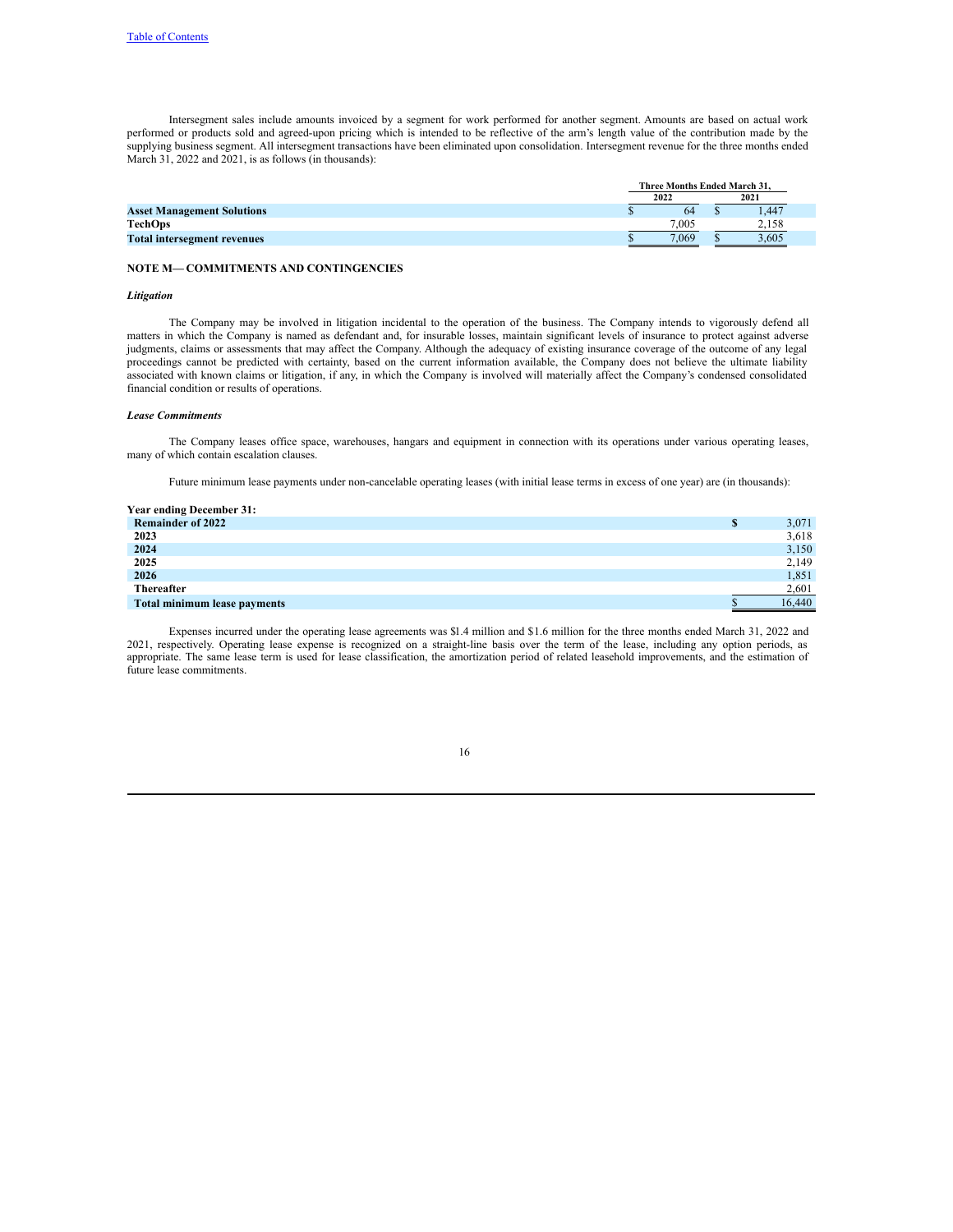## **NOTE N — STOCKHOLDERS' EQUITY**

#### Common Stock

The Company's common stock, \$0.0001 par value, consists of 200,000,000 authorized shares, of which 51,688,057 and 42,949,261 shares were issued and outstanding as of March 31, 2022 and 2021, respectively.

## Earn-Out Shares

Upon consummation of the Merger and in each case on or prior to the fifth anniversary of the Closing, the pre-closing holders of AerSale Aviation's common stock and the holders of in-the-money SARs (as defined in the Merger Agreement) received a contingent right to receive up to 3,000,000 additional shares of the Company's common stock. Additionally, certain pre-closing holders of AerSale Aviation's common stock received a contingent right to receive 746,876 shares of the Company's common stock. Effective February 8, 2021, the contingent event related to the Minimum Target Earn-Out Shares (as defined by the Merger Agreement) was met and 1,855,634 shares were issued. Effective October 22, 2021, the contingent event related to the Maximum Target Earn-Out Shares was met and 1,854,169 shares were issued. The remaining shares pursuant to the contingent rights were withheld to cover employee taxes.

The Company determined the Earn-Out Shares (as defined by the Merger Agreement) to be classified as equity under ASC Topic 815, "Accounting for Derivative Financial Instruments Indexed to, and Potentially Settled in a Company's Own Stock" as the contingent right is indexed to the Company's stock and accordingly, the accrual of the Earn-Out Shares as of March 31, 2021 had no impact on the Company's condensed consolidated financial statements. There are no Earn-Out Shares contingent as of March 31, 2022 and December 31, 2021.

#### Unvested Founder Shares

Upon the consummation of the Merger, certain pre-closing holders of AerSale Corporation's common stock agreed to defer the vesting of an aggregate of 700,000 shares (the "Unvested Founder Shares"), half of which will vest at such time as the Minimum Target (as defined in the Merger Agreement) and the other half of which will vest at the Maximum Target (as defined in the Merger Agreement). The Unvested Founder Shares will also vest upon the occurrence of a Liquidity Event (as defined by the Merger Agreement) on or prior to the fifth anniversary of the date of the Amended and Restated Founder Shares Agreement, solely to the extent the Liquidity Event Consideration (as defined in the Merger Agreement) is greater than \$13.50, in which case half of the Unvested Founder Shares which will vest, or \$15.00, in which case the other half of the Unvested Founder Shares will also vest. Pursuant to the Amended and Restated Founder Shares Agreement, the holders of the Unvested Founder Shares have retained the right to vote such Unvested Founder Shares prior to vesting. Unvested Founder Shares that have not vested on or prior to the fifth anniversary of the Closing Date will be forfeited.

Effective February 8, 2021, the contingency event related to the Minimum Target was met and half of the Unvested Founder Shares vested. Effective October 22, 2021, the contingent event related to the Maximum Target was met and the other half of the Unvested Founder Shares vested. There are no Unvested Founder Shares as of March 31, 2022 and December 31, 2021.

#### 2020 Equity Incentive Plan

The Company maintains a 2020 Equity Incentive Plan (the "2020 Plan") and has registered4,200,000 shares of common stock issuable under the Plan. The 2020 Plan authorizes discretionary grants of incentive stock options to employees of the Company and its qualifying subsidiaries. The 2020 Plan also authorizes discretionary grants of non-qualified stock options, stock appreciation rights, restricted stock, restricted stock units, dividend equivalents or other equity or cash-based awards to employees and consultants of the Company and its subsidiaries and to members of the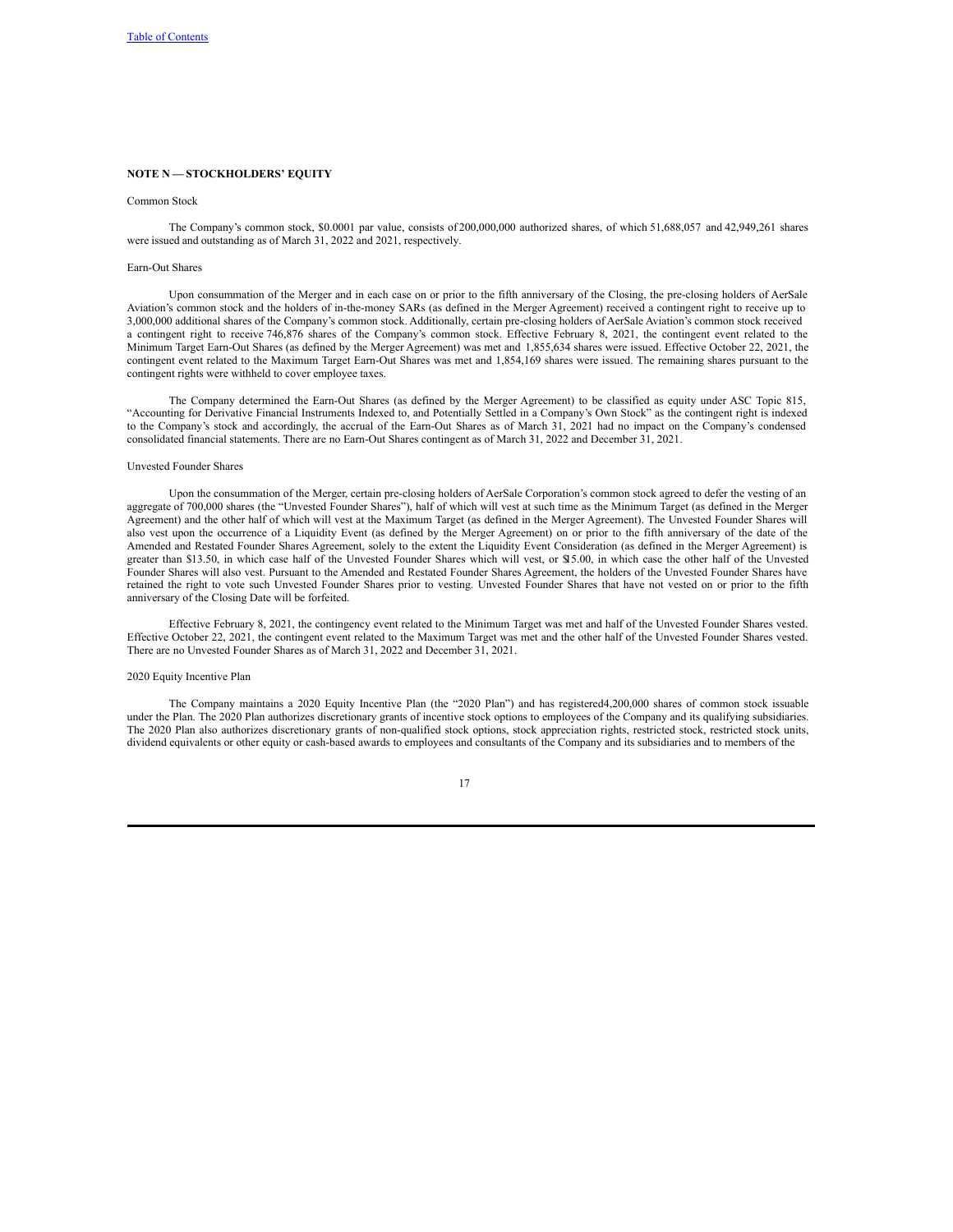Board of Directors of the Company. To the extent that an award under the 2020 Plan expires, is cancelled, forfeited, terminated, settled in cash or is otherwise settled without issuance of the full number of shares to which it relates, will become or again be available for awards under the 2020 Plan. The 2020 Plan is administered by the Company's Compensation Committee. The Compensation Committee has complete, full and final authority to: designate participants; determine the types of awards to be granted; determine the terms of awards; interpret and administer the 2020 Plan and any agreements and awards thereunder.

## Restricted stock unit activity under the 2020 Plan for the three months ended March 31, 2022 and 2021 was as follows:

|                                  |           |                              | <b>Weighted Average</b>      |
|----------------------------------|-----------|------------------------------|------------------------------|
|                                  |           | <b>Weighted Average</b>      | <b>Remaining Contractual</b> |
|                                  | Amount    | <b>Grant Date Fair Value</b> | Life (Years)                 |
| Outstanding at December 31, 2021 | 1.669.300 | 10.10                        | 2.02                         |
| Granted                          | 41.156    | 15.39                        | l.92                         |
| Forfeited                        | (3,370)   | 12.46                        | 2.25                         |
| Issued                           | (2,970)   | 10.00                        |                              |
| Outstanding March 31, 2022       | 1.704.116 | 10.22                        | 2.02                         |

|                                  |           |                              | <b>Weighted Average</b>      |
|----------------------------------|-----------|------------------------------|------------------------------|
|                                  |           | <b>Weighted Average</b>      | <b>Remaining Contractual</b> |
|                                  | Amount    | <b>Grant Date Fair Value</b> | Life (Years)                 |
| Outstanding at December 31, 2020 | $\sim 10$ | $\sim$ .                     |                              |
| Granted                          | 1,634,000 | 10.00                        | 2.96                         |
| Outstanding March 31, 2021       | 1,634,000 | 10.00                        | 2.96                         |

The Company's restricted stock units include 1,595,000 performance restricted stock units ("2021 PSUs") that achieved the 200% performance milestone as of March 31, 2022. This is the highest level of performance condition to be achieved and results in total shares to be issued of 3,190,000, subject to a time vesting schedule of one-third on December 22, 2022 andtwo-thirds on December 22, 2023. The remaining awards vest over a period ranging from one to three years.

For the restricted stock unit awards granted under the 2020 Plan containing both service and performance conditions, the Company recognizes compensation expense when the awards are considered probable of vesting. Restricted stock units are considered granted, and the service inception date begins, when a mutual understanding of the key terms and conditions between the Company and the employee have been established. The fair value of these awards is determined based on the closing price of the shares on the grant date. The probability of restricted share awards granted with future performance conditions is evaluated at each reporting period and compensation expense is adjusted based on the probability assessment.

For the three months ended March 31, 2022, the Company recognized share-based compensation expense for the 2021 PSUs of \$3.5 million, given the achievement of the 200% performance milestone. For the three months ended March 31, 2021, no expense was recognized for the 2021 PSUs given that the milestone achievements were not deemed probable for accounting purposes.

#### 2020 Employee Stock Purchase Plan

The Company also maintains a 2020 Employee Stock Purchase Plan (the "ESPP") and has registered500,000 shares of common stock issuable under the ESPP. During the three-months ended March 31, 2022, the Company issued 11,988 shares pursuant to the ESPP. No shares were issued during the three month period ended March 31, 2021.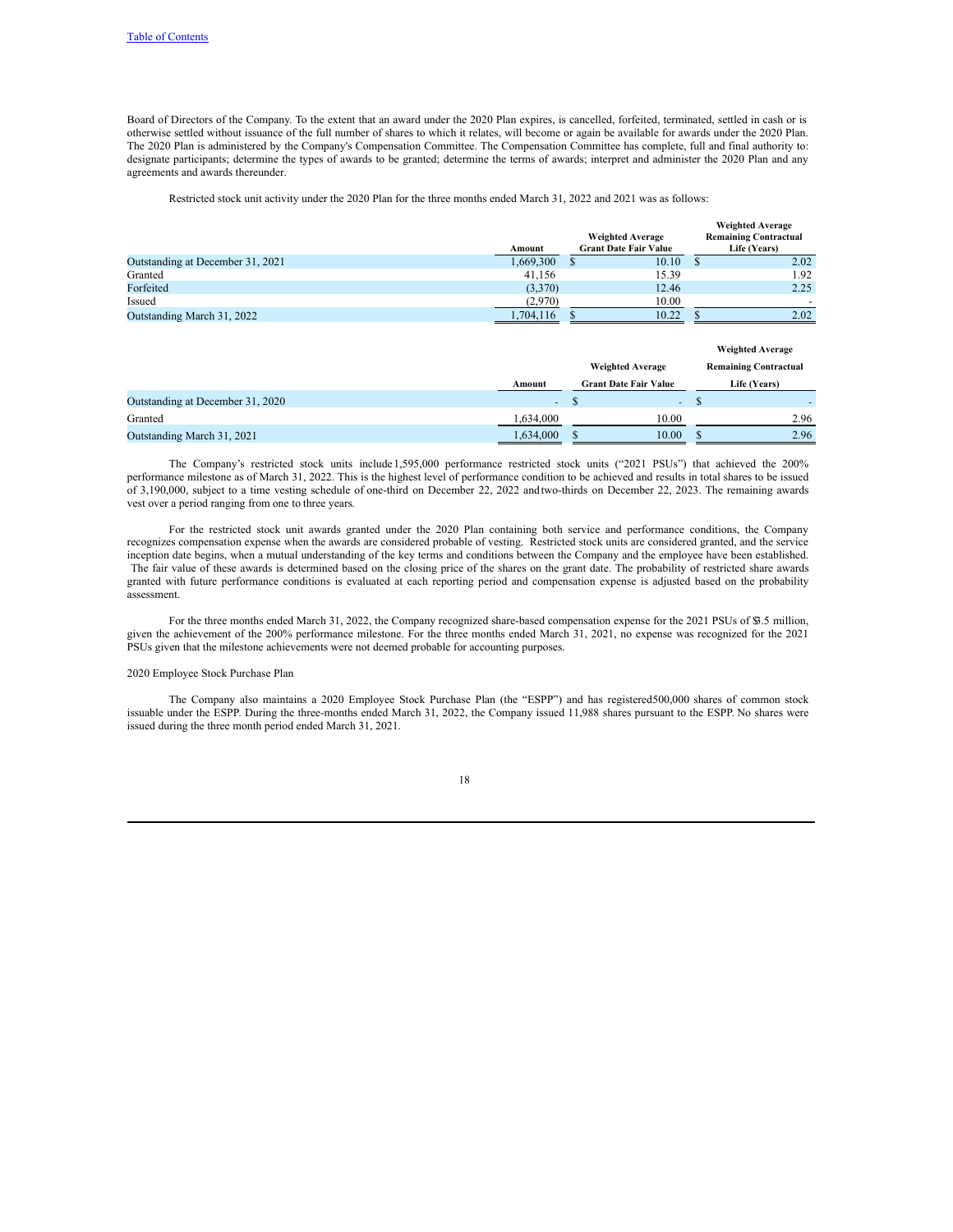## **ITEM 2 MANAGEMENT'S DISCUSSION AND ANALYSIS OF FINANCIAL CONDITION AND RESULTS OF OPERATIONS**

The following discussion and analysis provides information that our management believes is relevant to an assessment and understanding of our condensed consolidated results of operations and financial condition. You should read the following management's discussion and analysis together with the financial statements and related notes including Part II, Item 7 of AerSale's Annual Report on Form 10-K for the year ended December 31, 2021 (the 2021 Form 10-K). This discussion contains forward-looking statements about AerSale's business, operations and industry that involve risks and uncertainties, such as statements regarding AerSale's plans, objectives, expectations and intentions. AerSale's future results and financial condition may differ materially from those currently anticipated because of the factors described in the section titled "Risk Factors" in *the 2021 Form 10-K.*

### **The Company**

We operate as a platform for serving the commercial aviation aftermarket sector. Our top executives have on average over 30 years of experience in aircraft and engine ("Flight Equipment") management, sales and maintenance services, and are supported by an experienced management team. We have established a global purpose built and fully integrated aviation company focused on providing products and services that maximize the value of Flight Equipment in the middle to end of its operating life cycle.

We are a worldwide provider of aftermarket commercial aircraft, engines, and their parts to passenger and cargo airlines, leasing companies, original equipment manufacturers ("OEM"), government and defense contractors, and maintenance, repair and overhaul ("MRO") service providers. We report our activities in two business segments: Asset Management Solutions, comprised of activities that extract value from strategic asset acquisitions either as whole assets or by disassembling for used serviceable material ("USM"); and TechOps, comprised of MRO activities for aircraft and their components, sales of internally developed engineered solutions and other serviceable products.

We focus on mid-life Flight Equipment and monetize them through our Asset Management Solutions segment. Asset Management Solutions' activities include monetization of assets through the lease or sale of whole assets, or through disassembly activities in support of our USMrelated activities. Our monetizing services have been developed to maximize returns on mid-life Flight Equipment throughout their operating life, in conjunction with realizing the highest residual value of Flight Equipment at its retirement. We accomplish this by utilizing deep market and technical knowledge related to the management of Flight Equipment sales, leasing and MRO services. To extract value from the remaining flight time on whole assets, we provide flexible short-term (generally less than five years) leasing solutions of Flight Equipment to passenger and cargo operators across the globe. Once the value from the Flight Equipment's flight time has been extracted, Flight Equipment is considered to be at or near the end of its useful life and is analyzed for return maximization as either whole asset sales or disassembled for sale as USM parts. Revenues from this segment are segregated between Aircraft and Engine depending on the asset type that generated the revenue. Lease revenues and the related depreciation from aircraft and engines installed on those aircrafts is recognized under the Aircraft category. Revenues from sales of whole aircraft and related cost of sales are allocated between the Aircraft and Engine categories based on the allocated cost basis of the asset sold.

Our TechOps segment provides internal and third-party aviation services, including internally developed engineered solutions, full heavy aircraft maintenance and modification, component MRO, as well as end-of-life disassembly services. Our MRO business also engages in longer-term projects such as aircraft modifications, cargo and tanker conversions of aircraft, and aircraft storage. The TechOps segment also includes MRO services for landing gear, thrust reversers, hydraulic systems, and other aircraft components.

We utilize these capabilities to support our customers' Flight Equipment, as well as to maintain and improve our owned Flight Equipment, which is subsequently sold or leased to our customers. These processes require a high degree of expertise on each individual aircraft or component that is being serviced. Our knowledge of these processes allows us to assist customers to comply with applicable regulatory and OEM requirements. A significant amount of skilled labor is required to support this process, which the Company has accumulated through its diversified offerings.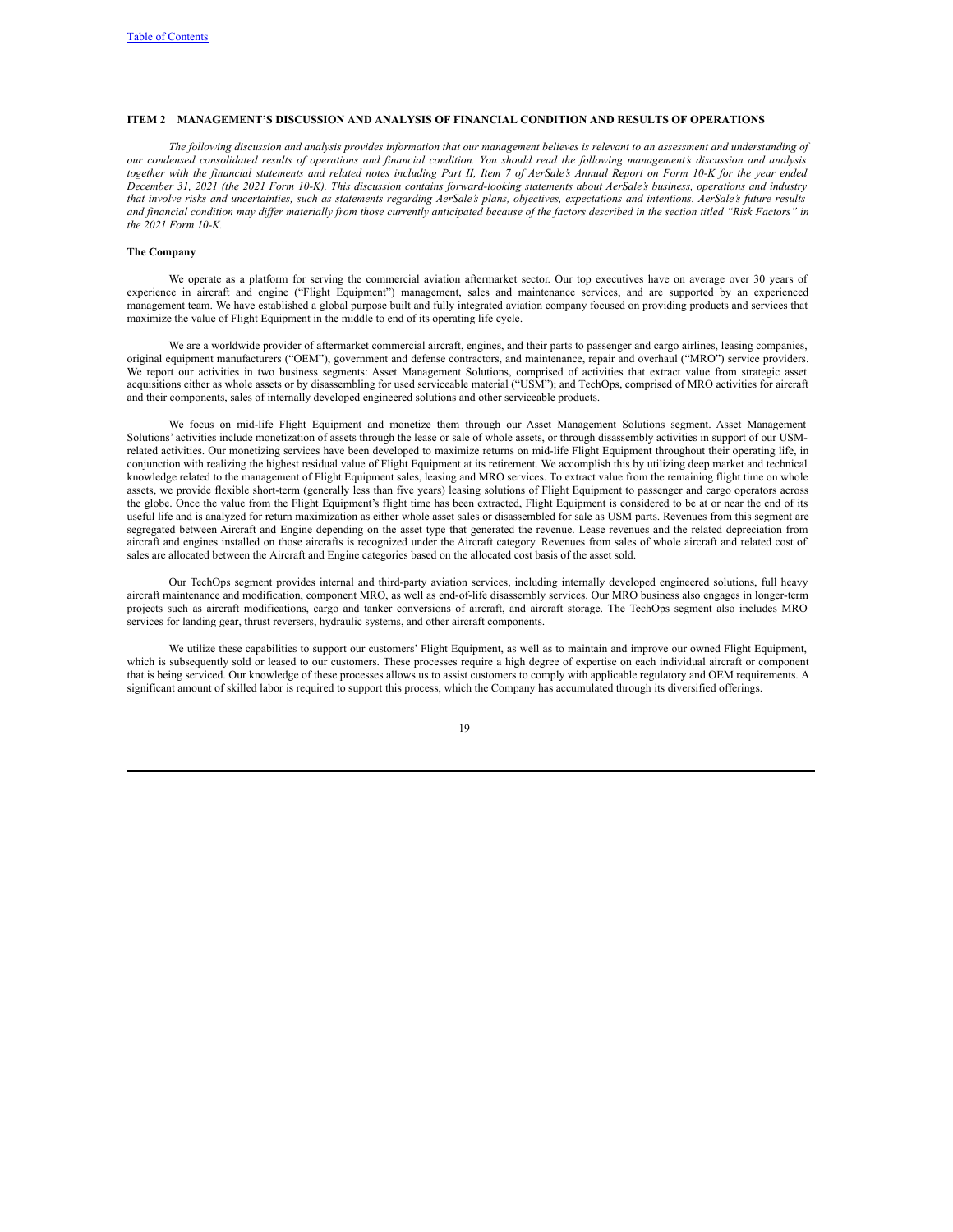In addition to our aircraft and USM parts offerings, we develop Engineered Solutions consisting of Supplemental Type Certificates ("STCs") that can be installed on existing Flight Equipment to improve performance, comply with regulatory requirements, or improve safety. An example of these solutions is the AerSafe® product line, which we designed and obtained Federal Aviation Administration ("FAA") approval to sell as a solution for compliance with the FAA's fuel tank flammability regulations. These products are proprietary in nature and function as non-OEM solutions to regulatory requirements and other technical challenges, often at reduced delivery time and cost for operators. In order to develop these products, we engage in research and development activities that are expensed as incurred.

#### **Impact of Ukraine Conflict and Russia Sanctions**

In February of 2022, Russia invaded Ukraine and is still engaged in an active conflict against the country. As a result, governments in the European Union, the United States, the United Kingdom, Switzerland, and other countries have enacted sanctions against Russia and Russian interests. These sanctions include controls on the export and re-export of certain goods, supplies, and technologies, supply of aircraft and aircraft components to Russian persons or for use in Russia, subject to certain wind-down periods, and the imposition of restrictions on doing business with certain state-owned Russian customers and other investments and business activities in Russia. In order to comply with these sanctions, we ceased pursuing future business in Russia and terminated our three leases with operators doing business in Russia, successfully recovering two aircraft and seeking to recover one engine of material value and for which we have insurance coverage. Although the current sanctions prohibit the continuation of certain business activities, the three leases referenced were naturally scheduled to expire in 2022 and therefore will have no material impact on our business or 2022 financial condition. While it is difficult to predict the short or long term implications of this conflict and sanctions on the global economy and the aviation industry, we intend to fully comply with all applicable sanctions and embargoes, and do not expect the current situation will have a material adverse effect on our results of operations.

#### **Recent Accounting Pronouncements**

The most recent adopted and to be adopted accounting pronouncements are described in Note A to our condensed consolidated financial statements as well as in Item 8, Note B of the Annual Report.

### **Results of Operations**

*Three months ended March 31, 2022 compared to the three months ended March 31, 2021*

Sales and gross profit for AerSale's two business segments for the three months ended March 31, 2022 and 2021 were as follows:

|                                    | Three Months Ended March 31. |         |   |        |                       |
|------------------------------------|------------------------------|---------|---|--------|-----------------------|
| (in thousands, except percentages) |                              | 2022    |   | 2021   | <b>Percent Change</b> |
| <b>Revenue</b>                     |                              |         |   |        |                       |
| <b>Asset Management Solutions</b>  |                              |         |   |        |                       |
| Aircraft                           | \$                           | 14,983  | S | 10,452 | 43.4 $%$              |
| Engines                            |                              | 59,547  |   | 18,800 | 216.7 %               |
|                                    |                              | 74,530  |   | 29,252 | 154.8 %               |
| TechOps                            |                              |         |   |        |                       |
| <b>MRO</b>                         |                              | 22,237  |   | 27,053 | $(17.8)\%$            |
| <b>Product Sales</b>               |                              | 2,084   |   | 2,130  | $(2.2)\%$             |
| <b>Whole Asset Sale</b>            |                              | 23,955  |   |        | $100.0 \%$            |
|                                    |                              | 48,276  |   | 29,183 | 65.4 %                |
|                                    |                              |         |   |        |                       |
| Total                              |                              | 122,806 |   | 58,435 | 110.2 $%$             |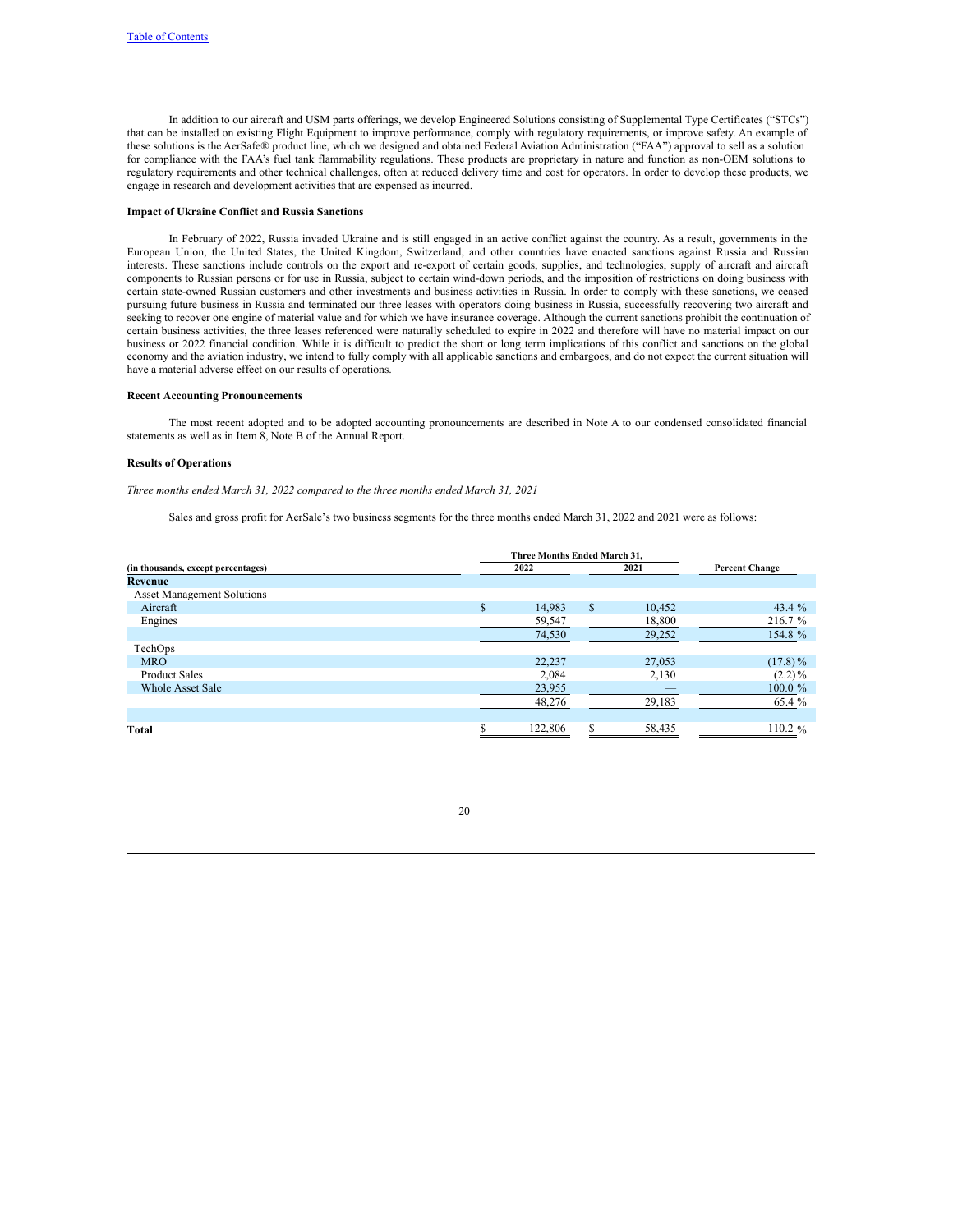|                                    | Three Months Ended March 31, |        |          |        |                       |
|------------------------------------|------------------------------|--------|----------|--------|-----------------------|
| (in thousands, except percentages) |                              | 2022   |          | 2021   | <b>Percent Change</b> |
| <b>Gross Profit</b>                |                              |        |          |        |                       |
| <b>Asset Management Solutions</b>  |                              |        |          |        |                       |
| Aircraft                           | $\mathbb{S}$                 | 5.365  | S        | 4,463  | $20.2 \%$             |
| Engines                            |                              | 26,010 | S        | 9,124  | 185.1 %               |
|                                    |                              | 31,375 |          | 13,587 | 130.9 %               |
| TechOps                            |                              |        |          |        |                       |
| <b>MRO</b>                         |                              | 6,251  | S        | 5,026  | $24.4\%$              |
| <b>Product Sales</b>               |                              | 1,204  | <b>S</b> | 1,222  | $(1.5)\%$             |
| <b>Whole Asset Sale</b>            |                              | 7,873  | \$.      |        | $100.0 \%$            |
|                                    |                              | 15,328 |          | 6,248  | 145.3 %               |
|                                    |                              |        |          |        |                       |
| Total                              |                              | 46,703 | S        | 19,835 | 135.5 $%$             |

Total revenues for the three-months ended March 31, 2022 increased \$64.4 million or 110.2% compared to 2021, driven by an increase of \$45.3 million, or 154.8%, within Asset Management Solutions, and an increase of \$19.1 million, or 65.4%, within TechOps.

#### *Asset Management Solutions*

Sales in the Asset Management Solutions segment increased \$45.3 million or 154.8%, to \$74.5 million for the three months ended March 31, 2022, due to a \$40.8 million, or 216.7%, increase in revenues from Engines; and a \$4.5 million, or 43.4%, increase in revenues from Aircraft. The increase in Engines revenues is primarily attributable to increased activity in the RB211 and CFM56 product line as a result of higher Flight Equipment sales in the amount of \$35.3 million, and higher USM part sales in the RB211 and CFM56 product lines totaling \$3.4 million. The increase in Aircraft revenue is primarily attributable to increased activity in the B757 product line due to higher Flight Equipment sales in the amount of \$6.7 million, offset by lower B737 Flight Equipment sales in the amount of \$3.9 million.

Cost of sales in Asset Management Solutions increased \$27.5 million or 175.5%, to \$43.2 million for the three months ended March 31, 2022, compared to the prior year period. The increase in cost of sales was primarily driven by the sales increase discussed above. Gross profit in the Asset Management Solutions segment increased \$17.8 million to \$31.4 million, or 130.9%, for the three months ended March 31, 2022, compared to the three months ended March 31, 2021. The gross profit increase is mainly attributable to higher revenues generated for the three months ended March 31, 2022, as noted above.

Aircraft gross profit margins decreased to 35.8% for the three months ended March 31, 2022, from 42.7% for the three months ended March 31, 2021 due to lower margin on Flight Equipment sales. Engine gross profit margin was 43.7% for the three months ended March 31, 2022, a decrease from 48.5% for the three months ended March 31, 2021, which was primarily the result of lower margins on Flight Equipment sales.

## *TechOps*

Our revenue from TechOps increased by \$19.1 million or 65.4%, to \$48.3 million for the three months ended March 31, 2022, compared to the prior year period. The increase was primarily driven by the sale of Flight Equipment, which was purchased and controlled by the TechOps segment prior to its ultimate sale; offset by lower revenues from services as a result of a shift in resources to support our cargo conversion projects on the B757 product line, as well as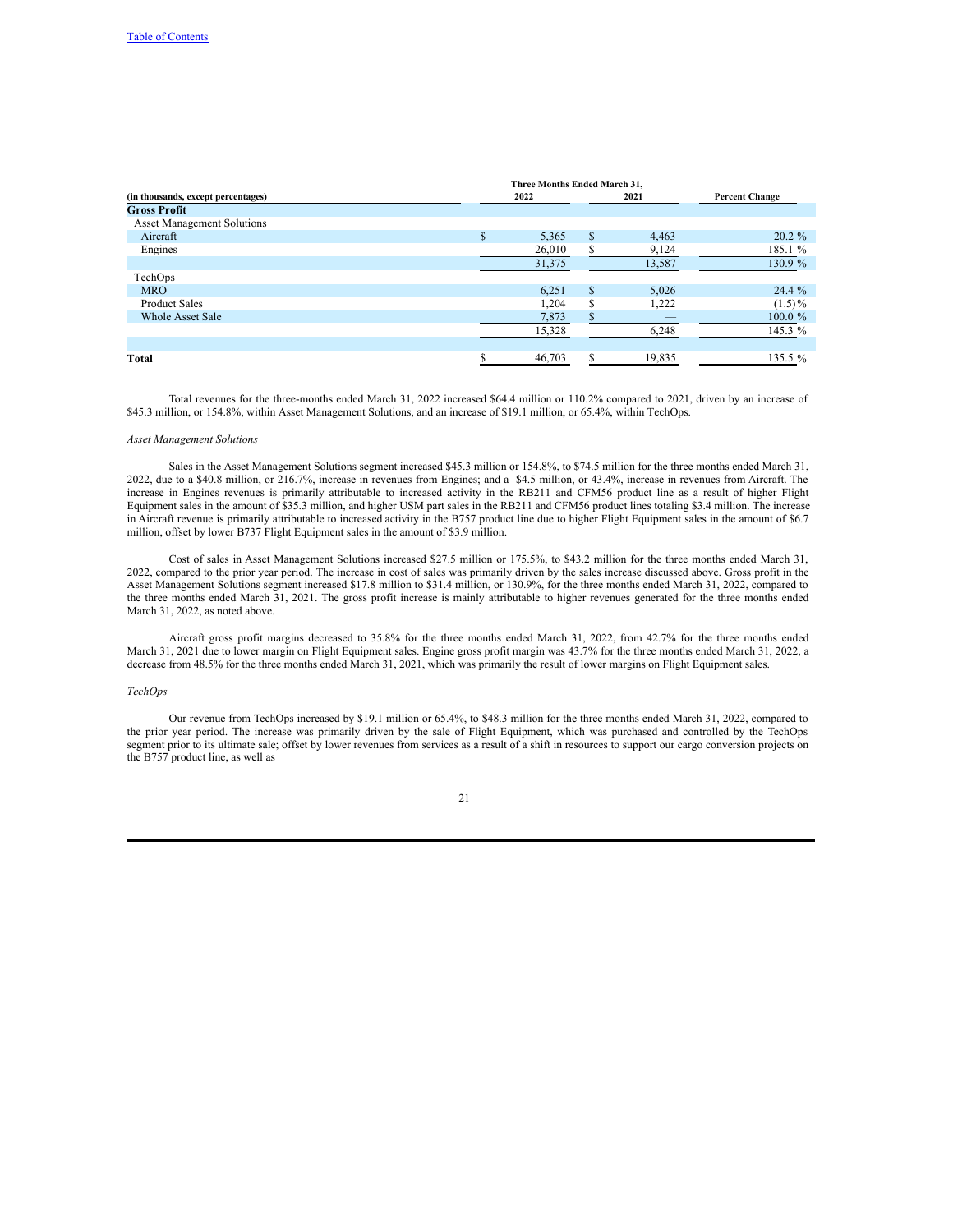lower storage and related maintenance activities in our Roswell facility as operators continue to return aircraft into active status.

Cost of sales in TechOps increased \$10.0 million or 43.7%, to \$32.9 million for the three months ended March 31, 2022 compared to the prior year period, driven by costs generated from the sale of Flight Equipment of \$16.1 million; offset by lower cost of sales on MRO Services due to lower revenues as noted above. Gross profit in TechOps increased \$9.1 million, or 145.3% for the three months ended March 31, 2022 compared to the three months ended March 31, 2021, driven by the profit generated from the sale of Flight Equipment of \$7.9 million and higher gross profit of \$1.2 million on MRO Services. Gross profit margin increased to 31.8% for the three months ended March 31, 2022 compared to 21.4% for the three months ended March 31, 2021, and was largely attributable to margin generated on the sale of Flight Equipment of 32.9%, as well as higher margin on MRO Services of 28.1% for the three months ended March 31, 2022 compared to 18.6% during the three month ended March 31, 2021, driven by higher margin maintenance work at our Goodyear facility.

#### *Selling, General and Administrative Expenses*

Selling, general and administrative expenses increased \$10.5 million, or 78.6% to \$23.8 million for the three months ended March 31, 2022, compared to the prior year period. The increase was mostly related to stock-based compensation expense of \$3.8 million for performance restricted stock units not deemed probable of achieving performance targets as of the first quarter of 2021. The remaining increase relates to higher payroll expenses associated with market adjustments and additional headcount, as well as repair and maintenance charges on Flight Equipment.

#### *Payroll Support Program Proceeds*

We recognized CARES Act proceeds of \$6.4 million during the three months ended March 31, 2021. No such proceeds have been received or recognized during the three months ended March 31, 2022.

As of March 31, 2022, we are in compliance with the applicable provisions of the CARES Act, Payroll Support Extension Law, and American Rescue Plan Act of 2021.

#### *Change in Fair Value of Warrant Liability*

We account for our private warrants as a liability at their fair value, with changes in fair value recognized in our results from operations for the period. The fair value of our private warrants is determined using a Black Scholes simulation model. For the three months ended March 31, 2022, we recorded a \$1.2 million loss on the change in fair value of the warrant liability, compared to a \$0.2 million loss in the prior year period.

#### *Interest Expense*

Interest expense decreased to \$0.2 million for the three months ended March 31, 2022, compared to \$0.3 million for the three months ended March 31, 2021 and was primarily related to unused balance fees on our amended and restated revolving credit agreement (the "Revolving Credit Agreement").

#### *Income Taxes*

The effective tax rate for the three months ended March 31, 2022 was 21.2% compared to 19.9% for the three months ended March 31, 2021. The difference between the effective tax rate and the statutory tax rate of 21% for the three months ended March 31, 2022 is primarily due to the impact of state income taxes and non-deductible executive compensation, offset by the foreign derived intangible income deduction. The difference between the effective tax rate and the statutory tax rate of 21% for the three months ended March 31, 2021 is primarily due to the impact of state income taxes, offset by the foreign derived intangible income deduction.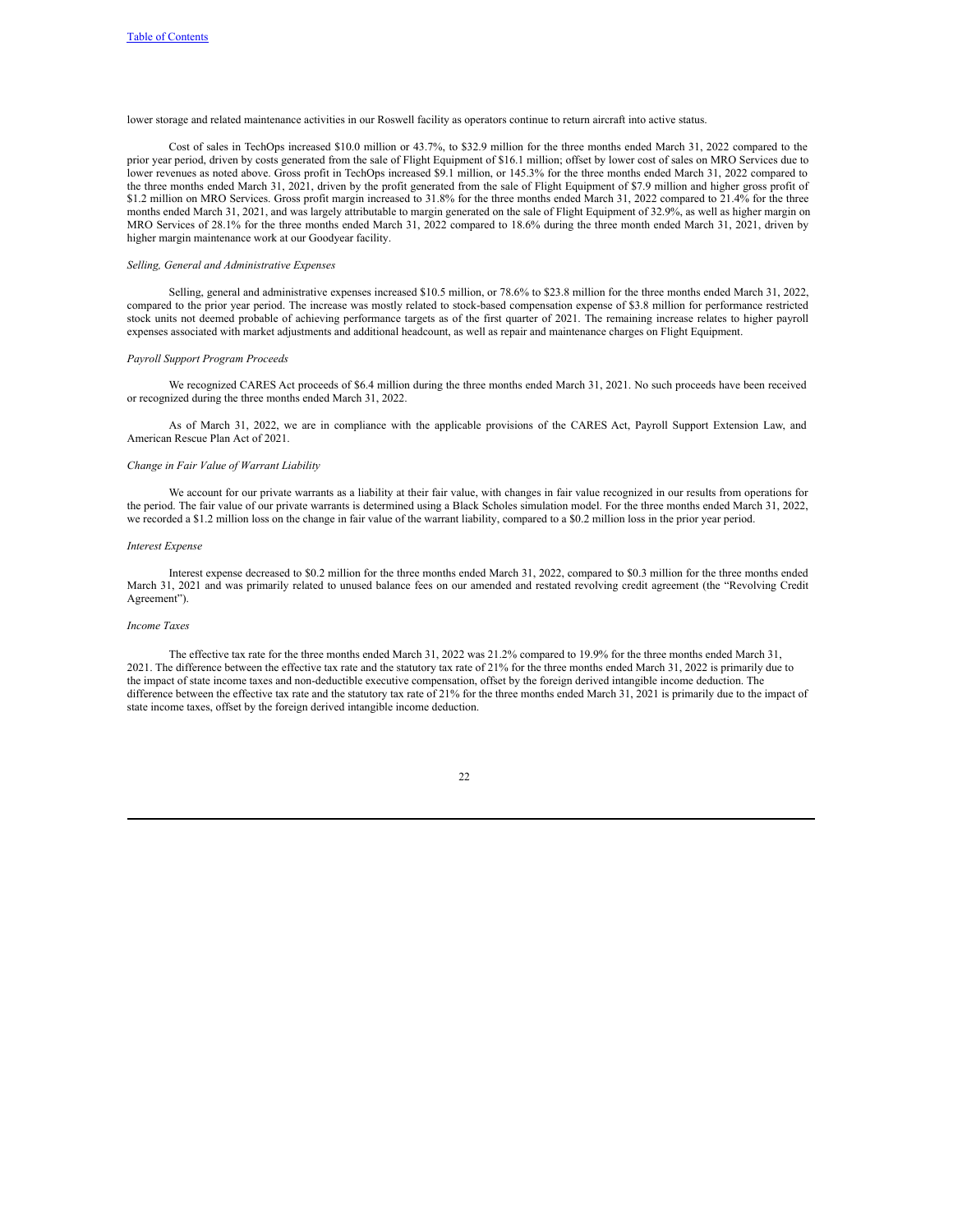### **Financial Position, Liquidity and Capital Resources**

As of March 31, 2022, we had \$171.7 million of cash and cash equivalents. We finance our growth through cash flows generated from operations and borrowings secured by our assets. There were no borrowings during the three months ended March 31, 2022. We had no outstanding balance on the Company's Revolving Credit Agreement as of March 31, 2022, and we had \$111.6 million of availability thereunder. We generated cash flows from operations of \$43.0 million for the three months ended March 31, 2022, and utilized cash for investing activities of \$1.6 million for the three months ended March 31, 2022.

We believe our equity base, internally generated funds, and existing availability under our debt facility are sufficient to maintain our level of operations through March 31, 2023. If an event occurs that would affect our ability to meet our capital requirements, our ability to continue to grow our asset base consistent with historical trends could be impaired and our future growth limited to that which can be funded from internally generated capital.

#### **Cash Flows— Three months ended March 31, 2022 compared to three months ended March 31, 2021**

#### *Cash Flows from Operating Activities*

Net cash provided by operating activities was \$43.0 million for the three months ended March 31, 2022, compared to cash used in operating activities of \$14.0 million for the same period in 2021. The increase of \$57.0 million was primarily due to higher net income and the sale of Flight Equipment, offset by the timing of collections and applications of lease and purchase deposits and accounts receivable.

#### *Cash Flows from Investing Activities*

Net cash used in investing activities was (\$1.6) million for the three months ended March 31, 2022, compared to cash provided of \$4.0 million in the same period for 2021. Cash used in investing activities during the three months ended March 31, 2022 is primarily related to capital expenditures. Cash provided by investing activities during the three months ended March 31, 2021 was driven by the sale of Flight Equipment.

#### *Cash Flows from Financing Activities*

Net cash provided by financing activities was \$0.1 million for the three months ended March 31, 2022, compared to cash provided of \$0.3 million in the same period for 2021. Cash provided by financing activities during the three months ended March 31, 2022 is primarily related to the proceeds from the issuance and the sale of shares under the Employee Stock Purchase Plan ("ESPP"). Cash provided by financing activities during the three months ended March 31, 2021 is the result of proceeds from the exercise of public warrants.

## *Debt Obligations and Covenant Compliance*

Our Revolving Credit Agreement provided commitments for a \$110.0 million revolving credit facility and includes a \$10.0 million sub facility for letters of credit and for borrowings on same-day notice referred to as "swingline loans." The maximum amount of such commitments available at any time for borrowings and letters of credit is determined according to a borrowing base calculation equal to the sum of eligible inventory and eligible accounts receivable reduced by the aggregate amount, if any, of trade payables of the loan parties, as defined in the Revolving Credit Agreement. Extensions of credit under the Revolving Credit Agreement are available for working capital and general corporate purposes.

Effective March 12, 2021, we amended our Revolving Credit Agreement to increase our commitments under the Revolving Credit Agreement to a \$150.0 million aggregate amount, subject to borrowing base limitations, and to extend the maturity date to March 12, 2024, subject to certain conditions.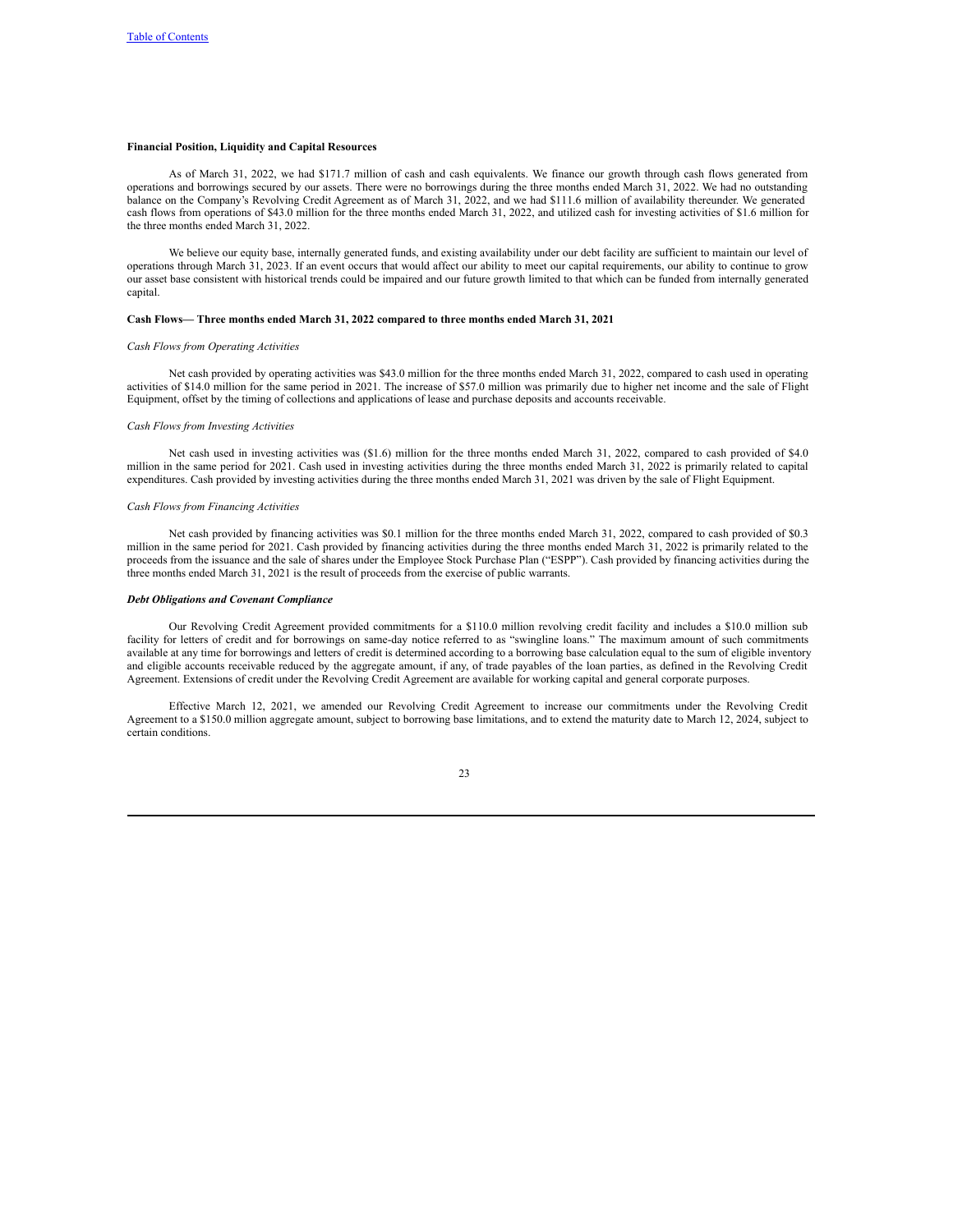As of March 31, 2022, there was no outstanding balance under the Revolving Credit Agreement and we had \$111.6 million of availability thereunder. We were in compliance with our debt covenants as of March 31, 2022.

#### *Of -Balance Sheet Arrangements*

We did not have any off-balance sheet arrangements as of March 31, 2022. Refer to Note M – Commitments and Contingencies within our Condensed Consolidated Financial Statements for a listing of our non-cancelable contractual obligations under operating leases.

#### **Critical Accounting Policies and Estimates**

The preparation of the Condensed Consolidated Financial Statements in conformity with accounting principles generally accepted in the United States ("U.S. GAAP") requires our management to make estimates and assumptions that affect the reported amounts of assets and liabilities and disclosure of contingent assets and liabilities at the date of the Condensed Consolidated Financial Statements and the reported amounts of revenues and expenses during the reporting periods. Actual results could differ from those estimates. A summary of our critical accounting estimates is included in Management's Discussion and Analysis of Financial Condition and Results of Operations contained in the 2021 Annual Report. We continually review these estimates and their underlying assumptions to ensure they are appropriate for the circumstances. Changes in the estimates and assumptions we use could have a material impact on our financial results. During the three months ended March 31, 2022, there were no material changes in our estimates and critical accounting policies.

## **ITEM 3 QUANTITATIVE AND QUALITATIVE DISCLOSURES ABOUT MARKET RISK**

In the normal course of business, we are subject to market risks. Market risk represents the risk of loss that may impact our financial position due to adverse changes in financial market prices and sales. Our exposure to market risk includes fluctuating interest rates and changes in foreign exchange rates.

#### **Interest Rate Risk**

We are exposed to the risk that our earnings and cash flows could be adversely impacted by fluctuations in interest rates associated with borrowings under our Amended and Restated Credit Agreement, or the Credit Facility, which has variable interest rates tied to LIBOR. As of March 31, 2022, we had no outstanding variable rate borrowings under our Credit Facility. Therefore, a ten percent increase in the average interest rate affecting our variable rate debt outstanding as of March 31, 2022 would not have had a material impact on our interest expense, financial position or continuing operations.

#### **Foreign Currency Exchange Risk**

We primarily use the U.S. dollar as our functional currency in all markets in which we operate in order to reduce our foreign currency market risk. Only general office expense and payroll transactions for our international locations are denominated in local currency. A hypothetical ten percent devaluation of the U.S. dollar against foreign currencies would not have had a material impact on our financial position or continuing operations as of and for the three months ended March 31, 2022.

#### **ITEM 4 CONTROLS AND PROCEDURES**

## **Limitations on Effectiveness of Controls and Procedures**

In designing and evaluating our disclosure controls and procedures, management recognizes that any controls and procedures, no matter how well designed and operated, can provide only reasonable assurance of achieving the desired control objectives. In addition, the design of disclosure controls and procedures must reflect the fact that there are resource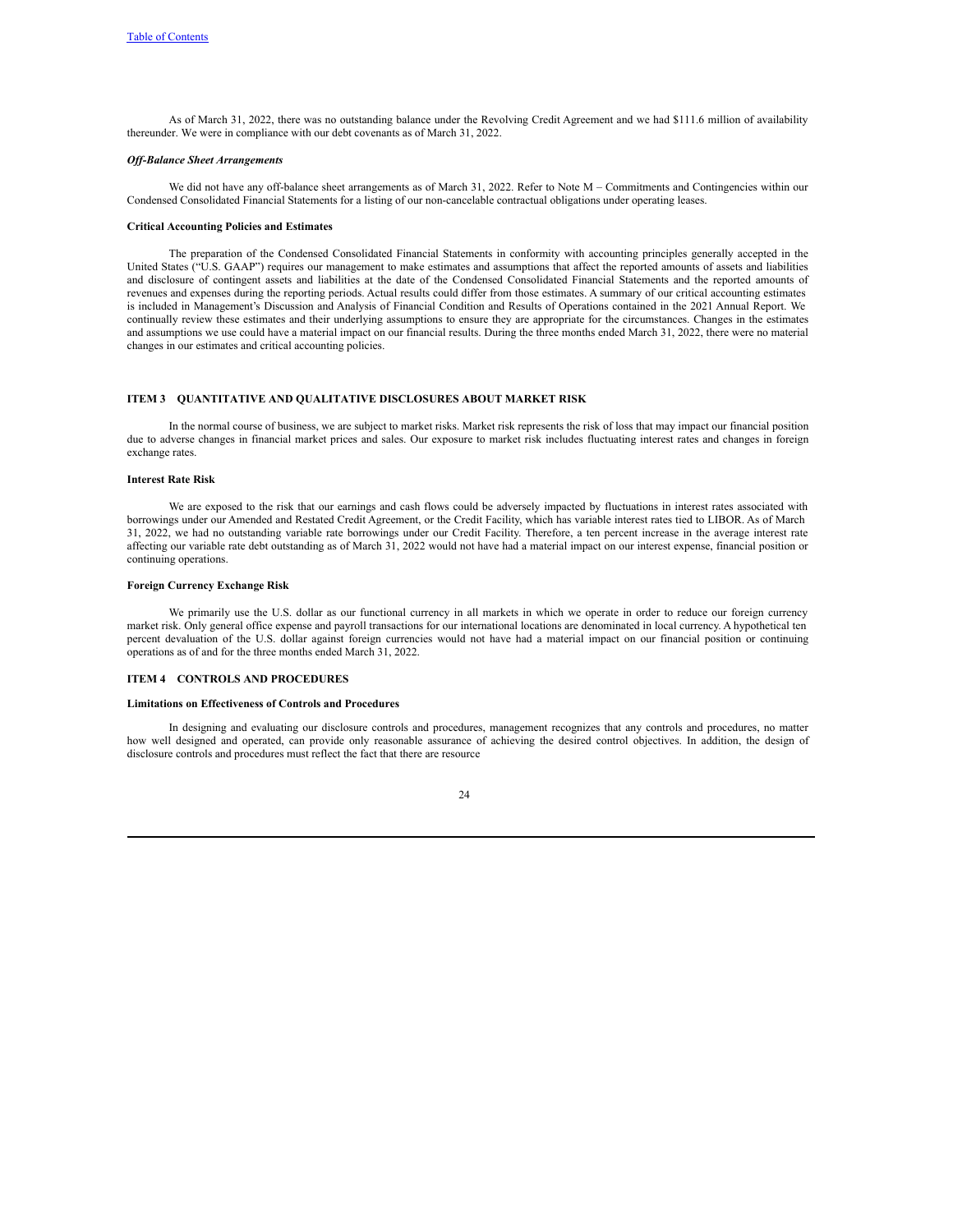constraints, and that management is required to apply judgment in evaluating the benefits of possible controls and procedures relative to their costs.

## **Evaluation of Disclosure Controls and Procedures**

Our management, with the participation of our Chief Executive Officer and Chief Financial Officer, conducted an evaluation of the effectiveness of our disclosure controls and procedures (as defined in Rules 13a-15(e) and 15d-15(e)) under the Exchange Act as of March 31, 2022.

Based upon that evaluation, our Chief Executive Officer and Chief Financial Officer concluded that our disclosure controls and procedures were effective at the reasonable assurance level as of March 31, 2022.

#### **Changes in Internal Control over Financial Reporting**

There were no changes in our internal control over financial reporting (as defined in Rules 13a-15(f) and 15d-15(f) under the Exchange Act) during the quarter ended March 31, 2022 that have materially affected, or are reasonably likely to materially affect, our internal control over financial reporting.

## **PART II OTHER INFORMATION**

## **ITEM 1 LEGAL PROCEEDINGS**

We are not subject to any material legal proceedings.

## **ITEM 1A RISK FACTORS**

There are no material changes in the information reported under Part I – Item 1A "Risk Factors" contained in the Annual Report except as set forth below.

## *We are exposed to risks associated with operating internationally.*

We conduct business in a number of foreign countries, certain of which are politically unstable or subject to military or civil conflicts. Consequently, we are subject to a variety of risks that are specific to international operations, including the following:

- military conflicts, civil strife, and political risks;
- export regulations that could erode profit margins or restrict exports;
- compliance with the U.S. Foreign Corrupt Practices Act, the United Kingdom Bribery Act of 2010, and other anti-bribery and anticorruption laws;
- the burden and cost of compliance with foreign laws, treaties, and technical standards and changes in those regulations;
- contract award and funding delays;
- potential restrictions on transfers of funds;
- import and export duties and value added taxes;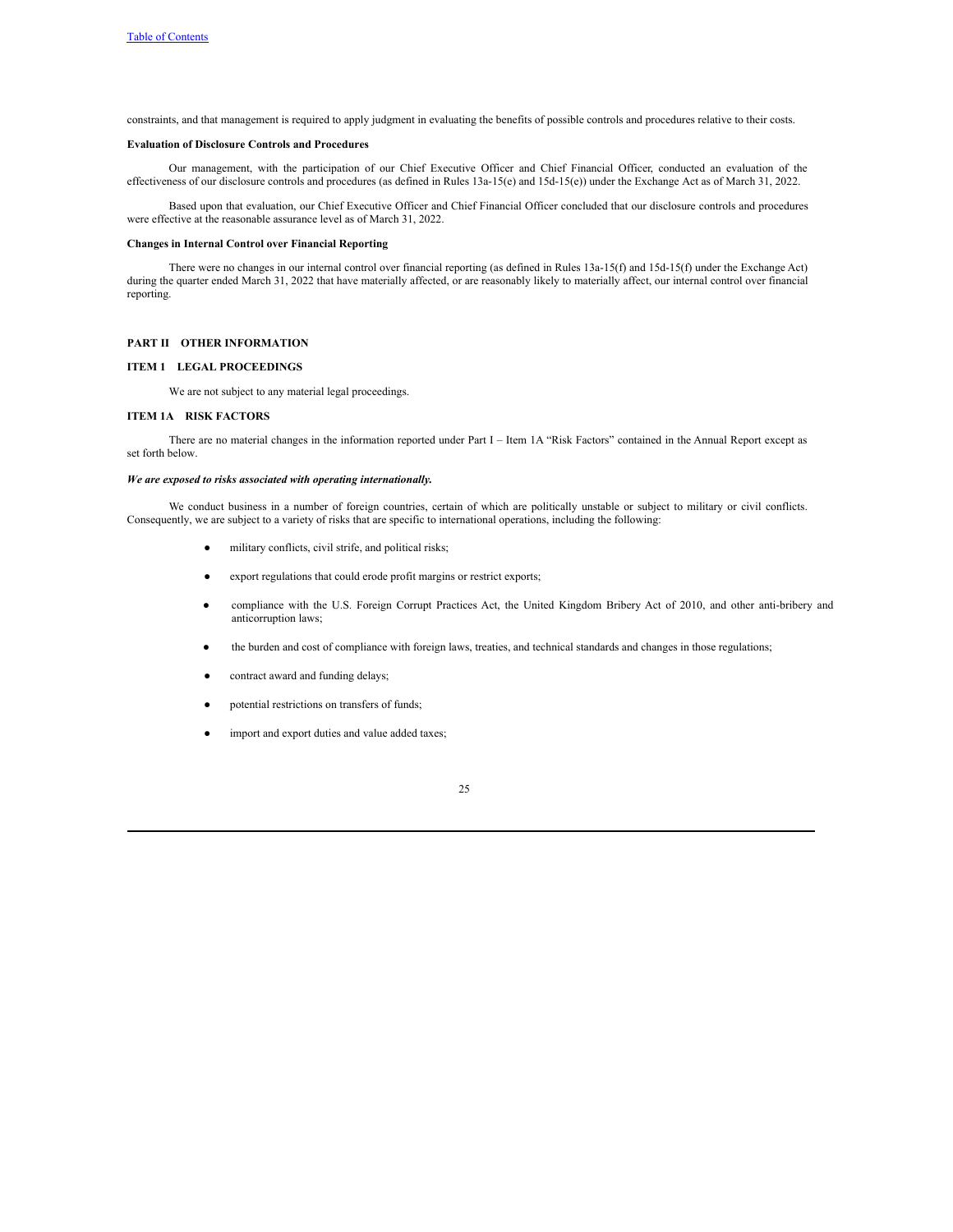- foreign exchange risk;
- transportation delays and interruptions;
- uncertainties arising from foreign local business practices and cultural considerations; and
- changes in United States policies on trade relations and trade policy, including implementation of or changes in trade sanctions, tariffs, and embargoes.

Measures that we have or will adopt to reduce the potential impact of losses resulting from the risks of doing business internationally may not be adequate, and the regions in which we operate might not continue to be stable enough to allow us to operate profitably or at all.

The war in the Ukraine is creating an adverse climate for our business. The U.S. government has imposed enhanced export restrictions and controls on certain products and technology, as well as sanctions on certain industry sectors and parties in Russia, Belarus and parts of the Ukraine. The governments of other jurisdictions in which we may conduct business, such as the European Union, have also implemented sanctions or other restrictive measures. These sanctions include controls on the export and re-export of certain goods, supplies, and technologies, supply of aircraft and aircraft components to Russian persons or for use in Russia, subject to certain wind-down periods, and the imposition of restrictions on doing business with certain state-owned Russian customers and other investments and business activities in Russia. In order to comply with these sanctions, the Company ceased pursuing future business in Russia and terminated our three leases with operators doing business in Russia, successfully repossessing two aircraft and seeking to repossess one engine. These sanctions and enhanced export controls, as well as any responses from Russia may adversely affect the Company and/or our supply chain, business partners or customers, flight activity, demand for MRO and leasing services and the related macro environment. The economic and security conditions may limit the Company's ability to provide its services or products to certain customers, as well as limit its ability to receive payments. The totality of these events, sanctions and restrictions may have a material adverse effect on our business, financial condition, liquidity and results of operations. These sanctions and restrictions may also jeopardize and adversely impact the availability and cost of insurance which covers any assets or operations that may be subject to these restrictions and enhanced sanctions.

## **ITEM 2 UNREGISTERED SALES OF EQUITY SECURITIES AND USE OF PROCEEDS**

### **Recent Sales of Unregistered Equity Securities**

None.

## **Use of Proceeds**

None.

### **Issuer Purchases of Equity Securities**

During the three months ended March 31, 2022, we did not repurchase any of our outstanding shares of common stock.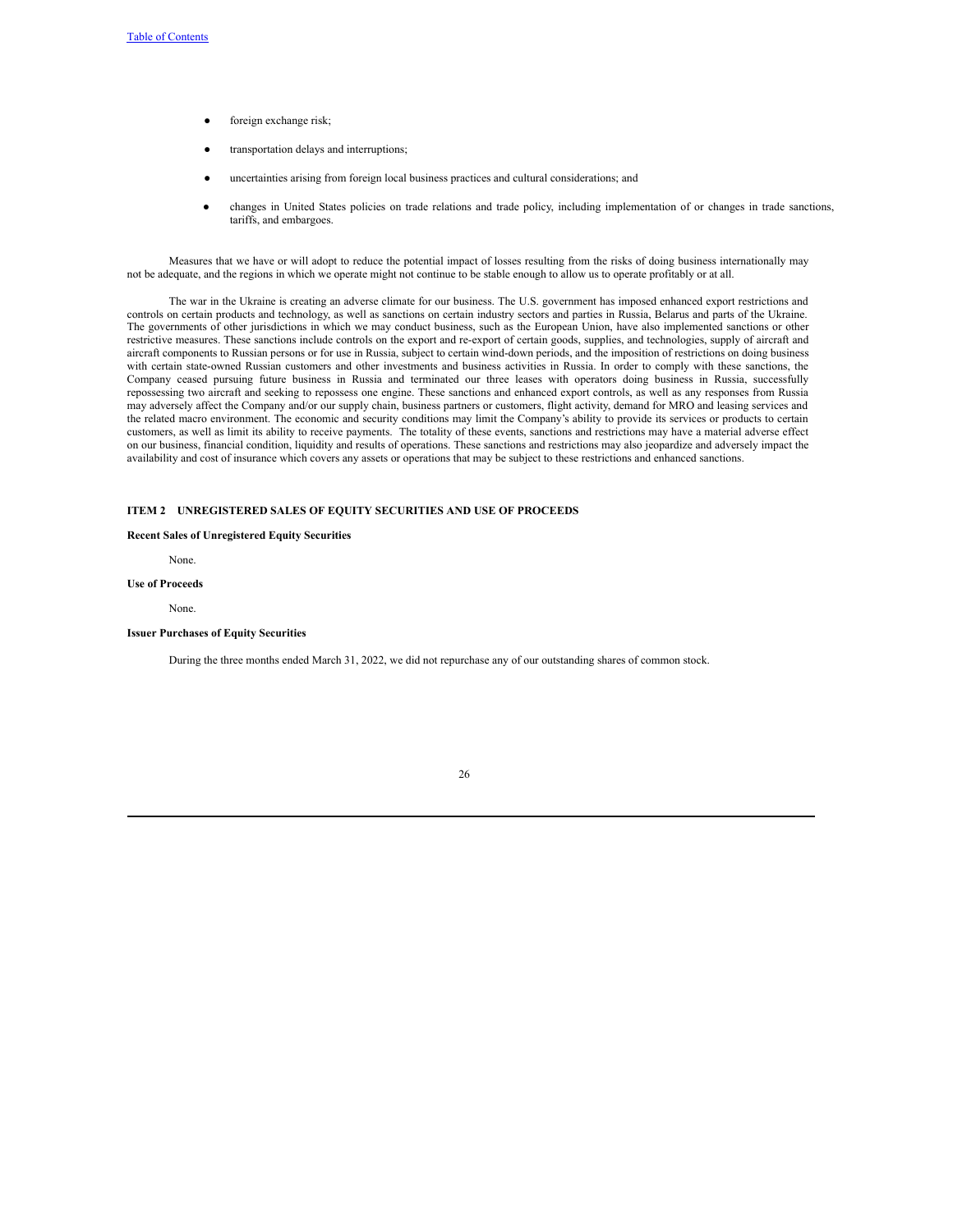The following table provides information about repurchases of our Public Warrants during the three months ended March 31, 2022:

| Period                               | <b>Total Number of</b><br><b>Warrants Redeemed</b> | <b>Average Price Paid</b><br>per Warrant | <b>Total Number of Warrants</b><br><b>Redeemed as Part of Publicly</b><br><b>Announced Program (a)</b> | <b>Maximum number of Warrants</b><br>that may yet be redeemed under the<br>plans or programs (a) |
|--------------------------------------|----------------------------------------------------|------------------------------------------|--------------------------------------------------------------------------------------------------------|--------------------------------------------------------------------------------------------------|
| January 1 through January 31, 2022   | 85,014                                             | \$ 0.01                                  | 85,014                                                                                                 |                                                                                                  |
| February 1 through February 28, 2022 |                                                    | $\overline{\phantom{0}}$                 |                                                                                                        |                                                                                                  |
| March 1 through March 31, 2022       |                                                    | $\overline{\phantom{a}}$                 |                                                                                                        |                                                                                                  |
|                                      | 85,014                                             |                                          | 85.014                                                                                                 |                                                                                                  |

(a) On November 29, 2021, we provided notice to holders of all of our outstanding publicly traded warrants to purchase 17,250,000 shares of our common stock (the "Public Warrants") that we would be redeeming all of the Public Warrants for a redemption price of \$0.01 per Public Warrant on December 29, 2021 (the "Redemption"). On December 29, 2021, we effected the Redemption and the Public Warrants ceased trading on Nasdaq. Prior to December 29, 2021, a total of 16,357,872 Public Warrants were exercised on a cashless basis in lieu of being redeemed, resulting in net issuances of 6,079,966 shares of our common stock under such Public Warrants. Subsequent to December 31, 2021, a total of 85,014 unexercised Public Warrants were redeemed for the redemption price of \$0.01 per Public Warrant pursuant to the Redemption.

# **ITEM 3 DEFAULTS UPON SENIOR SECURITIES**

None.

## **ITEM 4 MINE SAFETY DISCLOSURES**

Not applicable.

## **ITEM 5 OTHER INFORMATION**

None.

## **ITEM 6 EXHIBITS**

The following is a list of exhibits filed as part of this Quarterly Report on Form 10-Q.

|                   |                                                                                                                                                                                                                                                                                                 |      | Filed/    |         |                |                       |
|-------------------|-------------------------------------------------------------------------------------------------------------------------------------------------------------------------------------------------------------------------------------------------------------------------------------------------|------|-----------|---------|----------------|-----------------------|
| Exhibit<br>Number | <b>Exhibit Description</b>                                                                                                                                                                                                                                                                      | Form | File No.  | Exhibit | Filing<br>Date | Furnished<br>Herewith |
| 2.1               | Agreement and Plan of Merger, dated December 8, 2019,<br>by and among Monocle Acquisition Corporation,<br>Monocle Holdings Inc., AerSale Corp., Monocle Merger<br>Sub 1 Inc., Monocle Merger Sub 2 LLC, and Leonard<br>Green & Partners, L.P., in its capacity as the Holder<br>Representative. | 8-K  | 001-38801 | 2.1     | 12/9/2019      |                       |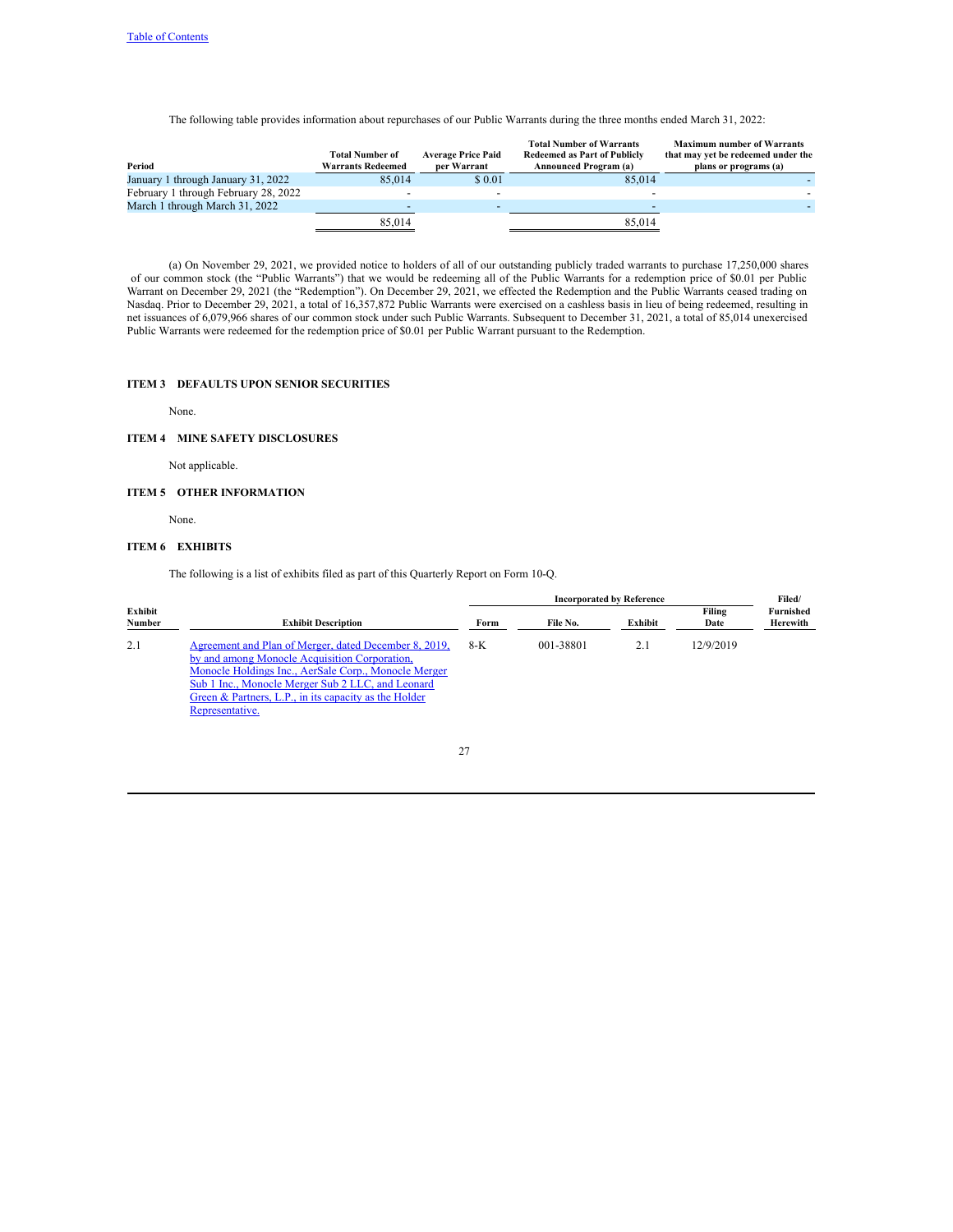|                   |                                                                                                                                                                                                                                                                                                                                                 |                  | Filed/                  |            |                          |                              |
|-------------------|-------------------------------------------------------------------------------------------------------------------------------------------------------------------------------------------------------------------------------------------------------------------------------------------------------------------------------------------------|------------------|-------------------------|------------|--------------------------|------------------------------|
| Exhibit<br>Number | <b>Exhibit Description</b>                                                                                                                                                                                                                                                                                                                      | Form             | File No.                | Exhibit    | Filing<br>Date           | <b>Furnished</b><br>Herewith |
| 2.2               | Amendment No. 1 to the Agreement and Plan of Merger,<br>dated August 13, 2020, by and among Monocle<br>Acquisition Corporation, Monocle Holdings Inc., AerSale<br>Corp., Monocle Merger Sub 1 Inc., Monocle Merger Sub 2<br>LLC, and Leonard Green & Partners, L.P., in its capacity<br>as the Holder Representative.                           | $10-O$           | 001-38801               | 2.1        | 8/14/2020                |                              |
| 2.3               | Amended and Restated Agreement and Plan of Merger,<br>dated September 8, 2020, by and among Monocle<br><b>Acquisition Corporation, Monocle Holdings Inc., AerSale</b><br>Corp., Monocle Merger Sub 1 Inc., Monocle Merger Sub 2<br>LLC, and Leonard Green & Partners, L.P., in its capacity<br>as the Holder Representative.                    | $8-K$            | 001-38801               | 2.1        | 09/08/2020               |                              |
| 2.4               | Amendment No. 1 to the Amended and Restated<br>Agreement and Plan of Merger, dated December 16,<br>2020, by and among Monocle Acquisition Corporation,<br>Monocle Holdings Inc., AerSale Corp., Monocle Merger<br>Sub 1 Inc., Monocle Merger Sub 2 LLC, and Leonard<br>Green & Partners, L.P., in its capacity as the Holder<br>Representative. | $8-K$            | 001-38801               | 10.5       | 12/17/2020               |                              |
| 3.1               | Amended and Restated Certificate of Incorporation of<br>Monocle Holdings Inc., dated October 13, 2020.                                                                                                                                                                                                                                          | $S-4/A$          | 333-235766              | 3.1        | 10/14/2020               |                              |
| 3.2               | Certificate of Amendment to the Amended and Restated<br>Certificate of Incorporation of Monocle Holdings Inc.,<br>dated December 22, 2020.                                                                                                                                                                                                      | $8-K$            | 001-38801               | 3.2        | 12/23/2020               |                              |
| 3.3               | Certificate of Amendment to the Amended and Restated<br>Certificate of Incorporation of AerSale Corporation, dated<br>June 17, 2021.                                                                                                                                                                                                            | $10-o$           | 001-38801               | 3.3        | 08/09/2021               |                              |
| 3.4               | Amended and Restated By laws of Monocle Holdings<br>Inc., dated October 13, 2020.                                                                                                                                                                                                                                                               | $S-4/A$          | 333-235766              | 3.2        | 10/14/2020               |                              |
| 3.5               | Amendment No. 1 to the Amended and Restated Bylaws<br>of Monocle Holdings Inc., dated December 22, 2020.                                                                                                                                                                                                                                        | $8-K$            | 001-38801               | 3.4        | 12/23/2020               |                              |
| 4.1               | Specimen Common Stock Certificate of Monocle<br>Holdings Inc.                                                                                                                                                                                                                                                                                   | $S-4/A$          | 333-235766              | 4.2        | 02/14/2020               |                              |
| 4.2<br>4.3        | Specimen Warrant Certificate of Monocle Holdings Inc.<br>Warrant Agreement, dated February 6, 2019, between<br>Monocle Acquisition Corporation and Continental Stock<br>Transfer & Trust Company, as warrant agent.                                                                                                                             | $S-4/A$<br>$8-K$ | 333-235766<br>001-38801 | 4.3<br>4.1 | 02/14/2020<br>02/12/2019 |                              |
| 31.1              | Certification of Chief Executive Officer pursuant to Rule<br>$13a-14(a)/15d-14(a)$ .                                                                                                                                                                                                                                                            |                  |                         |            |                          |                              |
| 31.2              | Certification of Chief Financial Officer pursuant to Rule<br>$13a-14(a)/15d-14(a)$ .                                                                                                                                                                                                                                                            |                  |                         |            |                          | $\ast$                       |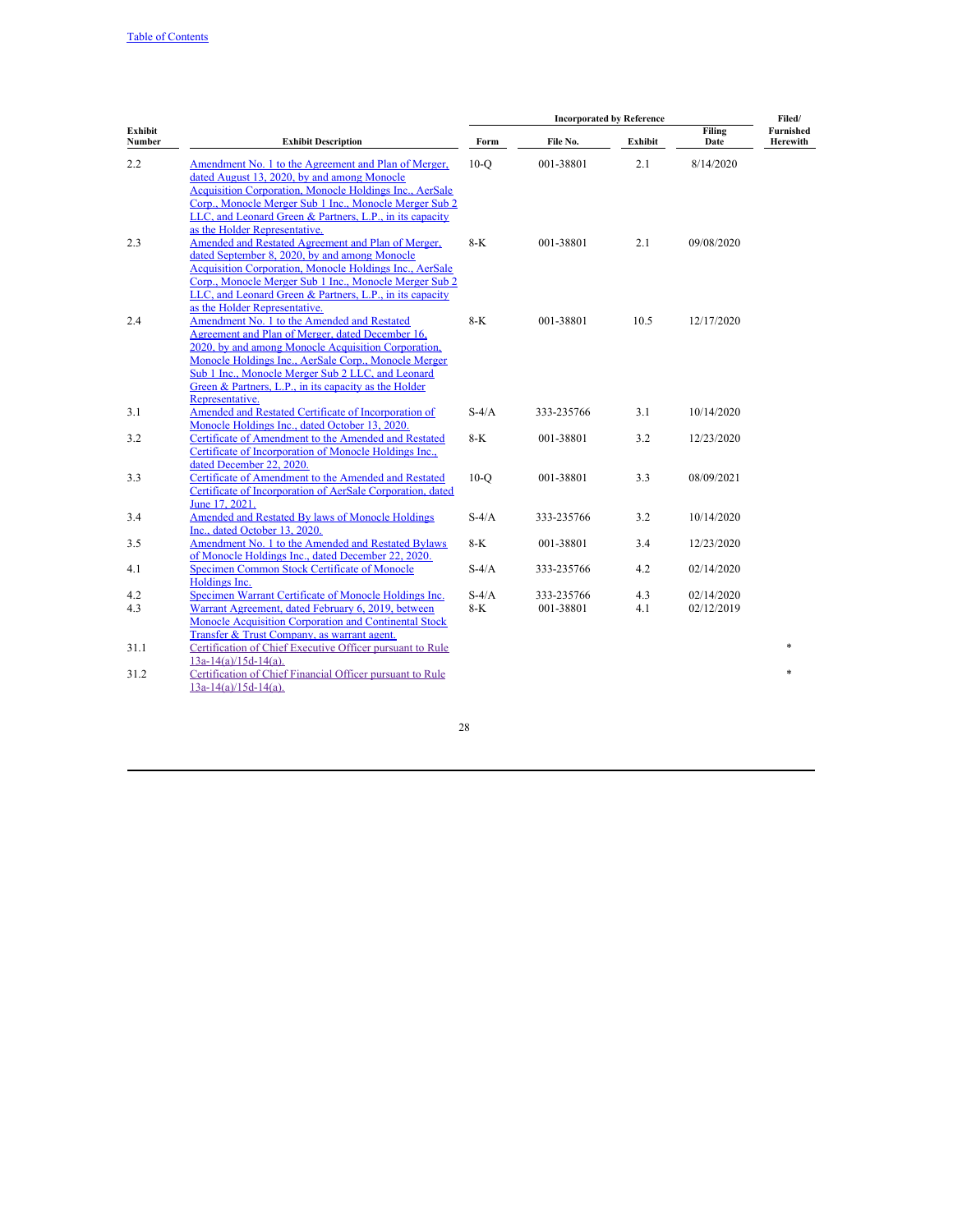|                   |                                                                                                         |      | Filed/   |         |                |                       |
|-------------------|---------------------------------------------------------------------------------------------------------|------|----------|---------|----------------|-----------------------|
| Exhibit<br>Number | <b>Exhibit Description</b>                                                                              | Form | File No. | Exhibit | Filing<br>Date | Furnished<br>Herewith |
| 32.1              | Certification of Chief Executive Officer pursuant to 18                                                 |      |          |         |                | **                    |
| 32.2              | U.S.C. Section 1350.<br>Certification of Chief Financial Officer pursuant to 18<br>U.S.C. Section 1350. |      |          |         |                | $***$                 |
| 101.INS           | Inline XBRL Instance Document                                                                           |      |          |         |                | *                     |
| 101.SCH           | Inline XBRL Taxonomy Extension Schema Document                                                          |      |          |         |                | $\ast$                |
| 101.CAL           | Inline XBRL Taxonomy Extension Calculation Linkbase                                                     |      |          |         |                | $\ast$                |
|                   | Document                                                                                                |      |          |         |                |                       |
| 101.DEF           | Inline XBRL Taxonomy Extension Definition Linkbase                                                      |      |          |         |                | *                     |
|                   | Document                                                                                                |      |          |         |                |                       |
| 101.LAB           | Inline XBRL Taxonomy Extension Label Linkbase                                                           |      |          |         |                | *                     |
|                   | Document                                                                                                |      |          |         |                |                       |
| 101.PRE           | Inline XBRL Taxonomy Extension Presentation Linkbase                                                    |      |          |         |                | *                     |
|                   | Document                                                                                                |      |          |         |                |                       |
| 104               | Cover Page Interactive Data File (formatted as inline                                                   |      |          |         |                | *                     |
|                   | XBRL with applicable taxonomy extension information<br>continued in Exhibits 101*)                      |      |          |         |                |                       |
| *                 | Filed herewith                                                                                          |      |          |         |                |                       |

\*\* Furnished herewith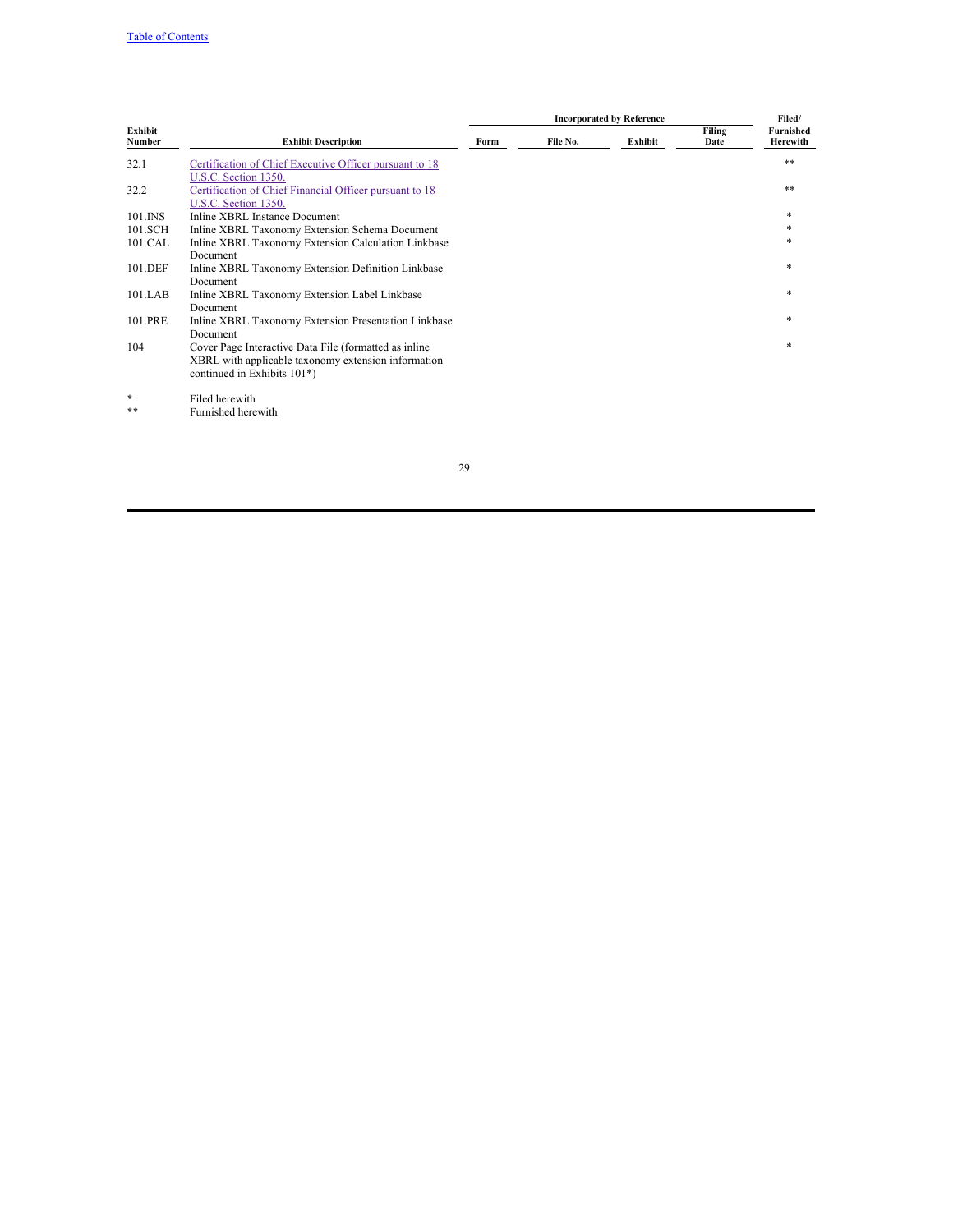# **SIGNATURES**

Pursuant to the requirements of the Securities Act of 1934, the registrant has duly caused this report to be signed on its behalf by the undersigned thereunto duly authorized.

|       |              |     | <b>AerSale Corporation</b>                                                                                                                                |
|-------|--------------|-----|-----------------------------------------------------------------------------------------------------------------------------------------------------------|
| Date: | May 10, 2022 | By: | /s/ Nicolas Finazzo<br>Nicolas Finazzo<br>Chairman, Chief Executive Officer, Division President, TechOps<br>and Director<br>(Principal Executive Officer) |
| Date: | May 10, 2022 | By: | /s/ Martin Garmendia<br>Martin Garmendia<br>Chief Financial Officer and Treasurer<br>(Principal Financial and Accounting Officer)                         |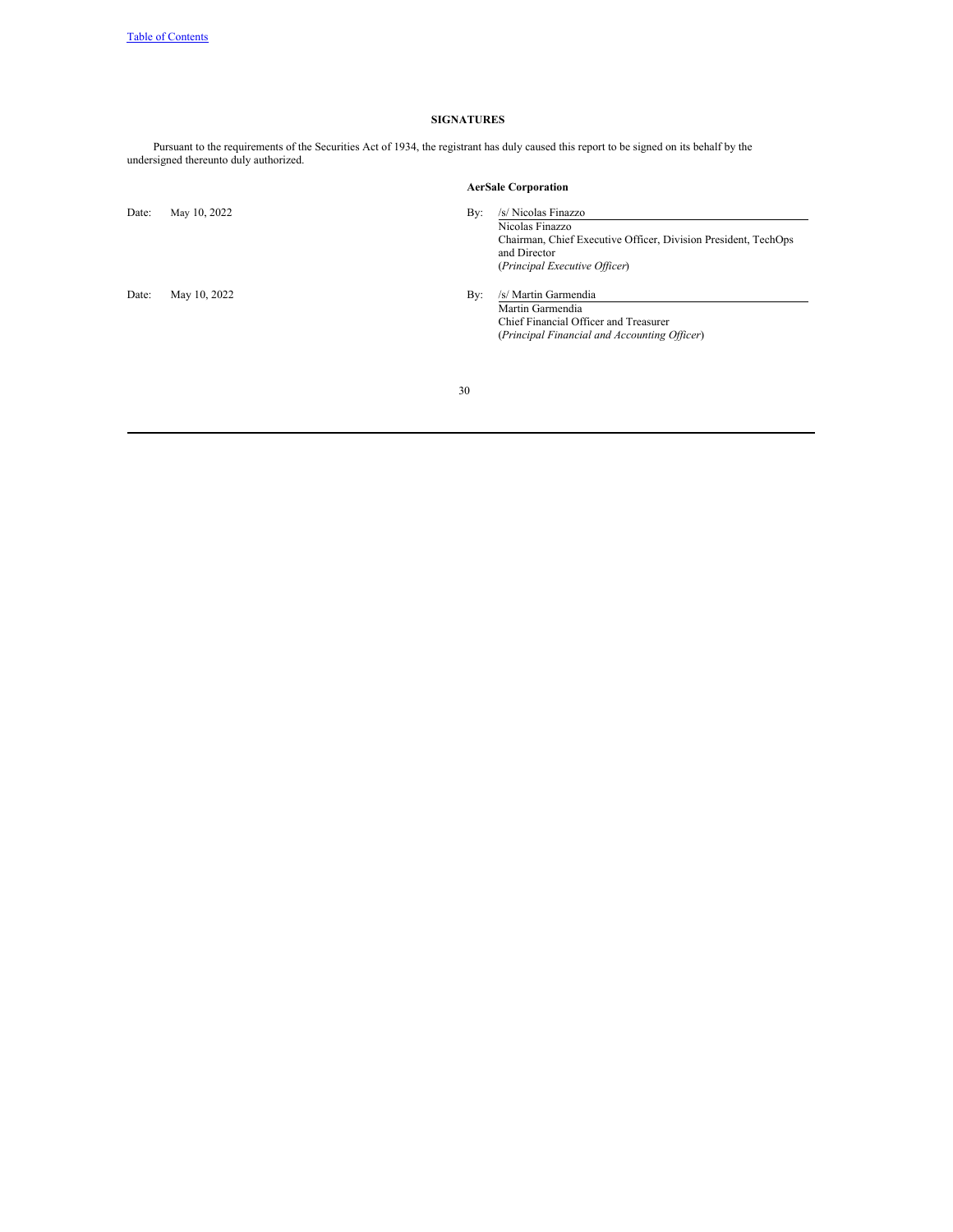<span id="page-33-0"></span>I, Nicolas Finazzo, certify that:

- 1. I have reviewed this Quarterly Report on Form 10-Q of AerSale Corporation;
- 2. Based on my knowledge, this report does not contain any untrue statement of a material fact or omit to state a material fact necessary to make the statements made, in light of the circumstances under which such statements were made, not misleading with respect to the period covered by this report;
- 3. Based on my knowledge, the financial statements, and other financial information included in this report, fairly present in all material respects the financial condition, results of operations and cash flows of the registrant as of, and for, the periods presented in this report;
- 4. The registrant's other certifying officer(s) and I are responsible for establishing and maintaining disclosure controls and procedures (as defined in Exchange Act Rules 13a-15(e) and 15d-15(e)) and internal control over financial reporting (as defined in Exchange Act Rules 13a-15(f) and 15d-15(f)) for the registrant and have:
	- (a) Designed such disclosure controls and procedures, or caused such disclosure controls and procedures to be designed under our supervision, to ensure that material information relating to the registrant, including its consolidated subsidiaries, is made known to us by others within those entities, particularly during the period in which this report is being prepared;
	- (b) Designed such internal control over financial reporting, or caused such internal control over financial reporting to be designed under our supervision, to provide reasonable assurance regarding the reliability of financial reporting and the preparation of financial statements for external purposes in accordance with generally accepted accounting principles;
	- (c) Evaluated the effectiveness of the registrant's disclosure controls and procedures and presented in this report our conclusions about the effectiveness of the disclosure controls and procedures, as of the end of the period covered by this report based on such evaluation; and
	- (d) Disclosed in this report any change in the registrant's internal control over financial reporting that occurred during the registrant's most recent fiscal quarter (the registrant's fourth fiscal quarter in the case of an annual report) that has materially affected, or is reasonably likely to materially affect, the registrant's internal control over financial reporting; and
- 5. The registrant's other certifying officer(s) and I have disclosed, based on our most recent evaluation of internal control over financial reporting, to the registrant's auditors and the audit committee of the registrant's board of directors (or persons performing the equivalent functions):
	- (a) All significant deficiencies and material weaknesses in the design or operation of internal control over financial reporting which are reasonably likely to adversely affect the registrant's ability to record, process, summarize and report financial information; and
	- (b) Any fraud, whether or not material, that involves management or other employees who have a significant role in the registrant's internal control over financial reporting.

Date: May 10, 2022 By: /s/ Nicolas Finazzo

**Nicolas Finazzo**

**Chief Executive Officer** *(Principal Executive Of icer)*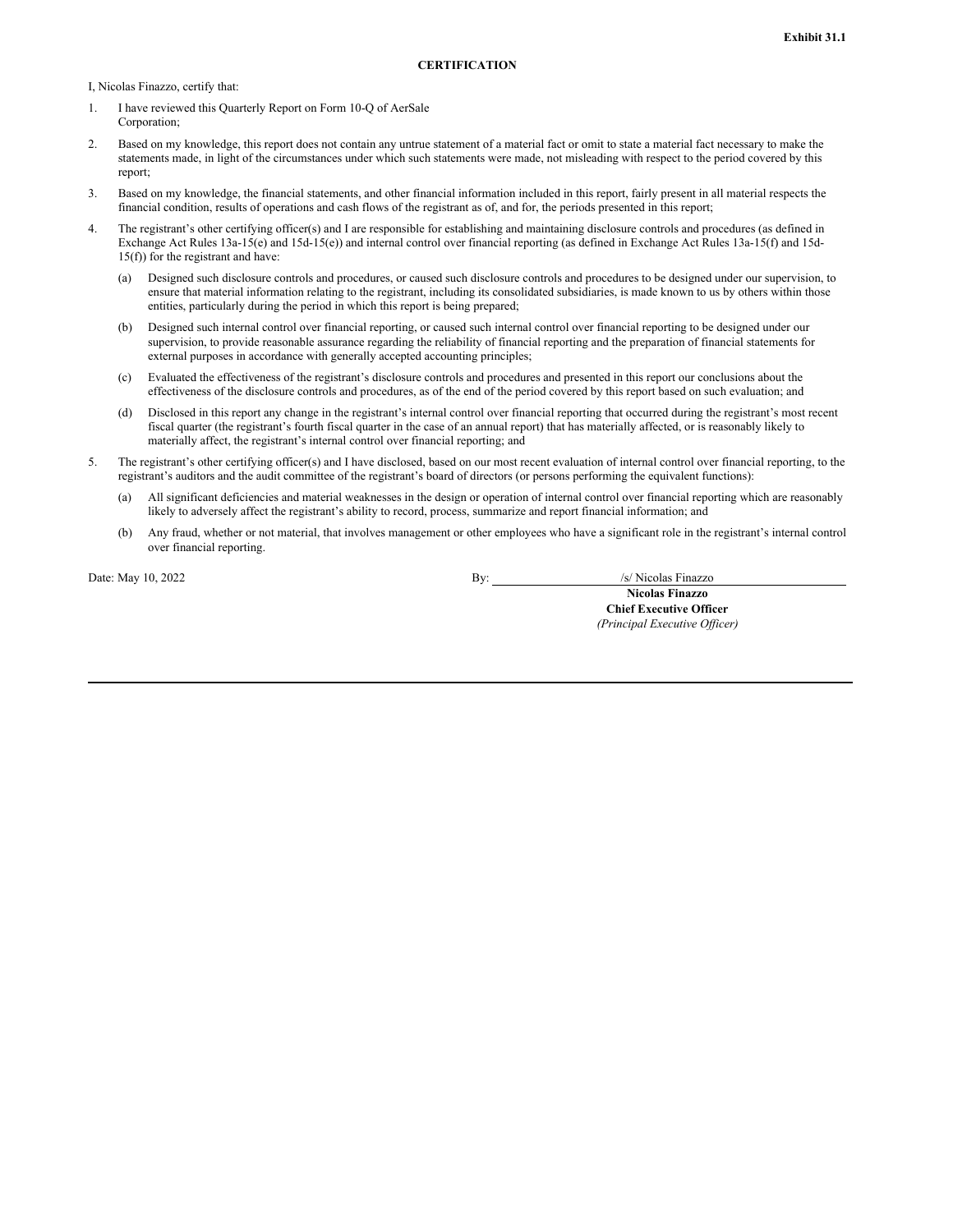<span id="page-34-0"></span>I, Martin Garmendia, certify that:

- 1. I have reviewed this Quarterly Report on Form 10-Q of AerSale Corporation;
- 2. Based on my knowledge, this report does not contain any untrue statement of a material fact or omit to state a material fact necessary to make the statements made, in light of the circumstances under which such statements were made, not misleading with respect to the period covered by this report;
- 3. Based on my knowledge, the financial statements, and other financial information included in this report, fairly present in all material respects the financial condition, results of operations and cash flows of the registrant as of, and for, the periods presented in this report;
- 4. The registrant's other certifying officer(s) and I are responsible for establishing and maintaining disclosure controls and procedures (as defined in Exchange Act Rules 13a-15(e) and 15d-15(e)) and internal control over financial reporting (as defined in Exchange Act Rules 13a-15(f) and 15d-15(f)) for the registrant and have:
	- (a) Designed such disclosure controls and procedures, or caused such disclosure controls and procedures to be designed under our supervision, to ensure that material information relating to the registrant, including its consolidated subsidiaries, is made known to us by others within those entities, particularly during the period in which this report is being prepared;
	- (b) Designed such internal control over financial reporting, or caused such internal control over financial reporting to be designed under our supervision, to provide reasonable assurance regarding the reliability of financial reporting and the preparation of financial statements for external purposes in accordance with generally accepted accounting principles;
	- (c) Evaluated the effectiveness of the registrant's disclosure controls and procedures and presented in this report our conclusions about the effectiveness of the disclosure controls and procedures, as of the end of the period covered by this report based on such evaluation; and
	- (d) Disclosed in this report any change in the registrant's internal control over financial reporting that occurred during the registrant's most recent fiscal quarter (the registrant's fourth fiscal quarter in the case of an annual report) that has materially affected, or is reasonably likely to materially affect, the registrant's internal control over financial reporting; and
- 5. The registrant's other certifying officer(s) and I have disclosed, based on our most recent evaluation of internal control over financial reporting, to the registrant's auditors and the audit committee of the registrant's board of directors (or persons performing the equivalent functions):
	- (a) All significant deficiencies and material weaknesses in the design or operation of internal control over financial reporting which are reasonably likely to adversely affect the registrant's ability to record, process, summarize and report financial information; and
	- (b) Any fraud, whether or not material, that involves management or other employees who have a significant role in the registrant's internal control over financial reporting.

Date: May 10, 2022 By: /s/ Martin Garmendia

**Martin Garmendia Chief Financial Officer** *(Principal Financial Of icer)*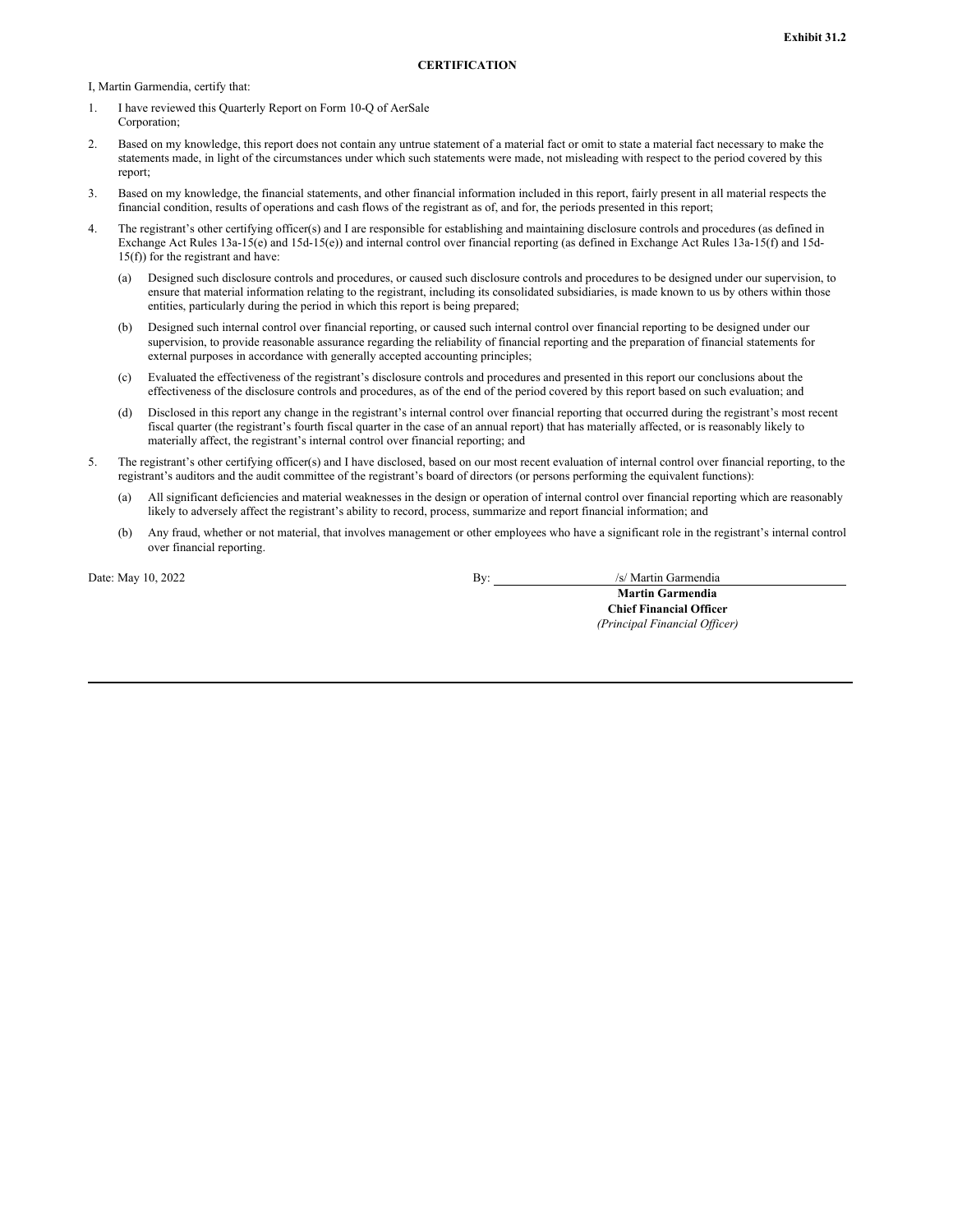## **CERTIFICATION PURSUANT TO 18 U.S.C. SECTION 1350, AS ADOPTED PURSUANT TO SECTION 906 OF THE SARBANES-OXLEY ACT OF 2002**

<span id="page-35-0"></span>In connection with the Quarterly Report on Form 10-Q of AerSale Corporation (the "Company") for the period ended March 31, 2022 as filed with the Securities and Exchange Commission on the date hereof (the "Report"), I certify, pursuant to 18 U.S.C. § 1350, as adopted pursuant to § 906 of the Sarbanes-Oxley Act of 2002, that, to the best of my knowledge:

- (1) The Report fully complies with the requirements of section 13(a) or 15(d) of the Securities Exchange Act of 1934; and
- (2) The information contained in the Report fairly presents, in all material respects, the financial condition and results of operations of the Company.

Date: May 10, 2022 By: /s/ Nicolas Finazzo

**Nicolas Finazzo**

**Chief Executive Officer** *(Principal Executive Of icer)*